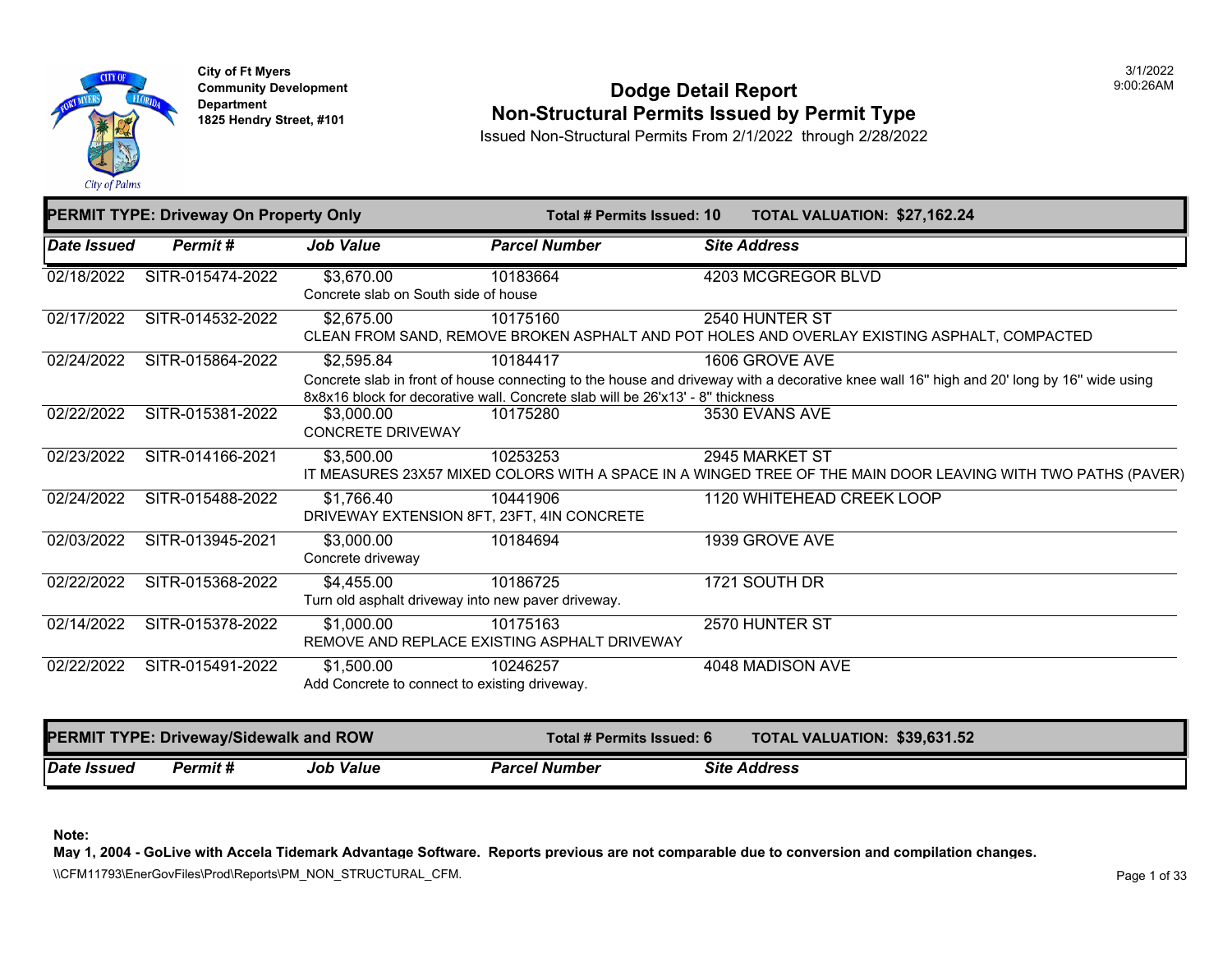

### **Community Development 1825 Community Development 1825 Hendry Street, #101 1825 Hendry Street, #101 1825 Hendry Street, #101 1825 Hendry Street, #101 1825 Hendry Street, #101 <b>Non-Structural Permits Issued by Permit Type**

Issued Non-Structural Permits From 2/1/2022 through 2/28/2022

| $\mathcal{L}u \mathcal{L}v$ is a set of $\mathcal{L}u$ |                  |                                                                |                                                                      |                       |  |
|--------------------------------------------------------|------------------|----------------------------------------------------------------|----------------------------------------------------------------------|-----------------------|--|
| 02/04/2022                                             | SITR-014276-2021 | \$3,500.00<br>New single driveway                              | 10245294                                                             | 835 JULIA ST          |  |
| 02/04/2022                                             | SITR-014693-2022 | \$4,331.52                                                     | 10250636<br>Driveway extension on property and right of way. (Apron) | 1768 N PALMDALE CT    |  |
| 02/01/2022                                             | SITR-013879-2021 | \$24,000.00<br>Supply and install interlocking paver driveway. | 10176631                                                             | 1252 CALOOSA DR       |  |
| 02/04/2022                                             | SITR-015147-2022 | \$3,500.00<br>Concrete driveway                                | 10173629                                                             | 2428 STELLA ST        |  |
| 02/22/2022                                             | SITR-015479-2022 | \$3,000.00<br>Extend and complete driveway                     | 10247533                                                             | 4832 NOTTINGHAM DR    |  |
| 02/07/2022                                             | SITR-015029-2022 | \$1,300.00<br>4ft x 62ft paver sidewalk on side of home        | 10572366                                                             | <b>11592 ONYX CIR</b> |  |

|             | <b>PERMIT TYPE: Existing/Replace/Repair: 1&amp;2 Family</b> |                                                            | Total # Permits Issued: 73                                  |                            | TOTAL VALUATION: \$392,096.55 |
|-------------|-------------------------------------------------------------|------------------------------------------------------------|-------------------------------------------------------------|----------------------------|-------------------------------|
| Date Issued | Permit#                                                     | <b>Job Value</b>                                           | <b>Parcel Number</b>                                        | <b>Site Address</b>        |                               |
| 02/07/2022  | TRD-015326-2022                                             | \$3,700.00<br>Replacing the air Duct system in the house   | 10184141                                                    | 1481 GROVE AVE             |                               |
| 02/24/2022  | TRD-015993-2022                                             | \$7,000.00<br>Replacement of 5 ton split system with same  | 10183771                                                    | 4113 W RIVERSIDE DR        |                               |
| 02/07/2022  | TRD-015439-2022                                             | \$6,421.00<br>Replace 3T Split AC System w/ like equipment | 10162187                                                    | <b>1616 POINSETTIA AVE</b> |                               |
| 02/11/2022  | TRD-015414-2022                                             | \$4,800.00<br>a/c change out                               | 10253045                                                    | 3052 PRICE AVE             |                               |
| 02/07/2022  | TRD-015408-2022                                             | \$6,180.00<br>Replace Air Handler and Condenser            | 10183490                                                    | 1249 WALES DR              |                               |
| 02/23/2022  | TRD-015951-2022                                             | \$7,492.00                                                 | 10172644<br>REPLACE LIKE FOR LIKE 4 TON 16 SEER 10 KW SPLIT | 1841 LLEWELLYN DR          |                               |

**Note:** 

**May 1, 2004 - GoLive with Accela Tidemark Advantage Software. Reports previous are not comparable due to conversion and compilation changes.** 

\\CFM11793\EnerGovFiles\Prod\Reports\PM\_NON\_STRUCTURAL\_CFM.<br>Page 2 of 33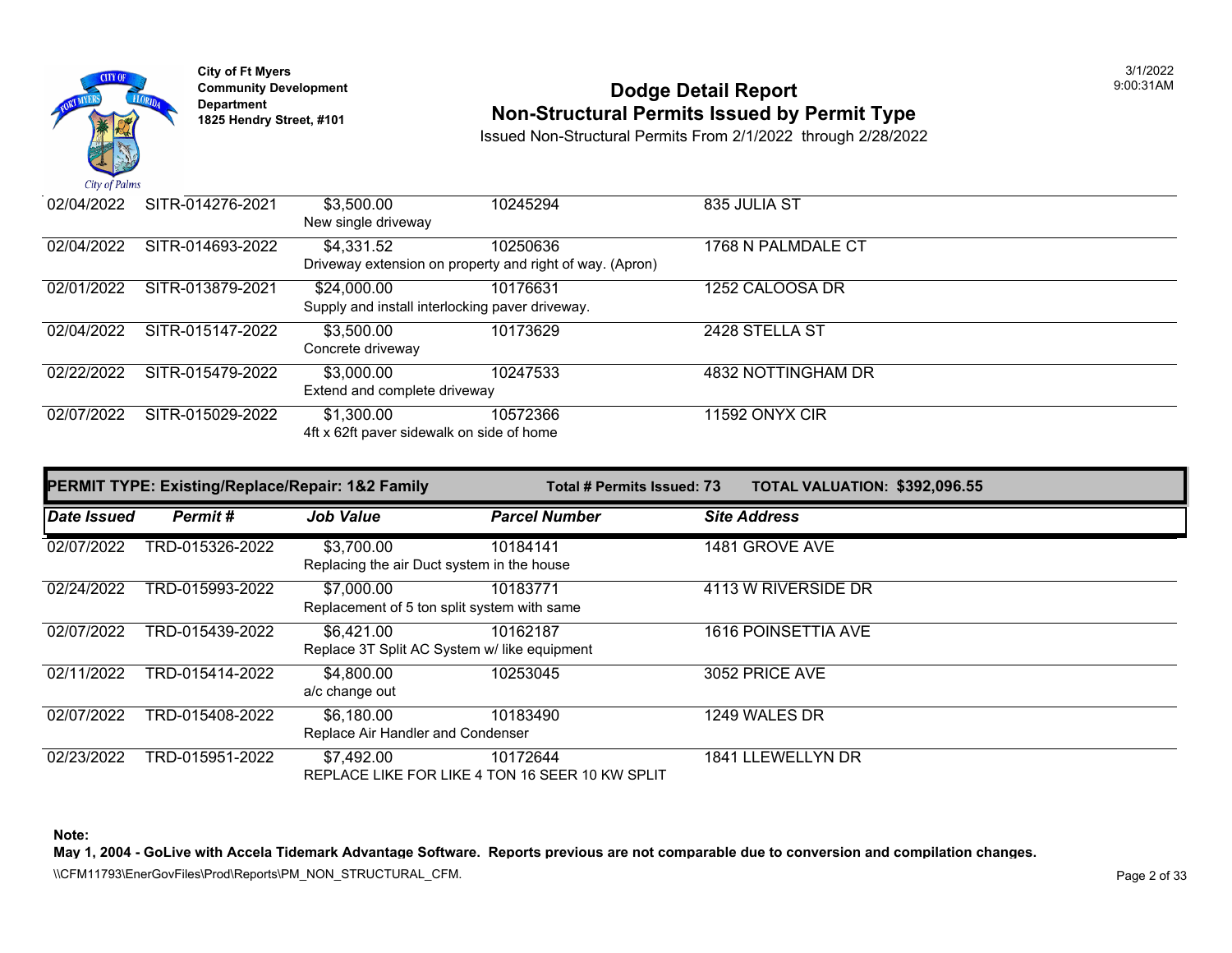

### **Community Development Community Development Community Development 1825 Non-Structural Permits Issued by Permit Type**

Issued Non-Structural Permits From 2/1/2022 through 2/28/2022

| Car of Tunno |                 |                                   |                                                                        |                          |
|--------------|-----------------|-----------------------------------|------------------------------------------------------------------------|--------------------------|
| 02/24/2022   | TRD-016012-2022 | \$7,000.00                        | 10538283                                                               | 11051 CASTLEREAGH ST     |
|              |                 |                                   | AC CHANGE OUT 5 TON LIKE FOR LIKE                                      |                          |
| 02/24/2022   | TRD-016111-2022 | \$6,000.00                        | 10532149                                                               | 10116 SUGAR MAPLE LN     |
|              |                 | 3.5 Ton split system replacement. |                                                                        |                          |
| 02/25/2022   | TRD-016130-2022 | \$11,237.00                       | 10564028                                                               | 10826 DENNINGTON RD      |
|              |                 |                                   | 3.5 TON 16 SEER 8 KW - SPLIT SYSTEM REPLACEMENT - LIKE FOR LIKE        |                          |
| 02/25/2022   | TRD-016137-2022 | \$5,100.00                        | 10184066                                                               | 3737 MCKINLEY AVE        |
|              |                 |                                   | Replace upstairs AC system like for like.                              |                          |
| 02/08/2022   | TRD-015395-2022 | \$4,685.00                        | 10249705                                                               | <b>210 POINSETTIA DR</b> |
|              |                 |                                   | A/C CHANGE-OUT, RUUD PACKAGE UNIT, 2.5 TON, 14 SEER, 8 KW              |                          |
| 02/17/2022   | TRD-015730-2022 | \$6,520.00                        | 10465100                                                               | 11292 WINE PALM RD       |
|              |                 |                                   | REPLACING AC SPLIT SYSTEM; LIKE FOR LIKE                               |                          |
| 02/16/2022   | TRD-015830-2022 | \$5,800.00                        | 10183885                                                               | 1338 WALDEN DR           |
|              |                 | replace ductwork.                 |                                                                        |                          |
| 02/18/2022   | TRD-015828-2022 | \$6,488.00                        | 10184395                                                               | 3770 DELEON ST           |
|              |                 |                                   | Replace 3.5T Split AC System, like for like                            |                          |
| 02/15/2022   | TRD-015599-2022 | \$6,220.00                        | 10450687                                                               | <b>1516 INVENTORS CT</b> |
|              |                 |                                   | REPLACE 2 TON 20 SEER SPLIT SYSTEM                                     |                          |
| 02/04/2022   | TRD-015369-2022 | \$10,681.50                       | 10563228                                                               | 11050 LONGWING DR        |
|              |                 |                                   | REPLACE AC SYSTEM LIKE FOR LIKE                                        |                          |
| 02/11/2022   | TRD-014450-2022 | \$4,715.00                        | 10246453                                                               | 1105 SUMTER DR           |
|              |                 | 3 Ton 14 Seer 7.5                 |                                                                        |                          |
| 02/07/2022   | TRD-013290-2021 | \$6,051.70                        | 10542693                                                               | 11079 LANCEWOOD ST       |
|              |                 |                                   | Like for like replacement. AC changeout. 3.5 ton 16 Seer               |                          |
| 02/09/2022   | TRD-015603-2022 | \$6,450.00                        | 10532443                                                               | 11280 SPARKLEBERRY DR    |
|              |                 | AC Replacement Like for Like.     |                                                                        |                          |
| 02/02/2022   | TRD-015306-2022 | \$6,316.00                        | 10184116                                                               | 3980 MCGREGOR BLVD       |
|              |                 |                                   | replace like for like 3 ton 16 seer split system AND 3 TON DUCT SYSTEM |                          |

**Note:**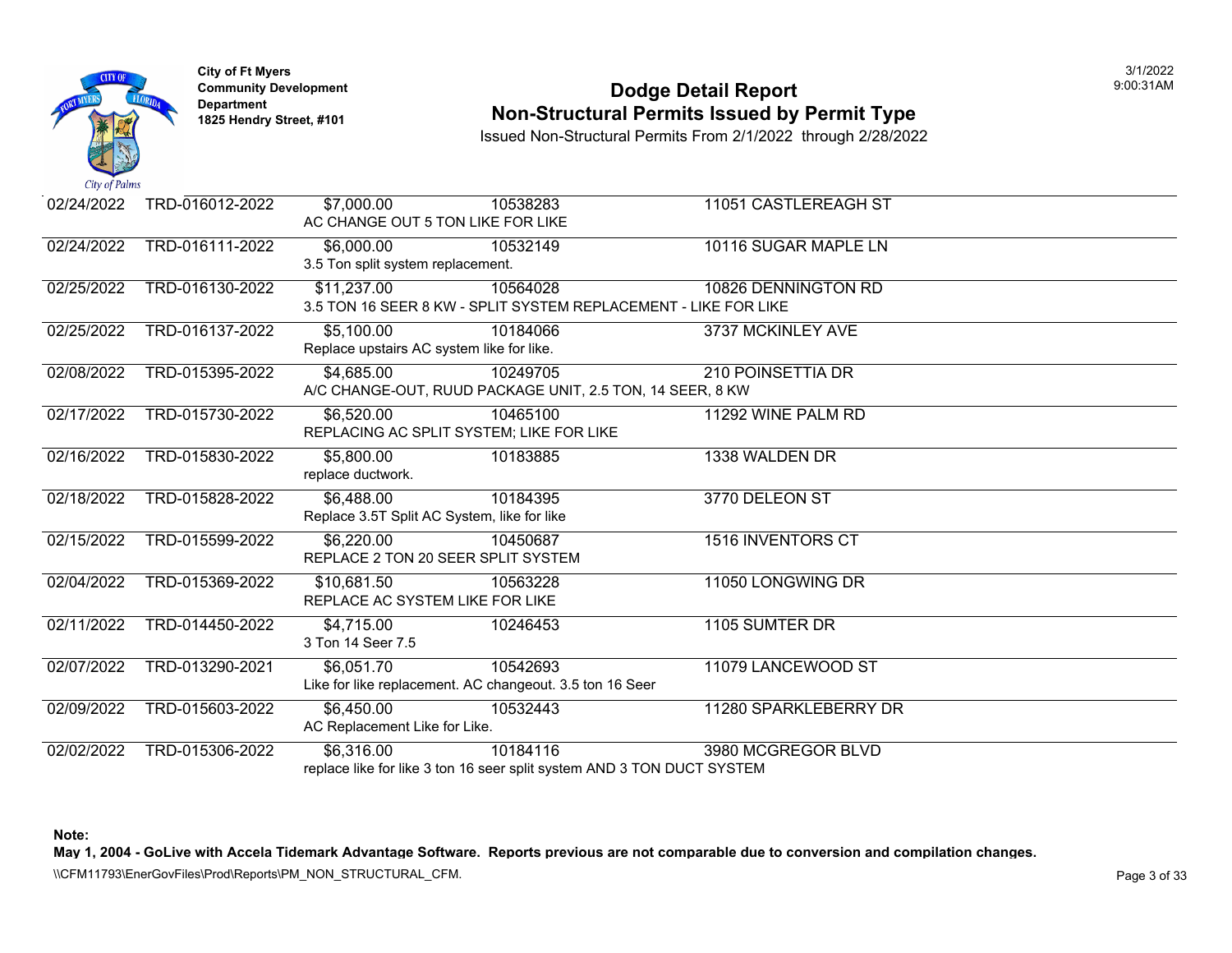

### **Community Development Community Development Community Development 1825 Non-Structural Permits Issued by Permit Type**

Issued Non-Structural Permits From 2/1/2022 through 2/28/2022

| TRD-015588-2022<br>\$10,700.00<br>10184328<br>1840 HILL AVE<br>02/18/2022<br>3 TON DUCT SYSTEM REPLACEMENT ONLY<br>02/28/2022<br>TRD-016098-2022<br>\$6,900.00<br>10557718<br>11086 ESTEBAN DR<br>Remove and Replace Air Handler and Condenser Units<br>02/01/2022<br>TRD-010907-2021<br>\$4,695.00<br>10532132<br>11137 SPARKLEBERRY DR<br>ac changeout, like for like, no ductwork, 4 ton, 16 seer, 8kw<br>02/07/2022<br>TRD-014491-2022<br>\$7,430.25<br>10176771<br>1521 GRACE AVE<br>Provide and install new - Champion TC4 14 SEER AC   AP Multi Speed Air Handler   TXV - system of list<br>hauling away of old equipment, labor and misc part needed to complete job<br>02/23/2022<br>TRD-015659-2022<br>10531180<br>13031 SIMSBURY TER<br>\$7,200.00<br>Replace old system with a new Trane 4 Ton 16 Seer split system<br>02/03/2022<br>TRD-014789-2022<br>9061 SHADOW GLEN WAY<br>\$7,499.00<br>10491419<br>4 TON 15 SEER 9 KW - SPLIT SYSTEM REPLACEMENT - LIKE FOR LIKE<br>02/01/2022<br>TRD-015192-2022<br>\$6,000.00<br>10532949<br>10437 MATERITA DR<br>A/C SYSTEM CHANGE OUT LIKE FOR LIKE<br>02/10/2022<br>TRD-015412-2022<br>\$6,275.00<br>8279 PROVENCIA CT<br>10525414<br>LIKE FOR LIKE REPLACEMENT OF AIR CONDITIONING EQUIPMENT<br>02/08/2022<br>TRD-015543-2022<br>\$4,850.00<br>10532439<br>11296 SPARKLEBERRY DR<br>2 Ton split system change out.<br>02/10/2022<br>TRD-015415-2022<br>\$3,800.00<br>10252895<br>2997 DOUGLAS AVE<br>a/c package change out<br>02/16/2022<br>TRD-015691-2022<br>\$7,356.00<br>10472998<br>9267 INDEPENDENCE WAY<br>replace like for like 5ton 14 seer split system<br>02/15/2022<br>TRD-015626-2022<br>\$21,502.92<br>10600 HIGHGROVE PL<br>10520826<br>1.5 ton and a 3.5 ton split system like for like<br>02/08/2022<br>\$5,100.00<br>TRD-015544-2022<br>10513788<br>3803 CLEARBROOK LN<br>3 Ton split system changeout.<br>02/14/2022<br>TRD-015489-2022<br>\$8,650.00<br>10532537<br>10501 CAROLINA WILLOW DR<br>AC Change out, like for like, American Standard 3 TON, 17 SEER, 10KW |  |  |  |
|----------------------------------------------------------------------------------------------------------------------------------------------------------------------------------------------------------------------------------------------------------------------------------------------------------------------------------------------------------------------------------------------------------------------------------------------------------------------------------------------------------------------------------------------------------------------------------------------------------------------------------------------------------------------------------------------------------------------------------------------------------------------------------------------------------------------------------------------------------------------------------------------------------------------------------------------------------------------------------------------------------------------------------------------------------------------------------------------------------------------------------------------------------------------------------------------------------------------------------------------------------------------------------------------------------------------------------------------------------------------------------------------------------------------------------------------------------------------------------------------------------------------------------------------------------------------------------------------------------------------------------------------------------------------------------------------------------------------------------------------------------------------------------------------------------------------------------------------------------------------------------------------------------------------------------------------------------------------------------------------------------------------------------------------------|--|--|--|
|                                                                                                                                                                                                                                                                                                                                                                                                                                                                                                                                                                                                                                                                                                                                                                                                                                                                                                                                                                                                                                                                                                                                                                                                                                                                                                                                                                                                                                                                                                                                                                                                                                                                                                                                                                                                                                                                                                                                                                                                                                                    |  |  |  |
|                                                                                                                                                                                                                                                                                                                                                                                                                                                                                                                                                                                                                                                                                                                                                                                                                                                                                                                                                                                                                                                                                                                                                                                                                                                                                                                                                                                                                                                                                                                                                                                                                                                                                                                                                                                                                                                                                                                                                                                                                                                    |  |  |  |
|                                                                                                                                                                                                                                                                                                                                                                                                                                                                                                                                                                                                                                                                                                                                                                                                                                                                                                                                                                                                                                                                                                                                                                                                                                                                                                                                                                                                                                                                                                                                                                                                                                                                                                                                                                                                                                                                                                                                                                                                                                                    |  |  |  |
|                                                                                                                                                                                                                                                                                                                                                                                                                                                                                                                                                                                                                                                                                                                                                                                                                                                                                                                                                                                                                                                                                                                                                                                                                                                                                                                                                                                                                                                                                                                                                                                                                                                                                                                                                                                                                                                                                                                                                                                                                                                    |  |  |  |
|                                                                                                                                                                                                                                                                                                                                                                                                                                                                                                                                                                                                                                                                                                                                                                                                                                                                                                                                                                                                                                                                                                                                                                                                                                                                                                                                                                                                                                                                                                                                                                                                                                                                                                                                                                                                                                                                                                                                                                                                                                                    |  |  |  |
|                                                                                                                                                                                                                                                                                                                                                                                                                                                                                                                                                                                                                                                                                                                                                                                                                                                                                                                                                                                                                                                                                                                                                                                                                                                                                                                                                                                                                                                                                                                                                                                                                                                                                                                                                                                                                                                                                                                                                                                                                                                    |  |  |  |
|                                                                                                                                                                                                                                                                                                                                                                                                                                                                                                                                                                                                                                                                                                                                                                                                                                                                                                                                                                                                                                                                                                                                                                                                                                                                                                                                                                                                                                                                                                                                                                                                                                                                                                                                                                                                                                                                                                                                                                                                                                                    |  |  |  |
|                                                                                                                                                                                                                                                                                                                                                                                                                                                                                                                                                                                                                                                                                                                                                                                                                                                                                                                                                                                                                                                                                                                                                                                                                                                                                                                                                                                                                                                                                                                                                                                                                                                                                                                                                                                                                                                                                                                                                                                                                                                    |  |  |  |
|                                                                                                                                                                                                                                                                                                                                                                                                                                                                                                                                                                                                                                                                                                                                                                                                                                                                                                                                                                                                                                                                                                                                                                                                                                                                                                                                                                                                                                                                                                                                                                                                                                                                                                                                                                                                                                                                                                                                                                                                                                                    |  |  |  |
|                                                                                                                                                                                                                                                                                                                                                                                                                                                                                                                                                                                                                                                                                                                                                                                                                                                                                                                                                                                                                                                                                                                                                                                                                                                                                                                                                                                                                                                                                                                                                                                                                                                                                                                                                                                                                                                                                                                                                                                                                                                    |  |  |  |
|                                                                                                                                                                                                                                                                                                                                                                                                                                                                                                                                                                                                                                                                                                                                                                                                                                                                                                                                                                                                                                                                                                                                                                                                                                                                                                                                                                                                                                                                                                                                                                                                                                                                                                                                                                                                                                                                                                                                                                                                                                                    |  |  |  |
|                                                                                                                                                                                                                                                                                                                                                                                                                                                                                                                                                                                                                                                                                                                                                                                                                                                                                                                                                                                                                                                                                                                                                                                                                                                                                                                                                                                                                                                                                                                                                                                                                                                                                                                                                                                                                                                                                                                                                                                                                                                    |  |  |  |
|                                                                                                                                                                                                                                                                                                                                                                                                                                                                                                                                                                                                                                                                                                                                                                                                                                                                                                                                                                                                                                                                                                                                                                                                                                                                                                                                                                                                                                                                                                                                                                                                                                                                                                                                                                                                                                                                                                                                                                                                                                                    |  |  |  |
|                                                                                                                                                                                                                                                                                                                                                                                                                                                                                                                                                                                                                                                                                                                                                                                                                                                                                                                                                                                                                                                                                                                                                                                                                                                                                                                                                                                                                                                                                                                                                                                                                                                                                                                                                                                                                                                                                                                                                                                                                                                    |  |  |  |
|                                                                                                                                                                                                                                                                                                                                                                                                                                                                                                                                                                                                                                                                                                                                                                                                                                                                                                                                                                                                                                                                                                                                                                                                                                                                                                                                                                                                                                                                                                                                                                                                                                                                                                                                                                                                                                                                                                                                                                                                                                                    |  |  |  |
|                                                                                                                                                                                                                                                                                                                                                                                                                                                                                                                                                                                                                                                                                                                                                                                                                                                                                                                                                                                                                                                                                                                                                                                                                                                                                                                                                                                                                                                                                                                                                                                                                                                                                                                                                                                                                                                                                                                                                                                                                                                    |  |  |  |
|                                                                                                                                                                                                                                                                                                                                                                                                                                                                                                                                                                                                                                                                                                                                                                                                                                                                                                                                                                                                                                                                                                                                                                                                                                                                                                                                                                                                                                                                                                                                                                                                                                                                                                                                                                                                                                                                                                                                                                                                                                                    |  |  |  |
|                                                                                                                                                                                                                                                                                                                                                                                                                                                                                                                                                                                                                                                                                                                                                                                                                                                                                                                                                                                                                                                                                                                                                                                                                                                                                                                                                                                                                                                                                                                                                                                                                                                                                                                                                                                                                                                                                                                                                                                                                                                    |  |  |  |
|                                                                                                                                                                                                                                                                                                                                                                                                                                                                                                                                                                                                                                                                                                                                                                                                                                                                                                                                                                                                                                                                                                                                                                                                                                                                                                                                                                                                                                                                                                                                                                                                                                                                                                                                                                                                                                                                                                                                                                                                                                                    |  |  |  |
|                                                                                                                                                                                                                                                                                                                                                                                                                                                                                                                                                                                                                                                                                                                                                                                                                                                                                                                                                                                                                                                                                                                                                                                                                                                                                                                                                                                                                                                                                                                                                                                                                                                                                                                                                                                                                                                                                                                                                                                                                                                    |  |  |  |
|                                                                                                                                                                                                                                                                                                                                                                                                                                                                                                                                                                                                                                                                                                                                                                                                                                                                                                                                                                                                                                                                                                                                                                                                                                                                                                                                                                                                                                                                                                                                                                                                                                                                                                                                                                                                                                                                                                                                                                                                                                                    |  |  |  |
|                                                                                                                                                                                                                                                                                                                                                                                                                                                                                                                                                                                                                                                                                                                                                                                                                                                                                                                                                                                                                                                                                                                                                                                                                                                                                                                                                                                                                                                                                                                                                                                                                                                                                                                                                                                                                                                                                                                                                                                                                                                    |  |  |  |
|                                                                                                                                                                                                                                                                                                                                                                                                                                                                                                                                                                                                                                                                                                                                                                                                                                                                                                                                                                                                                                                                                                                                                                                                                                                                                                                                                                                                                                                                                                                                                                                                                                                                                                                                                                                                                                                                                                                                                                                                                                                    |  |  |  |
|                                                                                                                                                                                                                                                                                                                                                                                                                                                                                                                                                                                                                                                                                                                                                                                                                                                                                                                                                                                                                                                                                                                                                                                                                                                                                                                                                                                                                                                                                                                                                                                                                                                                                                                                                                                                                                                                                                                                                                                                                                                    |  |  |  |
|                                                                                                                                                                                                                                                                                                                                                                                                                                                                                                                                                                                                                                                                                                                                                                                                                                                                                                                                                                                                                                                                                                                                                                                                                                                                                                                                                                                                                                                                                                                                                                                                                                                                                                                                                                                                                                                                                                                                                                                                                                                    |  |  |  |
|                                                                                                                                                                                                                                                                                                                                                                                                                                                                                                                                                                                                                                                                                                                                                                                                                                                                                                                                                                                                                                                                                                                                                                                                                                                                                                                                                                                                                                                                                                                                                                                                                                                                                                                                                                                                                                                                                                                                                                                                                                                    |  |  |  |
|                                                                                                                                                                                                                                                                                                                                                                                                                                                                                                                                                                                                                                                                                                                                                                                                                                                                                                                                                                                                                                                                                                                                                                                                                                                                                                                                                                                                                                                                                                                                                                                                                                                                                                                                                                                                                                                                                                                                                                                                                                                    |  |  |  |
|                                                                                                                                                                                                                                                                                                                                                                                                                                                                                                                                                                                                                                                                                                                                                                                                                                                                                                                                                                                                                                                                                                                                                                                                                                                                                                                                                                                                                                                                                                                                                                                                                                                                                                                                                                                                                                                                                                                                                                                                                                                    |  |  |  |
|                                                                                                                                                                                                                                                                                                                                                                                                                                                                                                                                                                                                                                                                                                                                                                                                                                                                                                                                                                                                                                                                                                                                                                                                                                                                                                                                                                                                                                                                                                                                                                                                                                                                                                                                                                                                                                                                                                                                                                                                                                                    |  |  |  |

**Note:**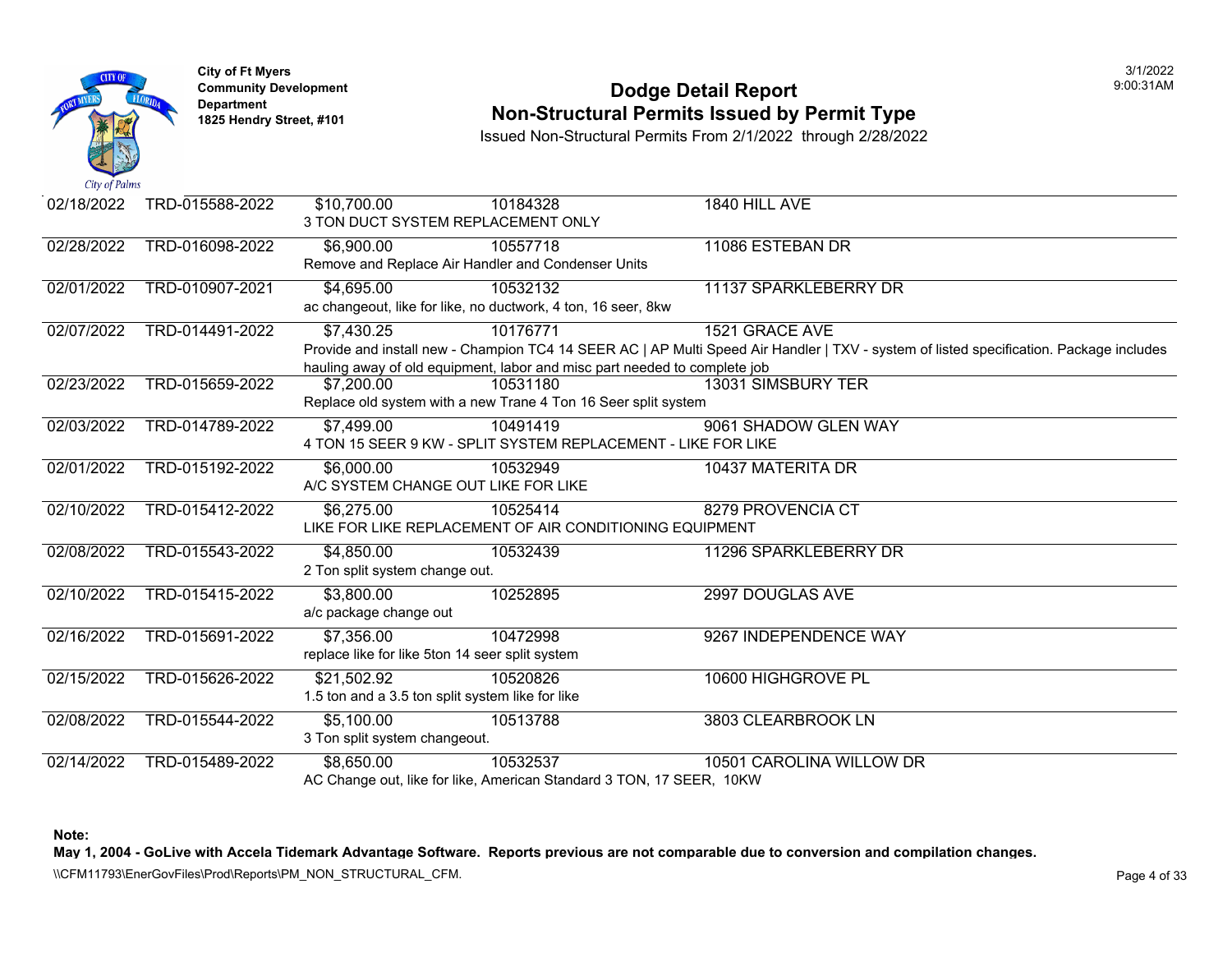

#### **Community Development Community Development Community Development Non-Structural Permits Issued by Permit Type**

Issued Non-Structural Permits From 2/1/2022 through 2/28/2022

| 02/08/2022 | TRD-015430-2022 | \$5,975.00                  | 10184038                                                                        | 1408 WINKLER AVE                                                                  |
|------------|-----------------|-----------------------------|---------------------------------------------------------------------------------|-----------------------------------------------------------------------------------|
|            |                 |                             | replacing like for like 3 Ton 16.25 seer 8 kw split system                      |                                                                                   |
| 02/24/2022 | TRD-015863-2022 | \$6,850.00                  | 10564017                                                                        | 10825 DENNINGTON RD                                                               |
|            |                 | Ac change out like for like |                                                                                 |                                                                                   |
| 02/17/2022 | TRD-015600-2022 | \$8,204.00                  | 10491418                                                                        | 9063 SHADOW GLEN WAY                                                              |
|            |                 |                             | 4 TON 14.5 SEER 10 KW - SPLIT SYSTEM REPLACEMENT - LIKE FOR LIKE                |                                                                                   |
| 02/23/2022 | TRD-015922-2022 | \$6.812.00                  | 10491692                                                                        | 10026 OAKHURST WAY                                                                |
|            |                 |                             | 3 TON 16 SEER 10 KW - SPLIT SYSTEM REPLACEMENT - LIKE FOR LIKE                  |                                                                                   |
| 02/25/2022 | TRD-016123-2022 | \$7,009.00                  | 10175522                                                                        | 1309 CORDOVA AVE                                                                  |
|            |                 | A/C change-out              |                                                                                 |                                                                                   |
| 02/23/2022 | TRD-015873-2022 | \$7,400.00                  | 10176662                                                                        | 3315 AVOCADO DR                                                                   |
|            |                 |                             | Replace Split System AC and Dehumidifier                                        |                                                                                   |
| 02/23/2022 | TRD-015946-2022 | \$6,704.00                  | 10184210                                                                        | 3824 LA PALMA ST                                                                  |
|            |                 |                             |                                                                                 | REMOVE EXISTING 2.5 TON SPLIT SYSTEM/ INSTALL 2.5 TON SPLIT SYSTEM/ LIKE FOR LIKE |
| 02/02/2022 | TRD-015163-2022 | \$5,000.00                  | 10496718                                                                        | 8205 SILVER BIRCH WAY                                                             |
|            |                 |                             | AC CHANGE OUT SAME LOCATION SAME ELEVATION                                      |                                                                                   |
| 02/14/2022 | TRD-015780-2022 | \$3,915.00                  | 10175791                                                                        | 1509 COCONUT DR                                                                   |
|            |                 |                             | Removed old A/C package unit and replace with new one.                          |                                                                                   |
| 02/25/2022 | TRD-016106-2022 | \$7,280.00                  | 10532463                                                                        | 11099 SPARKLEBERRY DR                                                             |
|            |                 |                             | Replace one of customer's two units with a new TRANE 3 Ton 16 Seer split system |                                                                                   |
| 02/24/2022 | TRD-015990-2022 | \$5.404.00                  | 10570144                                                                        | 10508 MIGLIERA WAY                                                                |
|            |                 |                             | 2.5 TON 16 SEER 8 KW - SPLIT SYSTEM REPLACEMENT - LIKE FOR LIKE                 |                                                                                   |
| 02/01/2022 | TRD-015264-2022 | \$6,650.00                  | 10176632                                                                        | 1238 CALOOSA DR                                                                   |
|            |                 | REPLACE HVAC SPLIT SYSTEM   |                                                                                 |                                                                                   |
|            |                 | 4 TON - 16 SEER - 10 KW     |                                                                                 |                                                                                   |
|            |                 | <b>LIKE FOR LIKE</b>        |                                                                                 |                                                                                   |
| 02/08/2022 | TRD-015517-2022 | \$300.00                    | 10251366                                                                        | 3428 DALE ST                                                                      |
|            |                 | CHANGE BOX LIKE FOR LIKE    |                                                                                 |                                                                                   |
| 02/22/2022 | TRD-016026-2022 | \$2,400.00                  | 10252331                                                                        | 3422 JEFFCOTT ST                                                                  |
|            |                 |                             | Replace services and upgrade grounding system.                                  |                                                                                   |

**Note:**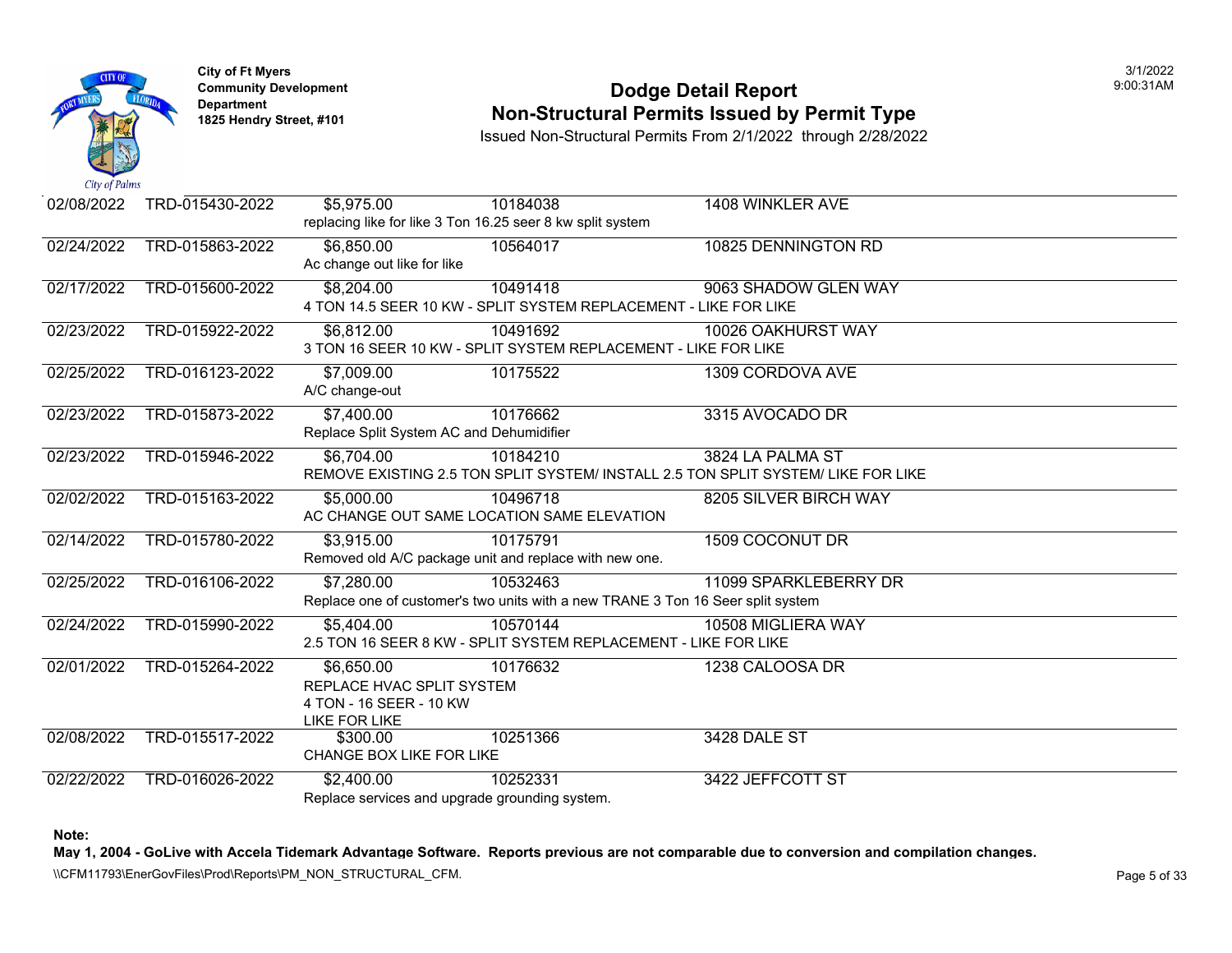

**City of Ft Myers** 3/1/2022 Department<br>1825 Hendry Street, #101

#### **Community Development Dodge Detail Report** 9:00:31AM **Non-Structural Permits Issued by Permit Type**

Issued Non-Structural Permits From 2/1/2022 through 2/28/2022

| 02/08/2022 | TRD-015542-2022 | \$2,100.00                                   | 10161944                                                                       | 2668/2674 MICHIGAN AVE                                                                                                                  |
|------------|-----------------|----------------------------------------------|--------------------------------------------------------------------------------|-----------------------------------------------------------------------------------------------------------------------------------------|
|            |                 | Service change                               |                                                                                |                                                                                                                                         |
| 02/11/2022 | TRD-015484-2022 | \$500.00                                     | 10248126                                                                       | 847 NUNA AVE                                                                                                                            |
|            |                 |                                              | Replace an existing outdoor 150Amp main electrical panel.                      |                                                                                                                                         |
|            |                 |                                              |                                                                                | A separate Solar Electrical: 1&2 Family TRD-014640-2022 has been Issued for the Installation of Roof Mounted Photovoltaic Solar System. |
| 02/02/2022 | TRD-015067-2022 | \$1,500.00                                   | 10183490                                                                       | 1249 WALES DR                                                                                                                           |
|            |                 | Replace old main braker panel outside        |                                                                                |                                                                                                                                         |
| 02/09/2022 | TRD-015498-2022 | \$375.00                                     | 10465790                                                                       | 10512 BELLAGIO DR                                                                                                                       |
|            |                 | 120 Volt 20 Amp Circuit for outdoor kitchen. |                                                                                |                                                                                                                                         |
| 02/15/2022 | TRD-015844-2022 | \$1,000.00                                   | 10176542                                                                       | 1421 MARAVILLA AVE                                                                                                                      |
|            |                 |                                              |                                                                                | ALUMINUM PORCH BUILT, ELECTRIC RIZER NEEDS TO BE REPLACED AND HIGHER                                                                    |
| 02/22/2022 | TRD-015974-2022 | \$500.00                                     | 10175687                                                                       | 2944 MCGREGOR BLVD                                                                                                                      |
|            |                 |                                              |                                                                                | 1. MOVE ONE A/C DISCONNECT FROM ROOF TO GROUND LEVEL 2. REPLACE EXISTING RUSTED CONDUIT WITH NEW PVC TYPE                               |
|            |                 |                                              |                                                                                | ELECTRICAL PIPE, TURN EXISTING A/C 240 VOLT WIRING TO 115 VOLT FOR NEW MINI SPLITS, ADD TWO NEURTAL AND TWO                             |
|            |                 |                                              |                                                                                | BREAKERS. 3. ADD ONE 115 VOLT CIRCUIT CAPPED OFF FOR FUTURE SHED.                                                                       |
| 02/28/2022 | TRD-016181-2022 | \$600.00                                     | 10591135                                                                       | 2633 LAFAYETTE ST                                                                                                                       |
|            |                 |                                              | The (one Terminal) needs to be replaced alone with one service cable.          |                                                                                                                                         |
| 02/14/2022 | TRD-015435-2022 | \$3,214.18                                   | 10172296                                                                       | 2281 CLIFFORD ST #A                                                                                                                     |
|            |                 |                                              | Replace meter/ panel with 200 amp meter main, and grounding system             |                                                                                                                                         |
| 02/22/2022 | TRD-015846-2022 | \$1,850.00                                   | 10245294                                                                       | 835 JULIA ST                                                                                                                            |
|            |                 |                                              |                                                                                | Broken riser conduit, service change, 150 amps 120/240V single phase residential. Update grounding. Verify smoke/CO detector            |
|            |                 | locations.                                   |                                                                                |                                                                                                                                         |
| 02/11/2022 | TRD-015704-2022 | \$500.00                                     | 10577399                                                                       | 2328 KATHERINE ST                                                                                                                       |
|            |                 | Add electrical motor to fence gate.          |                                                                                |                                                                                                                                         |
| 02/22/2022 | TRD-015853-2022 | \$3,000.00                                   | 10246699                                                                       | 3814 DESOTO AVE                                                                                                                         |
|            |                 |                                              | Replace the existing meter cans and panels.                                    |                                                                                                                                         |
| 02/23/2022 | TRD-016010-2022 | \$1,500.00                                   | 10451815                                                                       | 7975 GATOR PALM DR                                                                                                                      |
|            |                 |                                              | Panel is sparking, EMERGENCY PANEL REPLACEMENT.                                |                                                                                                                                         |
|            |                 |                                              | Supply and install an up to 200 amp electrical panel with all new breakers.    |                                                                                                                                         |
| 02/18/2022 | TRD-015698-2022 | \$2,400.00                                   | 10175622                                                                       | 2909 VALENCIA WAY                                                                                                                       |
|            |                 |                                              | Replace cloth wiring as needed with romex in areas where cloth wire is present |                                                                                                                                         |

**Note:** 

**May 1, 2004 - GoLive with Accela Tidemark Advantage Software. Reports previous are not comparable due to conversion and compilation changes.** 

\\CFM11793\EnerGovFiles\Prod\Reports\PM\_NON\_STRUCTURAL\_CFM.<br>Page 6 of 33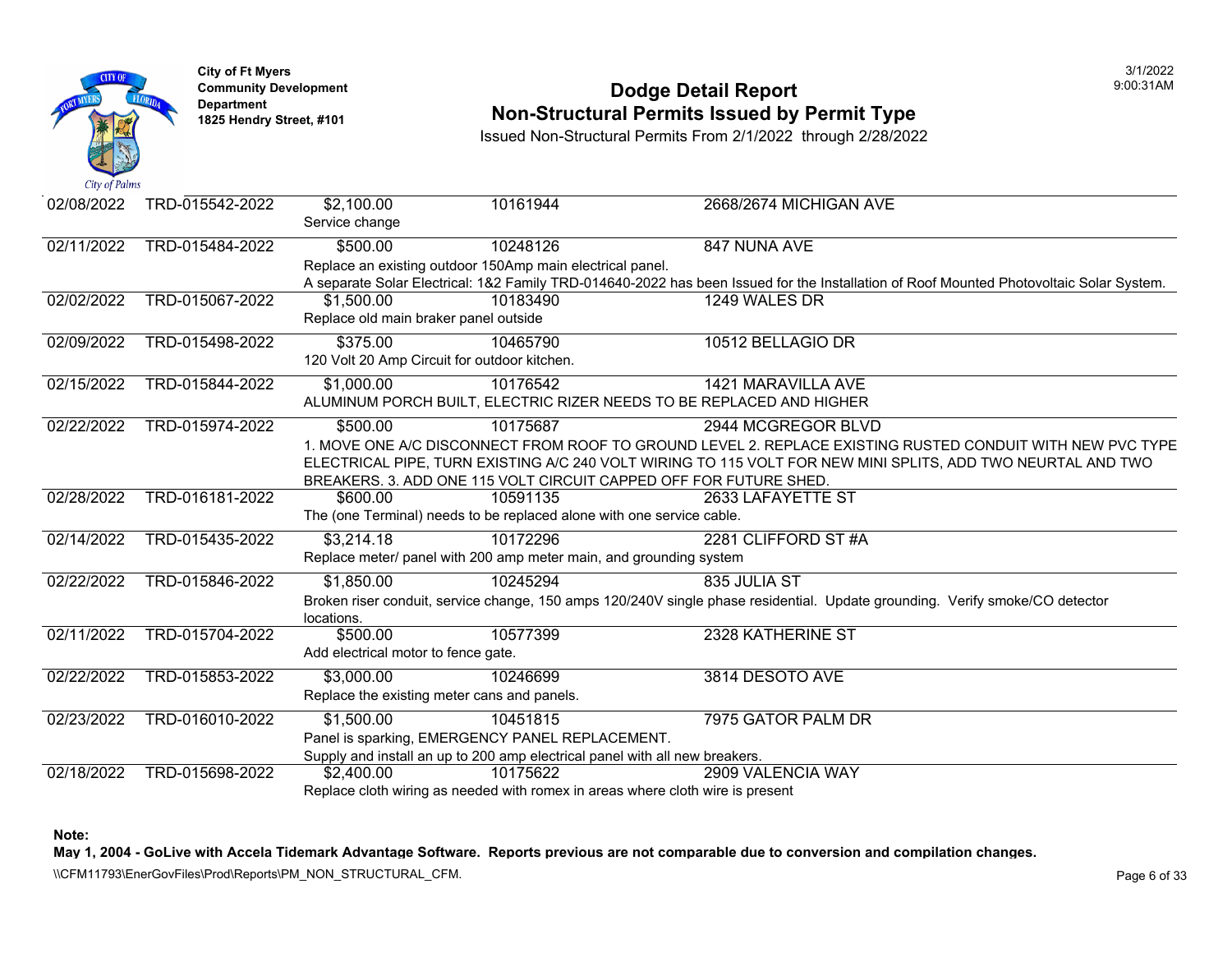

### **Community Development 1825 Community Development 1825 Hendry Street, #101 1825 Hendry Street, #101 1825 Hendry Street, #101 1825 Hendry Street, #101 1825 Hendry Street, #101 <b>Non-Structural Permits Issued by Permit Type**

Issued Non-Structural Permits From 2/1/2022 through 2/28/2022

| Date Issued | Permit#                                          | <b>Job Value</b>                                                                 | <b>Parcel Number</b> | <b>Site Address</b>                                                                                                       |  |
|-------------|--------------------------------------------------|----------------------------------------------------------------------------------|----------------------|---------------------------------------------------------------------------------------------------------------------------|--|
|             | PERMIT TYPE: Existing/Replace/Repair: Commercial |                                                                                  |                      | TOTAL VALUATION: \$265,904.25<br><b>Total # Permits Issued: 28</b>                                                        |  |
|             |                                                  | <b>Residential Repipe</b>                                                        |                      |                                                                                                                           |  |
| 02/24/2022  | TRD-015912-2022                                  | REPIPE DOMESTIC WATER THROUGHOUT HOME<br>\$2,400.00                              | 10172847             | 1325 LYNWOOD AVE                                                                                                          |  |
| 02/14/2022  | TRD-015791-2022                                  | \$2,400.00                                                                       | 10250597             | 1777 ELAN CT                                                                                                              |  |
| 02/22/2022  | TRD-015866-2022                                  | \$1,000.00                                                                       | 10184374             | 1827 JEFFERSON AVE<br>REPLACE CAST IRON SEWER LINE FROM HOUSE CLEAN OUT TO CITY SEWER TAP                                 |  |
| 02/16/2022  | TRD-015760-2022                                  | \$14,000.00<br>Complete whole home re-pipe - 3 bathrooms.                        | 10566283             | 10959 CLARENDON ST                                                                                                        |  |
|             |                                                  |                                                                                  |                      | Replace existing cast iron drains serving one guest bathroom and existing main line with new PVC pipe and connect to tap. |  |
| 02/28/2022  | TRD-016192-2022                                  | whole house repipe<br>\$14,805.00                                                | 10176127             | 1611 BRAMAN AVE                                                                                                           |  |
| 02/04/2022  | TRD-015394-2022                                  | Install irrigation back-flow preventer to City water line to house<br>\$2,500.00 | 10474915             | 11009 IRON HORSE WAY                                                                                                      |  |
| 02/15/2022  | TRD-015833-2022                                  | \$500.00                                                                         | 10175531             | 1562 LYNWOOD AVE                                                                                                          |  |
|             |                                                  | WITH HAMMER ARREST, PRV VALVE.                                                   |                      | REMOVE THE WATER LINE IN THE WHOLE HOUSE, SHOWER VALVES, NEW ANGLE STOPS AND STUB OUTS. NEW WASHER BOX                    |  |
| 02/01/2022  | TRD-015360-2022                                  | \$6,100.00                                                                       | 10187127             | 5241 CEDARBEND DR #1                                                                                                      |  |
| 02/17/2022  | TRD-015714-2022                                  | \$2,450.00<br>Replace hot and cold water distribution lines.                     | 10251104             | 1412 BROOKHILL DR                                                                                                         |  |
| 02/02/2022  | TRD-015379-2022                                  | \$300.00<br>Repair electrical panel                                              | 10183817             | 1357 BRADFORD RD                                                                                                          |  |
|             |                                                  | Electrical work for spa includes all breakers, wires, parts and labor            |                      |                                                                                                                           |  |
| 02/04/2022  | TRD-013380-2021                                  | \$1,200.00                                                                       | 10591147             | 11435 TIVERTON TRCE                                                                                                       |  |
| 02/09/2022  | TRD-015596-2022                                  | \$8,684.00                                                                       | 10249521             | <b>22 POINSETTIA DR</b><br>Emergency permit - NO AC replace 150 amp panel like for like, replace feeders and disconnect.  |  |
|             |                                                  |                                                                                  |                      |                                                                                                                           |  |

**Note:** 

**May 1, 2004 - GoLive with Accela Tidemark Advantage Software. Reports previous are not comparable due to conversion and compilation changes.** 

\\CFM11793\EnerGovFiles\Prod\Reports\PM\_NON\_STRUCTURAL\_CFM.<br>Page 7 of 33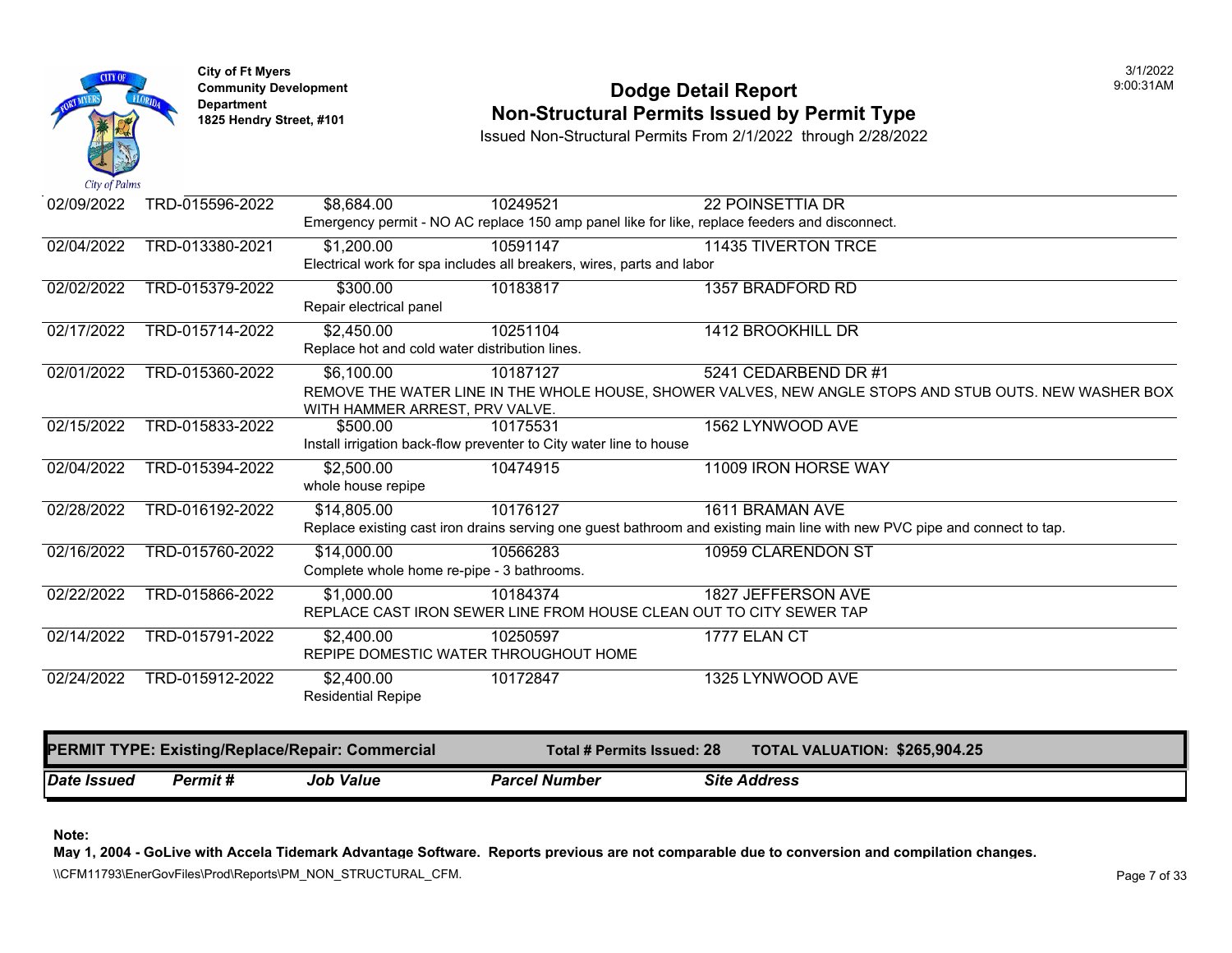

#### **Community Development Dodge Detail Report** 9:00:31AM **1825 Hendry Street, #101** Non-Structural Permits Issued by Permit Type

Issued Non-Structural Permits From 2/1/2022 through 2/28/2022

02/22/2022 TRD-015824-2022 \$9,830.00 Changeout of two roof top package A/C units. Unit 1 (4ton, 16.10 seer, 6 kw). Unit 2 (10 ton, 11.7 seer, 14.7 kw) 10186387 4650 S CLEVELAND AVE 02/23/2022 TRD-015503-2022 \$8,180.00 Replacement of 2.5 ton split system #2 with same. 10186301 4701 SUMMERLIN RD 02/18/2022 TRD-015838-2022 \$6,260.00 AC change out 10175895 2960 CLEVELAND AVE 02/14/2022 TRD-015725-2022 \$4.736.00 Replace A/C in maintenance office. 10173120 2201 EDISON AVE 02/23/2022 TRD-015443-2022 \$9,600.00 Replacement of a 4 ton split system unit #16 with same. 10186301 1550 COLONIAL BLVD 02/23/2022 TRD-015852-2022 \$6,590.00 A/C CHANGE-OUT, RUUD SPLIT SYSTEM, 3 TON, 14 SEER, 8 KW 10254453 2901 CARGO ST 02/23/2022 TRD-016077-2022 \$5,535.00 Replace 4 ton package unit roof top, like for like. 10582100 4200 DR MARTIN LUTHER KING JR BLVD 02/24/2022 02/07/2022 02/11/2022 TRD-015968-2022 TRD-015325-2022 TRD-015502-2022 \$103,245.25 Removal and replacement of HVAC equipment in \*front building ( 1- 4 ton split system), \*bld  $E$  ( 1- 4 ton split system) \*bld G ( 2- 4 ton split systems)  $*$ bld I (3-5 ton splits). Total of 7 split systems 10255512 3232 COLONIAL BLVD \$11,000.00 change out - Carrier 12.5 TON, 208/230/3/60 148.0 MBH, 11.0 EER 50TC-D14A2B5-0A0G0 2-STAGE RTU/EVAP FAN CRMANDPR002A03 MANUAL DAMPER CRHEATER117A00 7.8 @ 208-3 CRSINGLE049A00 SINGLE POINT KIT 10186093 2040 COLONIAL BLVD \$9,590.00 Replacement of 4 ton split system #13 with same. 10186301 4701 SUMMERLIN RD 02/11/2022 TRD-015445-2022 \$9.600.00 Replacement of 4 ton split system unit # 17 with same. 10186301 1550 COLONIAL BLVD 02/02/2022 TRD-015286-2022 \$5,564.00 Changing out the existing 3 ton split system in unit 402 with a new 3 ton split system. 10468439 5264 SUMMERLIN COMMONS WAY #402

**Note:** 

**May 1, 2004 - GoLive with Accela Tidemark Advantage Software. Reports previous are not comparable due to conversion and compilation changes.** 

\\CFM11793\EnerGovFiles\Prod\Reports\PM\_NON\_STRUCTURAL\_CFM.<br>Rage 8 of 33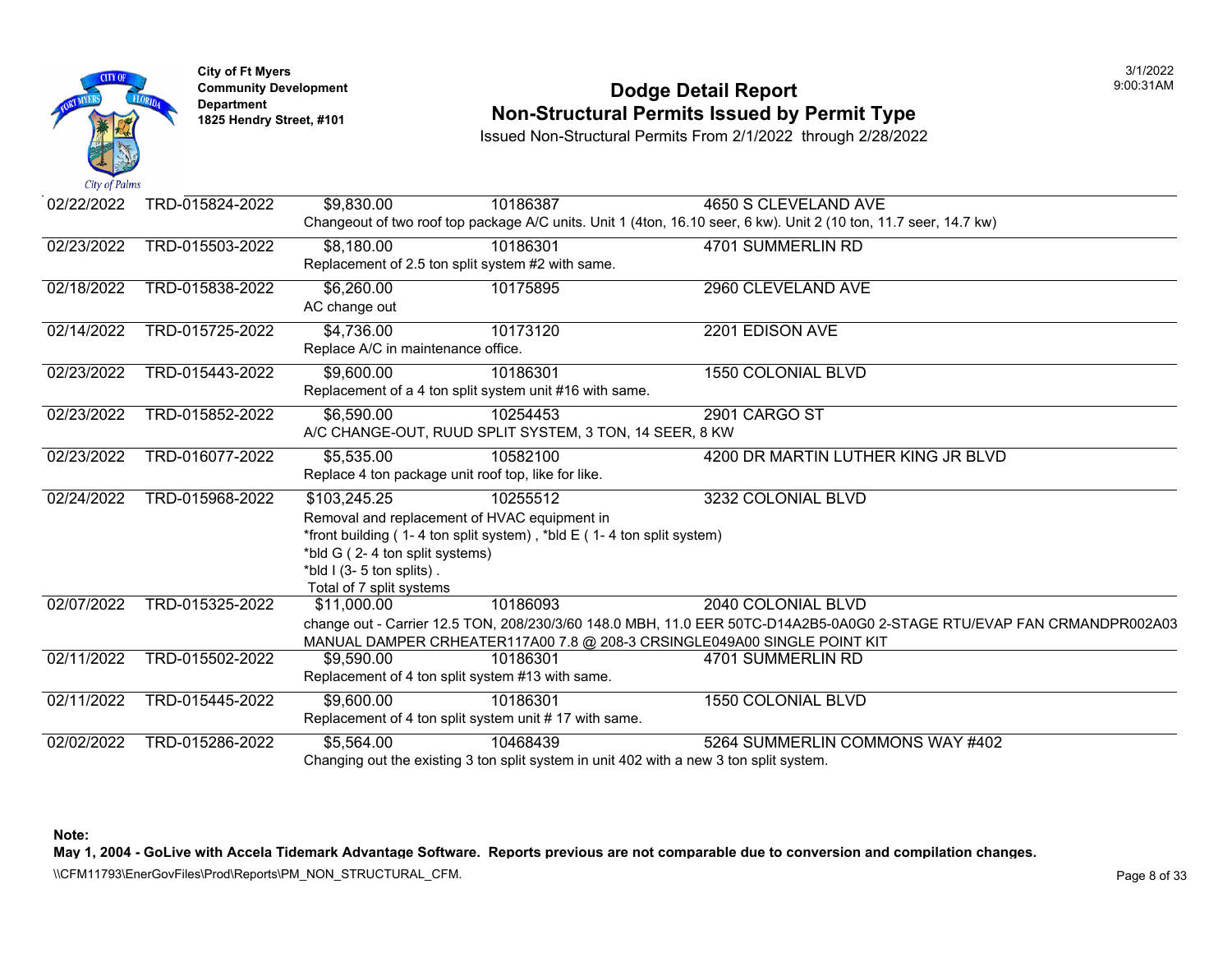

**City of Ft Myers** 3/1/2022 Department<br>1825 Hendry Street, #101

#### **Community Development Dodge Detail Report** 9:00:31AM **1825 Non-Structural Permits Issued by Permit Type**

Issued Non-Structural Permits From 2/1/2022 through 2/28/2022

| 02/17/2022 | TRD-015835-2022 | \$835.00                             | 10162292                                                              | 2551 DR MARTIN LUTHER KING JR BLVD                                                                                                    |
|------------|-----------------|--------------------------------------|-----------------------------------------------------------------------|---------------------------------------------------------------------------------------------------------------------------------------|
|            |                 | Replace 200 amp panel like for like. |                                                                       |                                                                                                                                       |
| 02/23/2022 | TRD-016051-2022 | \$6,000.00                           | 10162373                                                              | 2515 FIRST ST #2                                                                                                                      |
|            |                 |                                      | 200 Amp overhead to underground service conversion.                   |                                                                                                                                       |
| 02/23/2022 | TRD-015803-2022 | \$2,300.00                           | 10173499                                                              | 2438 FOWLER ST                                                                                                                        |
|            |                 |                                      |                                                                       | Change Service for new. Replace outlets throughout location for new and replace old fixtures for new.                                 |
|            |                 | Upgrade Grounding system.            |                                                                       |                                                                                                                                       |
| 02/16/2022 | TRD-015316-2022 | \$2,500.00                           | 10175385                                                              | 3269 CLEVELAND AVE                                                                                                                    |
|            |                 |                                      |                                                                       | Power company came out to change meter for the Family Dollar and found that the blocks inside the meter were burnt up and needs to be |
|            |                 | replaced ASAP.                       |                                                                       |                                                                                                                                       |
| 02/04/2022 | TRD-014264-2021 | \$1,800.00                           | 10173535                                                              | 2578 FOWLER ST                                                                                                                        |
|            |                 |                                      | 1. Run new power for GFI outlet for new drinking water fountain.      |                                                                                                                                       |
|            |                 |                                      | 2. Replace existing exit sign for a new one.                          |                                                                                                                                       |
|            |                 |                                      | 3. Add one emergency light inside bathroom area.                      |                                                                                                                                       |
|            |                 |                                      | 4. Replace existing 2x4 light fixture for a new one.                  |                                                                                                                                       |
| 02/04/2022 | TRD-015385-2022 | \$2,450.00                           | 10173064                                                              | 2295 VICTORIA AVE                                                                                                                     |
|            |                 |                                      |                                                                       | Disconnect 6 cubicle power poles in current unit and install in new unit #314. Add 2 additional power poles for a total of 8.         |
| 02/23/2022 | TRD-016052-2022 | \$6,000.00                           | 10162373                                                              | 2515 FIRST ST #5                                                                                                                      |
|            |                 |                                      | 200 AMP OVERHEAD TO UNDERGROUND SERVICE CONVERSION                    |                                                                                                                                       |
| 02/23/2022 | TRD-016049-2022 | \$6,000.00                           | 10162373                                                              | 2515 FIRST ST #3                                                                                                                      |
|            |                 |                                      | 200 Amp overhead to underground service conversion.                   |                                                                                                                                       |
| 02/17/2022 | TRD-015724-2022 | $\overline{$}5,690.00$               | 10185662                                                              | 3919 FOWLER ST                                                                                                                        |
|            |                 |                                      |                                                                       | Replace 100amp MLO panel like for like, Update main grounding system, add common trip breakers                                        |
| 02/18/2022 | TRD-015520-2022 | \$500.00                             | 10454143                                                              | 10400 WASHINGTONIA PALM WAY                                                                                                           |
|            |                 |                                      | Remove damaged concrete pedestal and replace with new. Like for Like. |                                                                                                                                       |
|            |                 |                                      | Note: Location of service is at the end of 10401 Wine Palm Road.      |                                                                                                                                       |
| 02/23/2022 | TRD-016053-2022 | \$6,000.00                           | 10162373                                                              | 2515 FIRST ST #4                                                                                                                      |
|            |                 |                                      | 200 Amp overhead to underground service conversion.                   |                                                                                                                                       |
| 02/23/2022 | TRD-016047-2022 | \$15,000.00                          | 10162373                                                              | 2515 FIRST ST #6/7                                                                                                                    |
|            |                 |                                      | 600 AMP OVERHEAD TO UNDERGROUND SERVICE CONVERSION                    |                                                                                                                                       |

**Note:** 

**May 1, 2004 - GoLive with Accela Tidemark Advantage Software. Reports previous are not comparable due to conversion and compilation changes.** 

\\CFM11793\EnerGovFiles\Prod\Reports\PM\_NON\_STRUCTURAL\_CFM.<br>Page 9 of 33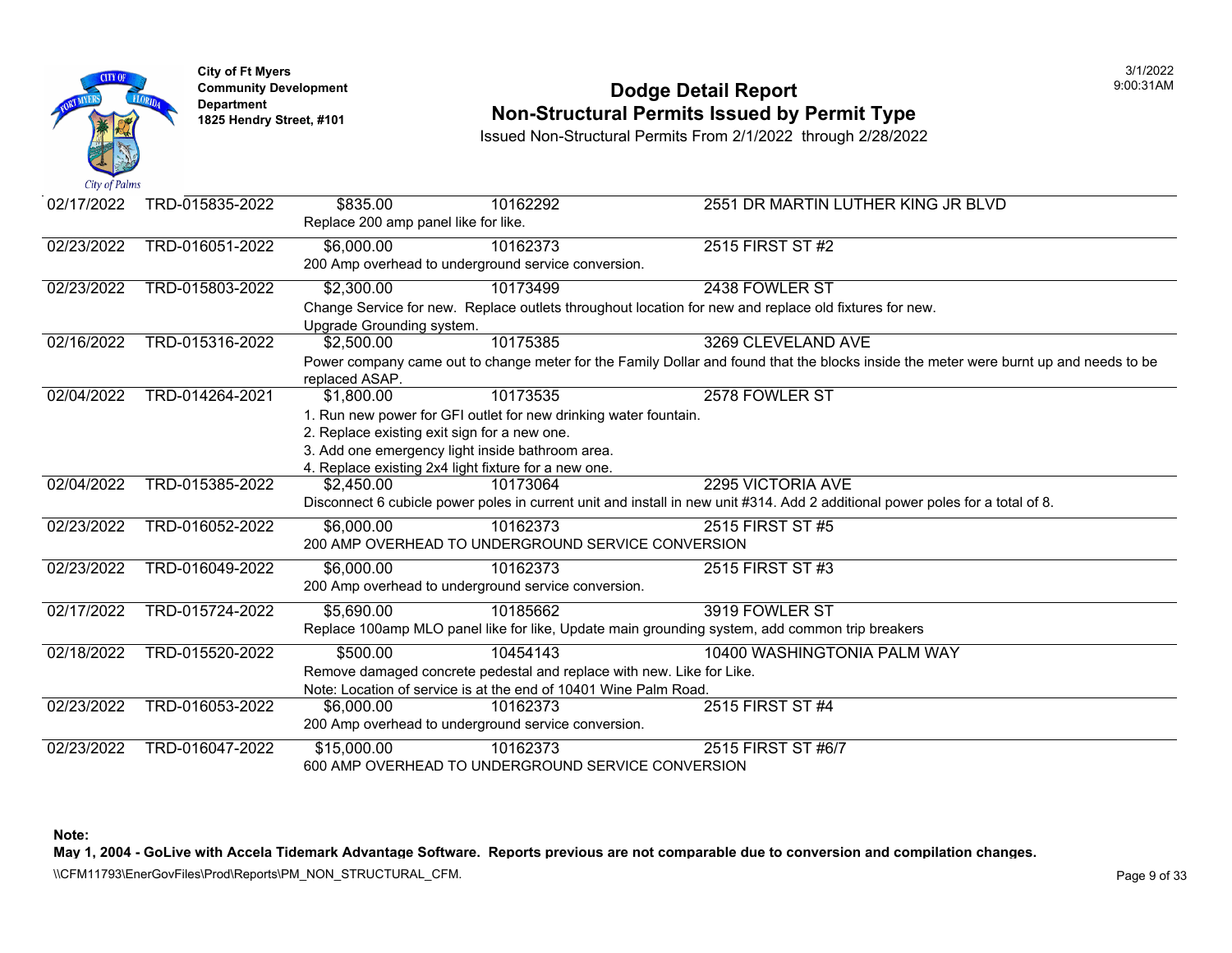

# **Community Development 1825 Hendright Community Development Department Department Am Dodge Detail Report Department Type 1825 Hendry Street, #101 <b>Non-Structural Permits Issued by Permit Type**

Issued Non-Structural Permits From 2/1/2022 through 2/28/2022

| 02/23/2022 | TRD-016050-2022 | \$6,000.00                                                                                                                                                                                                      | 10162373 | 2515 FIRST ST                                                    |  |  |  |  |
|------------|-----------------|-----------------------------------------------------------------------------------------------------------------------------------------------------------------------------------------------------------------|----------|------------------------------------------------------------------|--|--|--|--|
|            |                 |                                                                                                                                                                                                                 |          | 200 AMP OVERHEAD TO UNDERGROUND SERVICE CONVERSION- LAUNDRY ROOM |  |  |  |  |
| 02/03/2022 | TRD-015419-2022 | \$600.00                                                                                                                                                                                                        | 10185376 | 3722 CENTRAL AVE                                                 |  |  |  |  |
|            |                 | PERMIT FOR OUTLET INSTALLATION, 2 NEW OUTLETS WILL BE ADDED                                                                                                                                                     |          |                                                                  |  |  |  |  |
| 02/22/2022 | TRD-016021-2022 | \$2.499.00                                                                                                                                                                                                      | 10162277 | 1828 EVANS AVE                                                   |  |  |  |  |
|            |                 | Replace existing 3 exisiting backflows.                                                                                                                                                                         |          |                                                                  |  |  |  |  |
| 02/15/2022 | TRD-015581-2022 | \$12,000.00                                                                                                                                                                                                     | 10161707 | 2571 FIRST ST                                                    |  |  |  |  |
|            |                 | Remove & replace water mainline system on exterior of the building from galvanized pipe to the main line<br>building from the exterior with plumbing completed FL code. All material to be done PVC schedule 40 |          |                                                                  |  |  |  |  |

|                    |                 | <b>PERMIT TYPE: Existing/Replace/Repair: Multi-Family</b>     | Total # Permits Issued: 42                                                |                       | <b>TOTAL VALUATION: \$212,84</b> |
|--------------------|-----------------|---------------------------------------------------------------|---------------------------------------------------------------------------|-----------------------|----------------------------------|
| <b>Date Issued</b> | Permit#         | <b>Job Value</b>                                              | <b>Parcel Number</b>                                                      | <b>Site Address</b>   |                                  |
| 02/01/2022         | TRD-015259-2022 | \$3,436.00<br>Change out 2 ton 14 seer split with 5 KW heater | 10174396                                                                  | 2909 BROADWAY #202    |                                  |
| 02/03/2022         | TRD-014081-2021 | \$4,500.00<br>Install 2 ton 14 seer 5kw split system          | 10186007                                                                  | 2244 WINKLER AVE #108 |                                  |
| 02/28/2022         | TRD-016092-2022 | \$5,921.00<br>hvac replacement                                | 10551840                                                                  |                       | 3000 OASIS GRAND BLVD #2202      |
| 02/14/2022         | TRD-015336-2022 | \$14,702.00                                                   | 10548433<br>AC CHANGEOUT 4 TON SPLIT SYSTEM LIKE FOR LIKE                 | 2090 W FIRST ST #1107 |                                  |
| 02/22/2022         | TRD-015859-2022 | \$5.450.00                                                    | 10500300<br>3 TON 16 SEER 9 KW - SPLIT SYSTEM REPLACEMENT - LIKE FOR LIKE |                       | 10131 COLONIAL COUNTRY CLUE      |
| 02/07/2022         | TRD-015382-2022 | \$4,500.00<br><b>HVAC CHANGE OUT</b>                          | 10481482                                                                  |                       | 10400 WINE PALM RD #5221         |
| 02/23/2022         | TRD-015959-2022 | \$6,471.00<br>REPLACE AC SYSTEM LIKE FOR LIKE                 | 10464336                                                                  |                       | 10245 BISMARK PALM WAY #1414     |
| 02/01/2022         | TRD-015299-2022 | \$3,600.00<br>A/C Change Out                                  | 10540887                                                                  |                       | 1830 MARAVILLA AVE #513          |

**Note:**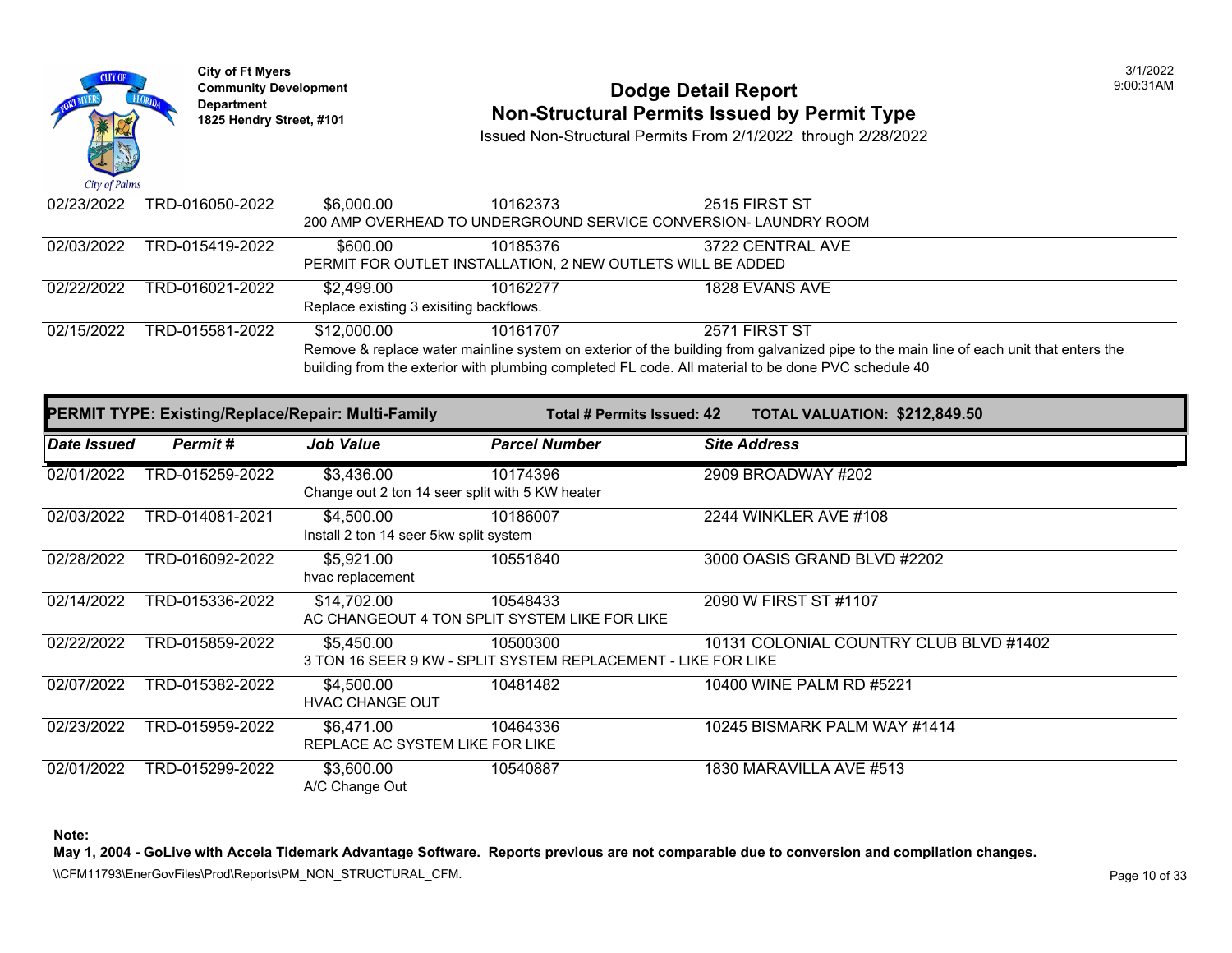

#### **Community Development Community Development Community Development 1825 Non-Structural Permits Issued by Permit Type**

Issued Non-Structural Permits From 2/1/2022 through 2/28/2022

| Cay <i>of Fullit</i> |                 |                                                     |                                                                 |                             |
|----------------------|-----------------|-----------------------------------------------------|-----------------------------------------------------------------|-----------------------------|
| 02/15/2022           | TRD-015635-2022 | \$6,086.00                                          | 10510107                                                        | 10137 COLONIAL COUNTRY CLUE |
|                      |                 |                                                     | 2.5 TON 16 SEER 8 KW - SPLIT SYSTEM REPLACEMENT - LIKE FOR LIKE |                             |
| 02/24/2022           | TRD-016097-2022 | \$6,600.00                                          | 10525957                                                        | 9631 HEMINGWAY LN #3601     |
|                      |                 | A/C Replacement, split system 2.5 ton 16 seer       |                                                                 |                             |
| 02/02/2022           | TRD-014909-2022 | \$5,000.00                                          | 10544646                                                        | 8243 BIBIANA WAY #701       |
|                      |                 | A/C Changeout Ruud 3 Ton 14 Seer 8 kw               |                                                                 |                             |
| 02/17/2022           | TRD-015800-2022 | $\overline{$5,150.00}$                              | 10500306                                                        | 10131 COLONIAL COUNTRY CLUE |
|                      |                 |                                                     | 2.5 TON 16 SEER 8 K - SPLIT SYSTEM REPLACEMENT - LIKE FOR LIKE  |                             |
| 02/14/2022           | TRD-015583-2022 | \$5,349.00                                          | 10501518                                                        | 11017 MILL CREEK WAY #1003  |
|                      |                 |                                                     | 2 TON 16 SEER 5 KW - SPLIT SYSTEM REPLACEMENT - LIKE FOR LIKE   |                             |
| 02/17/2022           | TRD-015832-2022 | \$7,465.00                                          | 10517556                                                        | 10520 AMIATA WAY #305       |
|                      |                 | A/C change out; like for like; 2.5 ton split system |                                                                 |                             |
| 02/23/2022           | TRD-015955-2022 | \$5,986.00                                          | 10502192                                                        | 10527 WASHINGTONIA PALM WAY |
|                      |                 | REPLACE AC SYSTEM - LIKE FOR LIKE                   |                                                                 |                             |
| 02/28/2022           | TRD-016138-2022 | \$4,000.00                                          | 10508862                                                        | 4135 RESIDENCE DR #612      |
|                      |                 | HVAC change out.                                    |                                                                 |                             |
| 02/22/2022           | TRD-014834-2022 | \$5,082.50                                          | 10161843                                                        | 2711 FIRST ST #403          |
|                      |                 | Replace Rheem 2.5 ton 7 kw 15.5 seer split system.  |                                                                 |                             |
| 02/17/2022           | TRD-015695-2022 | \$6,900.00                                          | 10548393                                                        | 2090 W FIRST ST #3005       |
|                      |                 | REPLACING EXISTING SPLIT AC SYSTEM                  |                                                                 |                             |
| 02/01/2022           | TRD-014779-2022 | \$3,600.00                                          | 10254611                                                        | 3753 WINKLER AVE #933       |
|                      |                 |                                                     | AC CHANGE OUT SAME LOCATION SAME ELEVATION                      |                             |
| 02/14/2022           | TRD-015486-2022 | \$5,500.00                                          | 10245213                                                        | 3225 E RIVERSIDE DR #25B    |
|                      |                 | A/C CHANGE OUT                                      |                                                                 |                             |
| 02/17/2022           | TRD-015648-2022 | \$7,423.00                                          | 10548383                                                        | 2090 W FIRST ST #2005       |
|                      |                 | REPLACE HVAC SPLIT SYSTEM                           |                                                                 |                             |
|                      |                 | 4 TON - 15 SEER - 10 KW                             |                                                                 |                             |
|                      |                 | <b>LIKE FOR LIKE</b>                                |                                                                 |                             |
| 02/23/2022           | TRD-015903-2022 | \$7,358.00                                          | 10548411                                                        | 2090 W FIRST ST #1906       |
|                      |                 | Replace 5T AC, like for like                        |                                                                 |                             |

**Note:**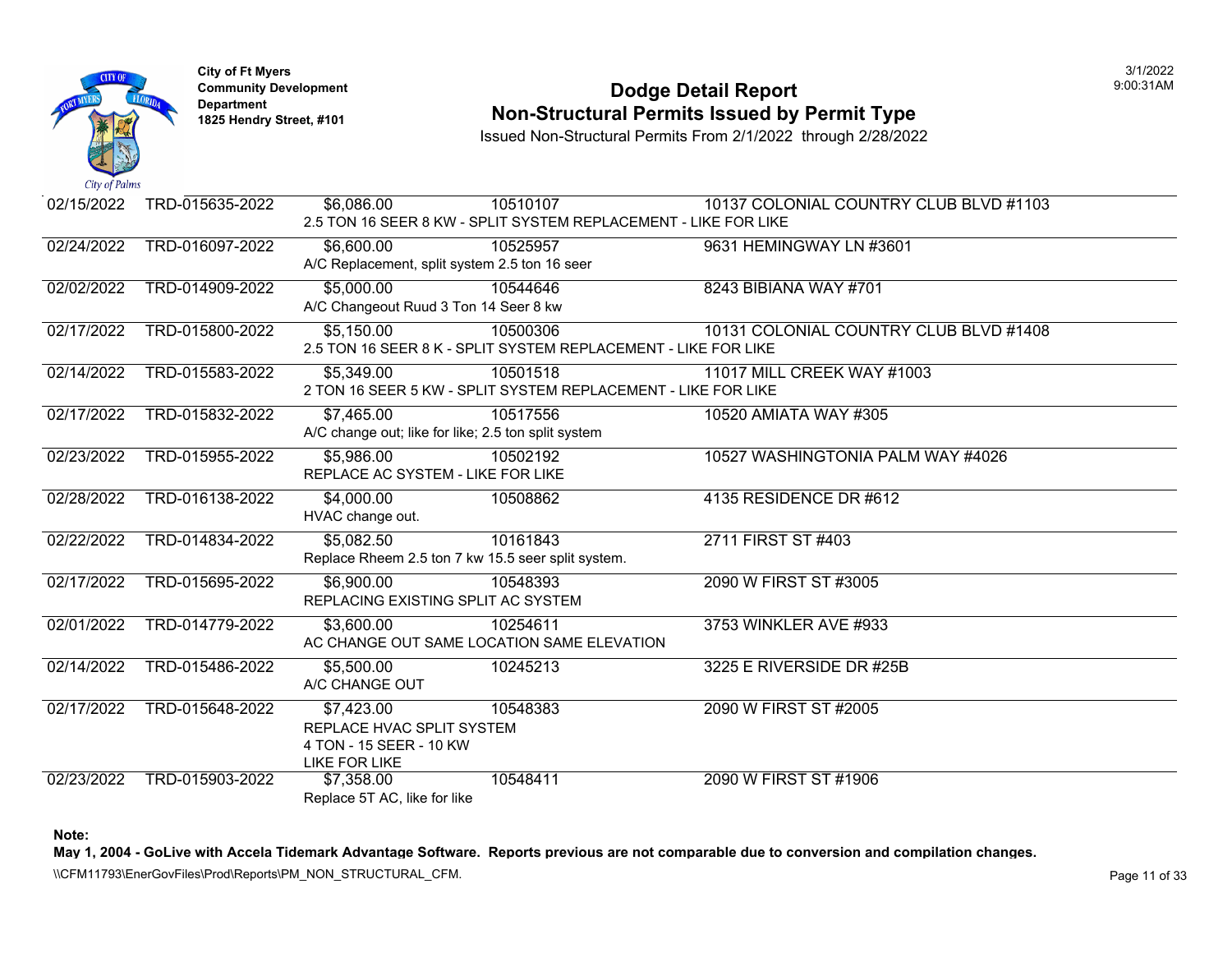

#### **Community Development Community Development Community Development 1825 Non-Structural Permits Issued by Permit Type**

Issued Non-Structural Permits From 2/1/2022 through 2/28/2022

| 02/17/2022 | TRD-015699-2022 | \$5,150.00                                                            | 10500307<br>3 TON 16 SEER 10 KW - SPLIT SYSTEM REPLACEMENT - LIKE FOR LIKE                        | 10131 COLONIAL COUNTRY CLUE                                                                                                 |
|------------|-----------------|-----------------------------------------------------------------------|---------------------------------------------------------------------------------------------------|-----------------------------------------------------------------------------------------------------------------------------|
| 02/15/2022 | TRD-015494-2022 | \$6,001.00<br>2 ton split system like for like                        | 10250775                                                                                          | 2885 PALM BEACH BLVD #201                                                                                                   |
| 02/24/2022 | TRD-016100-2022 | \$6,416.00                                                            | 10553022<br>REPLACE LIKE FOR LIKE 4 TON 16 SEER SPLIT SYSTEM.                                     | 10370 GLASTONBURY CIR #201                                                                                                  |
| 02/28/2022 | TRD-015896-2022 | \$7,730.00                                                            | 10529392<br>2.5 TON 16 SEER 8 KW - SPLIT SYSTEM REPLACEMENT - LIKE FOR LIKE                       | 9639 HEMINGWAY LN #3501                                                                                                     |
| 02/01/2022 | TRD-015298-2022 | \$3,700.00<br>A/C Change Out                                          | 10540841                                                                                          | 1830 MARAVILLA AVE #307                                                                                                     |
| 02/24/2022 | TRD-016108-2022 | \$6,795.00<br>Replace a 2.5 ton AC system with new, like for like.    | 10540471                                                                                          | 4401 LAZIO WAY #105                                                                                                         |
| 02/17/2022 | TRD-015815-2022 | \$4,530.00<br>REPLACING SPLIT A/C SYSTEM                              | 10453907                                                                                          | 8076 QUEEN PALM LN #444                                                                                                     |
| 02/16/2022 | TRD-015686-2022 | \$9,400.00                                                            | 10546121<br>REPLACEMENT OF ONE 3.5 TON AC SPLIT SYSTEM. LIKE FOR LIKE                             | 2745 FIRST ST #2205                                                                                                         |
| 02/01/2022 | TRD-015300-2022 | \$3,680.00<br>A/C Change Out                                          | 10540895                                                                                          | 1830 MARAVILLA AVE #605                                                                                                     |
| 02/02/2022 | TRD-015354-2022 | \$1,000.00<br>Install 100amp disconnect<br>**emergency FPL disconnect | 10185204                                                                                          | 1426 PARK SHORE CIR #3                                                                                                      |
| 02/02/2022 | TRD-015304-2022 | \$1,020.00<br>c/s fixture and 1 gang blank plate                      | 10174890                                                                                          | 2845 CENTRAL AVE<br>In 5 units (103-104-106-108-109) replace 1 gang plastic boxes with metal boxes and connectors for MC of |
| 02/22/2022 | TRD-015842-2022 | \$12,439.00                                                           | 10511376<br>Replace existing 13 position meter stack with new on Building 8461 Bernwood Cove Loop | 8600 BERNWOOD COVE LOOP                                                                                                     |
| 02/08/2022 | TRD-015555-2022 | \$2,400.00<br>Replace all of the hot and cold-water supply lines.     | 10185420                                                                                          | 2121 COLLIER AVE #117                                                                                                       |
| 02/15/2022 | TRD-015425-2022 | \$1,000.00<br>5o gall WH Like for Like                                | 10497363                                                                                          | 2797 FIRST ST #1301                                                                                                         |

**Note:**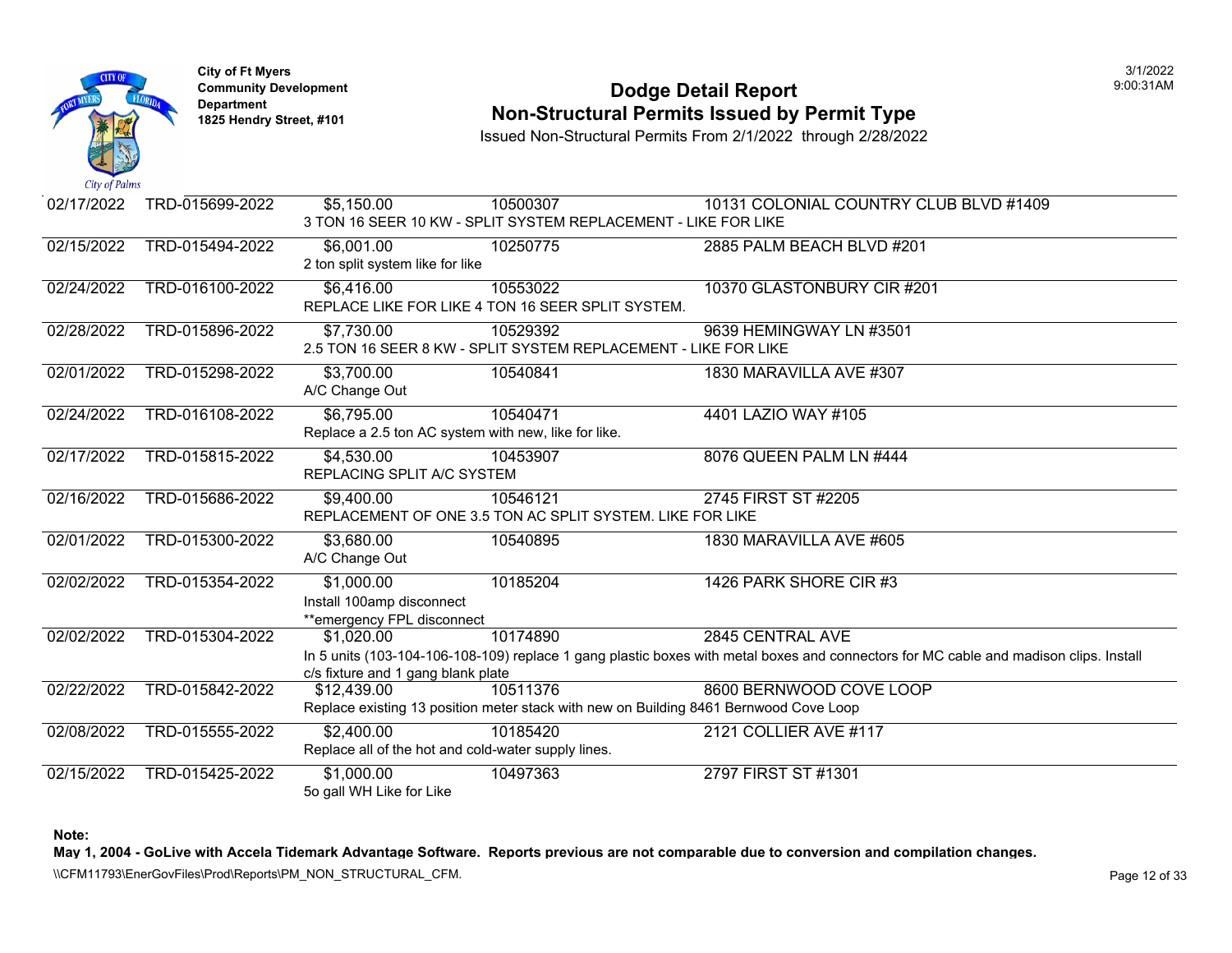

### **Community Development Community Development Community Development 1825 Non-Structural Permits Issued by Permit Type**

Issued Non-Structural Permits From 2/1/2022 through 2/28/2022

| 02/08/2022 | TRD-015554-2022 | \$2,400.00                    | 10185448                                                      | 2121 COLLIER AVE #305  |
|------------|-----------------|-------------------------------|---------------------------------------------------------------|------------------------|
|            |                 |                               | Replace all of the hot and cold water supply lines.           |                        |
| 02/23/2022 | TRD-016060-2022 | \$850.00                      | 10246753                                                      | 3838 MADISON AVE #4    |
|            |                 |                               | 3/4" BACKFLOW PREVENTION DEVICE INSTALLATION                  |                        |
| 02/16/2022 | TRD-015819-2022 | \$2,400.00                    | 10185429                                                      | 2121 COLLIER AVE #206  |
|            |                 |                               | Replace all of the hot and cold-water supply lines.           |                        |
| 02/28/2022 | TRD-016090-2022 | \$1,559.00                    | 10545161                                                      | 11758 IZARRA WAY #7710 |
|            |                 |                               | 50GAL ELECTRIC WATER HEATER REPLACEMENT                       |                        |
| 02/16/2022 | TRD-015751-2022 | \$2,400.00                    | 10176178                                                      | 1944 SUNSET PL #11     |
|            |                 | Repipe interior potable water |                                                               |                        |
| 02/08/2022 | TRD-015551-2022 | \$1,900.00                    | 10245322                                                      | 3366 E RIVERSIDE DR    |
|            |                 |                               | Replaced a section of main sewer line with pipe and fittings. |                        |

|             | <b>PERMIT TYPE: Flag Pole</b> |                                         | Total # Permits Issued: 1 | <b>TOTAL VALUATION: \$5,000.0</b> |
|-------------|-------------------------------|-----------------------------------------|---------------------------|-----------------------------------|
| Date Issued | Permit #                      | <b>Job Value</b>                        | <b>Parcel Number</b>      | <b>Site Address</b>               |
| 02/23/2022  | SIGN-015198-2022              | \$5,000.00<br>erection of new flag pole | 10256012                  | 11000 BEN C PRATT SIX MILE CYL    |

| PERMIT TYPE: FPL: 1 & 2 Family |                                              |                       | Total # Permits Issued: 1 | <b>TOTAL VALUATION: \$0.00</b>    |
|--------------------------------|----------------------------------------------|-----------------------|---------------------------|-----------------------------------|
| Date Issued                    | Permit #                                     | <b>Job Value</b>      | <b>Parcel Number</b>      | <b>Site Address</b>               |
| 02/01/2022                     | TRD-015342-2022                              | \$0.00<br>FPL HOOK UP | 10246675                  | 831 ALDERMAN ST                   |
|                                | <b>PERMIT TYPE: Fuel Gas: 1&amp;2 Family</b> |                       | Total # Permits Issued: 1 | <b>TOTAL VALUATION: \$2,350.0</b> |
| <b>Date Issued</b>             | Permit#                                      | <b>Job Value</b>      | <b>Parcel Number</b>      | <b>Site Address</b>               |

**Note:**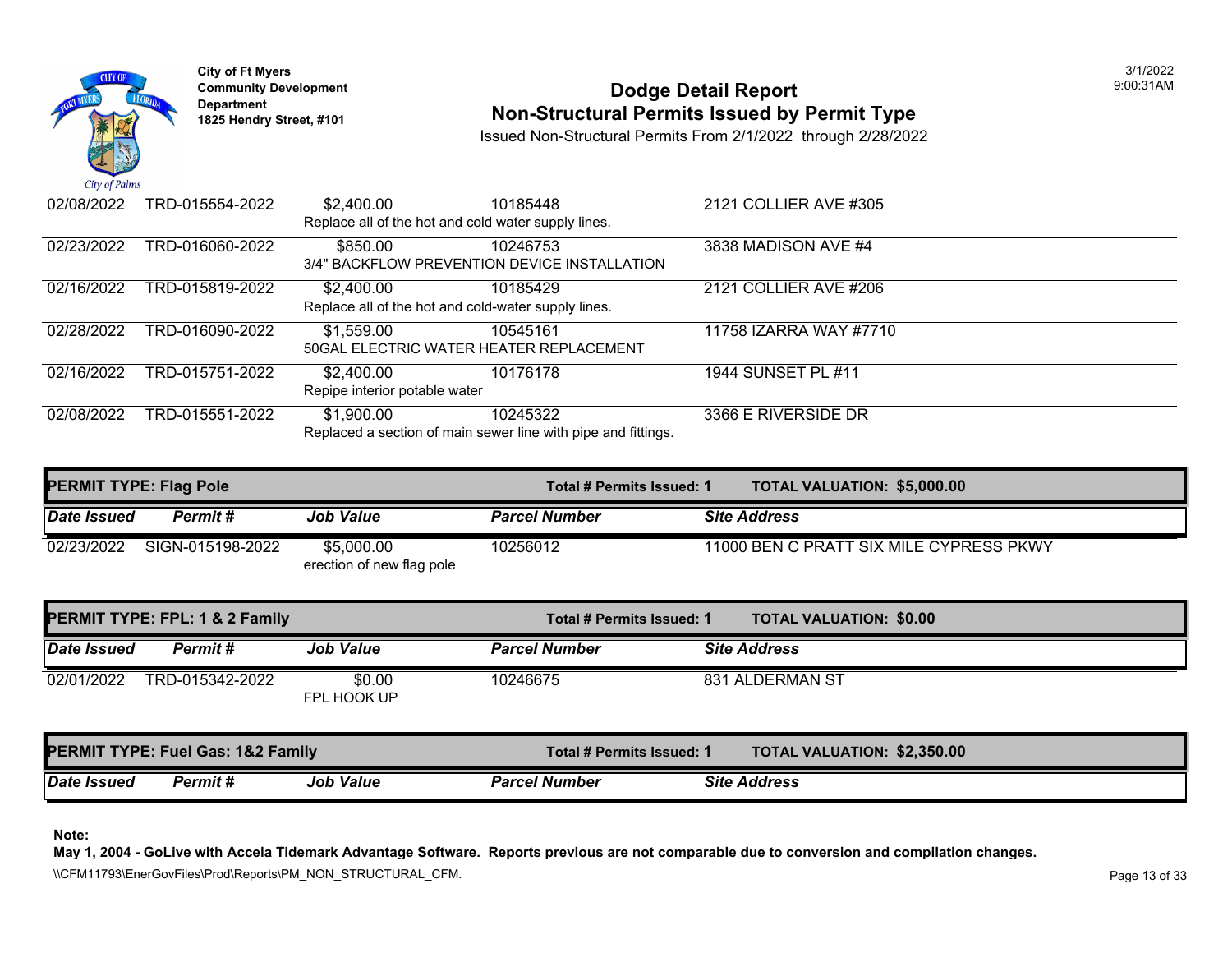

### **Community Development Community Development Community Development 1825 Hendry Street, #101 Non-Structural Permits Issued by Permit Type**

Issued Non-Structural Permits From 2/1/2022 through 2/28/2022

02/28/2022 TRD-015971-2022 \$2,350.00 10173435 2605 EDISON AVE Install (2) LP1000AG propane tanks and dispenser unit, crash protection post will be installed per NFPA of

| <b>PERMIT TYPE: Fuel Gas: Commercial</b> |                 |                                                                  | Total # Permits Issued: 2                                                                                            | <b>TOTAL VALUATION: \$2,050.0</b> |  |
|------------------------------------------|-----------------|------------------------------------------------------------------|----------------------------------------------------------------------------------------------------------------------|-----------------------------------|--|
| Date Issued                              | Permit #        | <b>Job Value</b>                                                 | <b>Parcel Number</b>                                                                                                 | <b>Site Address</b>               |  |
| 02/09/2022                               | TRD-014839-2022 | \$850.00<br>Running a gas line to a generator and hooking it up. | 10586409                                                                                                             | 4340 KERNEL CIR                   |  |
| 02/04/2022                               | TRD-014948-2022 | \$1,200,00                                                       | 10465439<br>Exisitng 1'14 gas line from meter to customer unit. Perform a drop test. New manifold for countertop gas | 4329 CLEVELAND AVE #201           |  |

|             | <b>PERMIT TYPE: Ground Sign - Erect</b>              |                                                                                              | Total # Permits Issued: 1        |  | <b>TOTAL VALUATION: \$3,500.0</b> |  |
|-------------|------------------------------------------------------|----------------------------------------------------------------------------------------------|----------------------------------|--|-----------------------------------|--|
| Date Issued | Permit#                                              | <b>Job Value</b>                                                                             | <b>Parcel Number</b>             |  | <b>Site Address</b>               |  |
| 02/23/2022  | SIGN-014115-2021                                     | \$3,500.00<br>install new ground sign for calusa harbor<br>current ground sign to be removed | 10161866                         |  | 2525 FIRST ST                     |  |
|             | <b>PERMIT TYPE: Ground Sign - Repair/Copy Change</b> |                                                                                              | Total # Permits Issued: 1        |  | <b>TOTAL VALUATION: \$2,100.0</b> |  |
|             |                                                      |                                                                                              |                                  |  |                                   |  |
| Date Issued | Permit #                                             | <b>Job Value</b>                                                                             | <b>Parcel Number</b>             |  | <b>Site Address</b>               |  |
| 02/08/2022  | SIGN-015092-2022                                     | \$2,100.00<br>Copy Change Only                                                               | 10185347                         |  | 2070 CARRELL RD                   |  |
|             | <b>PERMIT TYPE: Minor Site Clearing/Tree Removal</b> |                                                                                              | <b>Total # Permits Issued: 3</b> |  | <b>TOTAL VALUATION: \$601,19</b>  |  |

**Note:**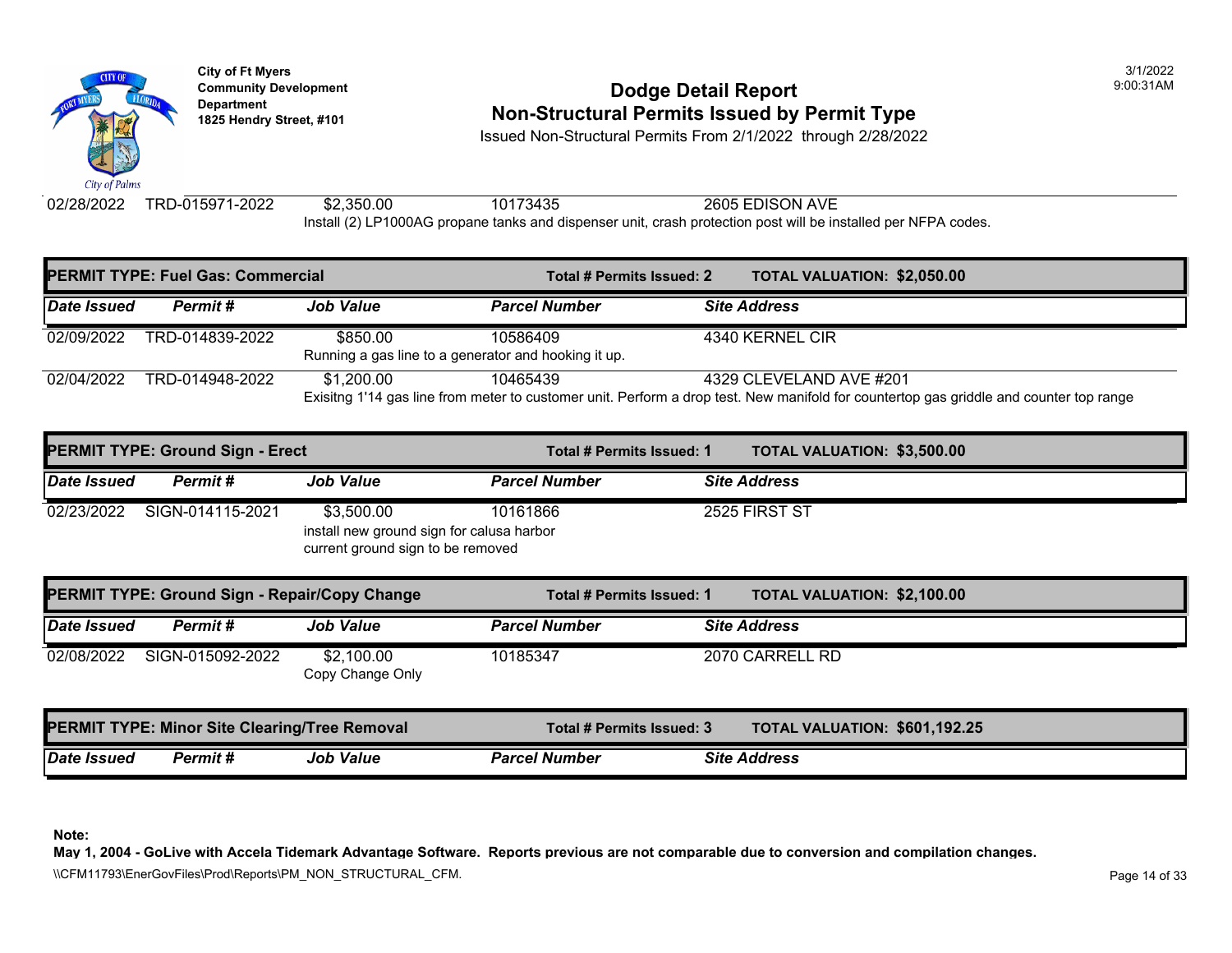

## **Community Development 1825 Community Development 1825 Hendry Street, #101 1825 Hendry Street, #101 1825 Hendry Street, #101 1825 Hendry Street, #101 1825 Hendry Street, #101 <b>Non-Structural Permits Issued by Permit Type**

Issued Non-Structural Permits From 2/1/2022 through 2/28/2022

| 02/16/2022 SITR-015321-2022 | \$27,500.00                       | 10183651 | 1271 BURTWOOD DR                                                                                                                       |
|-----------------------------|-----------------------------------|----------|----------------------------------------------------------------------------------------------------------------------------------------|
|                             |                                   |          | Remove & Haul Away 7 Oak trees, 1 slash pine, 4 queen palms, 1 sheflera, 1 Eucalyptus, 1 Albeezia, 1 Mango, 1 Poiciana,                |
| 02/16/2022 SITC-011070-2021 | \$7.580.00                        | 10466723 | 10501 SEVILLA DR #101                                                                                                                  |
|                             |                                   |          | To remove and stump grind Oak trees within the sub-community of Sevilla of Pelican Preserve. After installing sod along with the areas |
|                             | where the Oak trees were removed. |          |                                                                                                                                        |
| 02/17/2022 SITC-014453-2022 | \$566.112.25                      | 10535575 | 2865 ROCKFILL RD                                                                                                                       |
|                             |                                   |          | Site Clearing, Grubbing and Grading as shown in the site construction plans.                                                           |

| <b>PERMIT TYPE: New: 1&amp;2 Family</b> |                 | <b>TOTAL VALUATION: \$7,198.00</b><br>Total # Permits Issued: 2 |                      |                                                                                                                                                                                                                           |
|-----------------------------------------|-----------------|-----------------------------------------------------------------|----------------------|---------------------------------------------------------------------------------------------------------------------------------------------------------------------------------------------------------------------------|
| Date Issued                             | Permit#         | <b>Job Value</b>                                                | <b>Parcel Number</b> | <b>Site Address</b>                                                                                                                                                                                                       |
| 02/11/2022                              | TRD-015496-2022 | \$475.00<br>120 VOLT 20 AMP CIRCUIT FOR PORTABLE SPA            | 10590057             | 4724 IMPERIAL EAGLE DR                                                                                                                                                                                                    |
| 02/10/2022                              | TRD-015642-2022 | \$6,723.00                                                      | 10175531             | 1562 LYNWOOD AVE<br>NEW IRRIGATION INSTALLATION USING PRESSURE REGULATED HEADS AND SLOW APPLICATION NOZZLES. SEVEN ZONES TOTA<br>INCLUDING ONE LOW VOLUME DRIP ZONE. NEW RAINBIRD CONTROLLER WITH MINI CLICK RAIN SENSOR. |

|             | <b>PERMIT TYPE: New: Commercial</b> |                  | Total # Permits Issued: 5                                                          | TOTAL VALUATION: \$261,178.00                                                                                                                                   |
|-------------|-------------------------------------|------------------|------------------------------------------------------------------------------------|-----------------------------------------------------------------------------------------------------------------------------------------------------------------|
| Date Issued | Permit#                             | <b>Job Value</b> | <b>Parcel Number</b>                                                               | <b>Site Address</b>                                                                                                                                             |
| 02/07/2022  | TRD-015090-2022                     | \$19,655.00      | 10185799<br>Install (2) Tesla Level 2 chargers, (2) 240 volt 30-60 amp circuits    | 4350 FOWLER ST                                                                                                                                                  |
| 02/08/2022  | TRD-012827-2021                     | \$10,000.00      | 10469522<br>Adding carrier equipment to tower and within leased area on the ground | 3945 EDWARDS ST                                                                                                                                                 |
| 02/23/2022  | TRD-014939-2022                     | \$32,000.00      | 10549620                                                                           | 7935 DANI DR<br>Install owner provided light pole and light fixtures, install branch circuits and make final connections to poles and electrical panel service. |
| 02/11/2022  | TRD-015371-2022                     | \$198,323.00     | 10172578                                                                           | 2780 CLEVELAND AVE                                                                                                                                              |

Install a new chiller, expansion tank, variable frequency drive, relocate chiller pumps and existing piping.

**Note:** 

**May 1, 2004 - GoLive with Accela Tidemark Advantage Software. Reports previous are not comparable due to conversion and compilation changes.** 

\\CFM11793\EnerGovFiles\Prod\Reports\PM\_NON\_STRUCTURAL\_CFM.<br>Page 15 of 33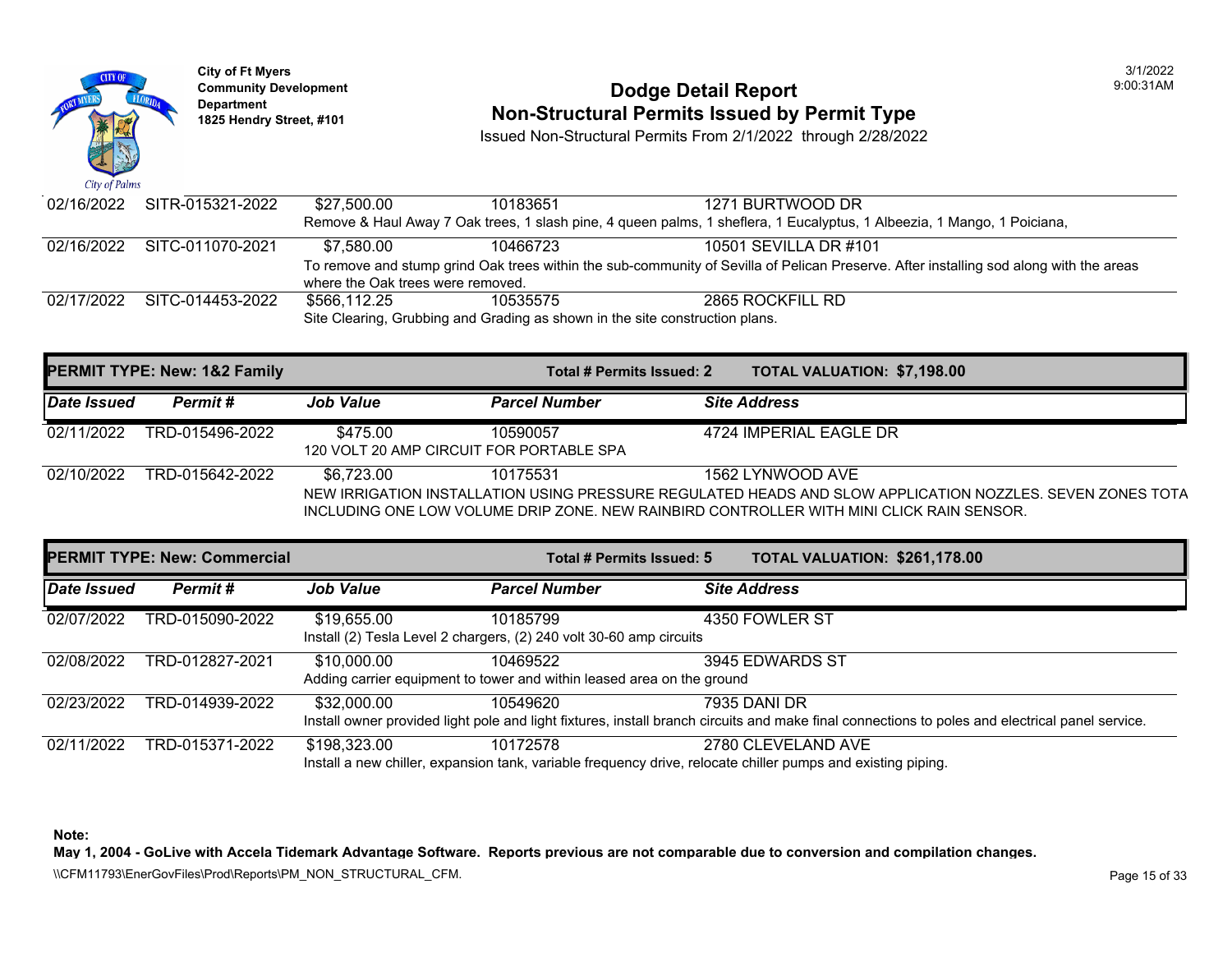

### **Community Development Community Development Community Development Non-Structural Permits Issued by Permit Type**

Issued Non-Structural Permits From 2/1/2022 through 2/28/2022

02/08/2022 TRD-013844-2021 \$1,200.00 10186388 4637 DELEON ST ADDING WASHER HOOKUP ON EXISTING HOUSE

| <b>PERMIT TYPE: New: Multi-Family</b>                                         |                 |                  | Total # Permits Issued: 1 |  | <b>TOTAL VALUATION: \$1,000.0</b> |
|-------------------------------------------------------------------------------|-----------------|------------------|---------------------------|--|-----------------------------------|
| Date Issued                                                                   | Permit #        | <b>Job Value</b> | <b>Parcel Number</b>      |  | <b>Site Address</b>               |
| 02/07/2022                                                                    | TRD-015096-2022 | \$1,000.00       | 10447087                  |  | 8107 QUEEN PALM LN #113           |
| DISCONNECT & RECONNECT PLUMBING IN GUEST BATH & MASTER BATH; ADD NEW PLUMBING |                 |                  |                           |  |                                   |

|             | <b>PERMIT TYPE: Outdoor Activities - with Vendors</b> |                      | Total # Permits Issued: 4                                                                  | <b>TOTAL VALUATION:</b> |
|-------------|-------------------------------------------------------|----------------------|--------------------------------------------------------------------------------------------|-------------------------|
| Date Issued | Permit#                                               | <b>Job Value</b>     | <b>Parcel Number</b>                                                                       | <b>Site Address</b>     |
| 02/22/2022  | TEMP-015854-2022                                      | TASTE OF 239         | 10185675                                                                                   | 3591 FOWLER ST          |
| 02/08/2022  | TEMP-014787-2022                                      | <b>Celtic Fest</b>   | 10162528                                                                                   | 2000 W FIRST ST         |
| 02/16/2022  | TEMP-014735-2022                                      |                      | 10509506<br>Hodges University 1st Annual Car Show - 100 cars for display and 200 attendees | 4501 COLONIAL BLVD      |
| 02/17/2022  | TEMP-015447-2022                                      | Valentine's Festival | 10245826                                                                                   | 4191 PALM BEACH BLVD    |

| <b>PERMIT TYPE: Outdoor Activities - without Vendors</b> |                  |                                       | Total # Permits Issued: 2 | <b>TOTAL VALUATION:</b>      |
|----------------------------------------------------------|------------------|---------------------------------------|---------------------------|------------------------------|
| Date Issued                                              | Permit #         | <b>Job Value</b>                      | <b>Parcel Number</b>      | <b>Site Address</b>          |
| 02/10/2022                                               | TEMP-015350-2022 |                                       | 10611364                  | 1923 COMMERCIAL DR           |
|                                                          |                  | <b>JUNK IN THE TRUNK</b>              |                           |                              |
| 02/09/2022                                               | TEMP-015221-2022 |                                       | 10251401                  | 3511 DR MARTIN LUTHER KING J |
|                                                          |                  | <b>FUNDRAISING ARTS &amp; BASKETS</b> |                           |                              |

**Note:**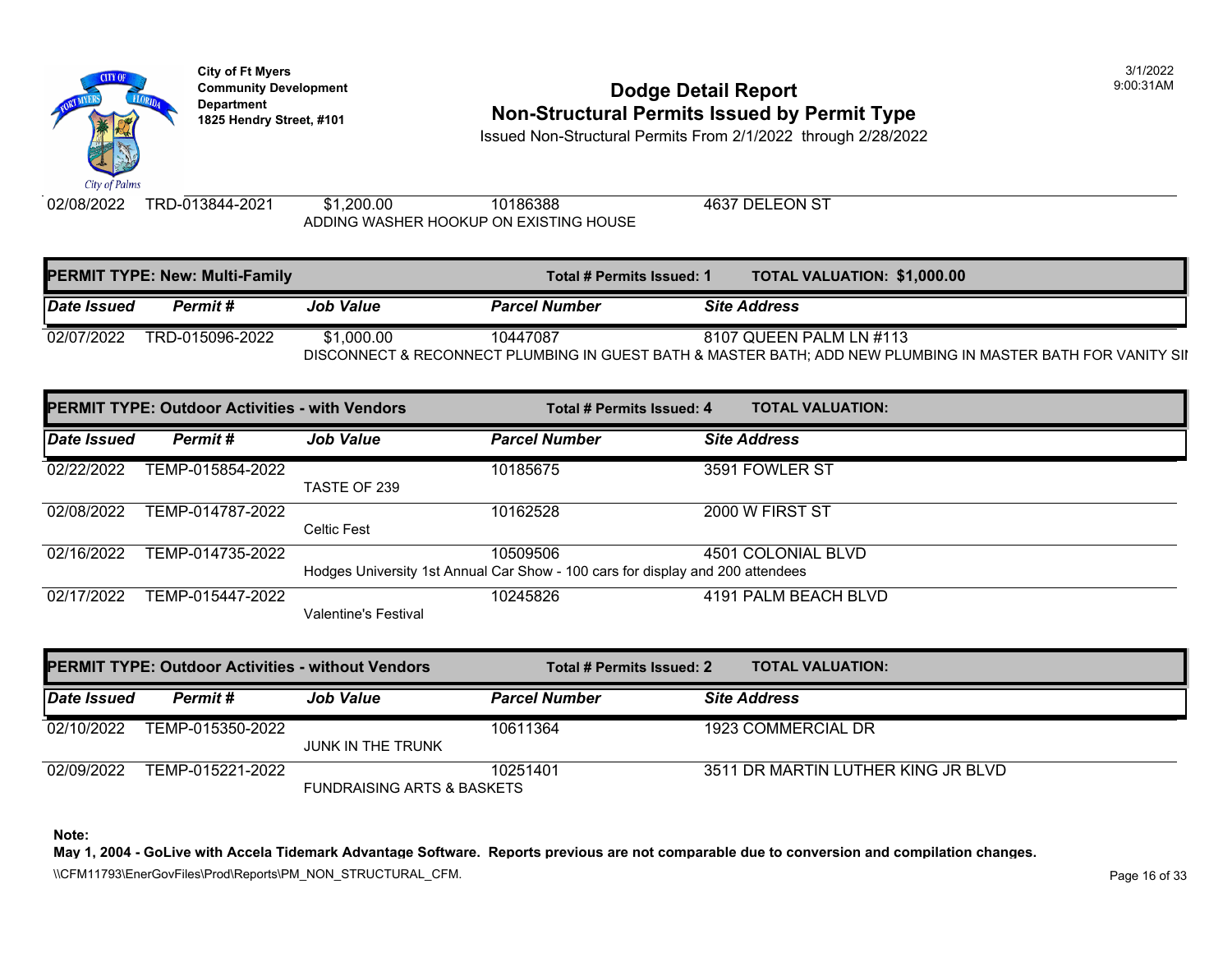

**City of Ft Myers Community Development Department 1825 Hendry Street, #101** 

### **Dodge Detail Report Non-Structural Permits Issued by Permit Type**

Issued Non-Structural Permits From 2/1/2022 through 2/28/2022

|                     | PERMIT TYPE: Pool & Spa: 1&2 Family |                                                                | Total # Permits Issued: 9                                                                      | <b>TOTAL VALUATION: \$675,25</b> |
|---------------------|-------------------------------------|----------------------------------------------------------------|------------------------------------------------------------------------------------------------|----------------------------------|
| Date Issued         | Permit#                             | <b>Job Value</b>                                               | <b>Parcel Number</b>                                                                           | <b>Site Address</b>              |
| 02/03/2022          | POOL-014906-2022                    | \$60,000.00<br>POOL, SPA, PAVER DECK                           | 10572372                                                                                       | 11566 ONYX CIR                   |
| 02/02/2022          | POOL-014904-2022                    | \$60,000.00<br>POOL, SPA, PAVER DECK                           | 10538322                                                                                       | 11807 BOURKE PL                  |
| 02/10/2022          | POOL-015105-2022                    | \$131,000.00                                                   | 10522227<br>New Construction Pool and All Related Items (FBC20-00027)                          | 10898 STONINGTON AVE             |
| 02/01/2022          | POOL-009484-2021                    | \$50,000.00                                                    | 10175682<br>In ground pool and spa about 2' out of ground. Barriers will be fencing and alarms | 1308 ALMERIA AVE                 |
| 02/09/2022          | POOL-012983-2021                    | \$72,000.00<br>Construct pool, spa, paver deck                 | 10176733                                                                                       | 3505 HIBISCUS DR                 |
| $\sqrt{02/03}/2022$ | POOL-015007-2022                    | \$159,500.00                                                   | 10586739<br>New swimming pool construction. ((PRIVATE PROVIDER- INSPECTIONS ONLY))             | 11981 BAY OAK DR                 |
| 02/22/2022          | POOL-015188-2022                    | \$35,750.00                                                    | 10528806<br>Inground concrete swimming pool, spa, paver deck and safety alarms (FBC20-00021)   | 9448 RIVER OTTER DR              |
| 02/16/2022          | POOL-008818-2021                    | \$47,000.00<br>21'x40' Pool concrete with 14'x28' pool and spa | 10581326                                                                                       | 3005 BIRCHIN LN                  |
| 02/02/2022          | POOL-015035-2022                    | \$60,000.00<br>INSTALLING POOL, SPA AND PAVER DECK             | 10520826                                                                                       | 10600 HIGHGROVE PL               |

|                                                               | PERMIT TYPE: Pool: 1&2 Family |                  | Total # Permits Issued: 7 | <b>TOTAL VALUATION: \$482,67</b> |  |  |  |
|---------------------------------------------------------------|-------------------------------|------------------|---------------------------|----------------------------------|--|--|--|
| <b>Date Issued</b>                                            | Permit #                      | <b>Job Value</b> | <b>Parcel Number</b>      | <b>Site Address</b>              |  |  |  |
|                                                               | 02/07/2022 POOL-015184-2022   | \$35.850.00      | 10522127                  | 11200 LITHGOW LN                 |  |  |  |
| Inground concrete swimming pool, paver deck and safety alarms |                               |                  |                           |                                  |  |  |  |

**Note:**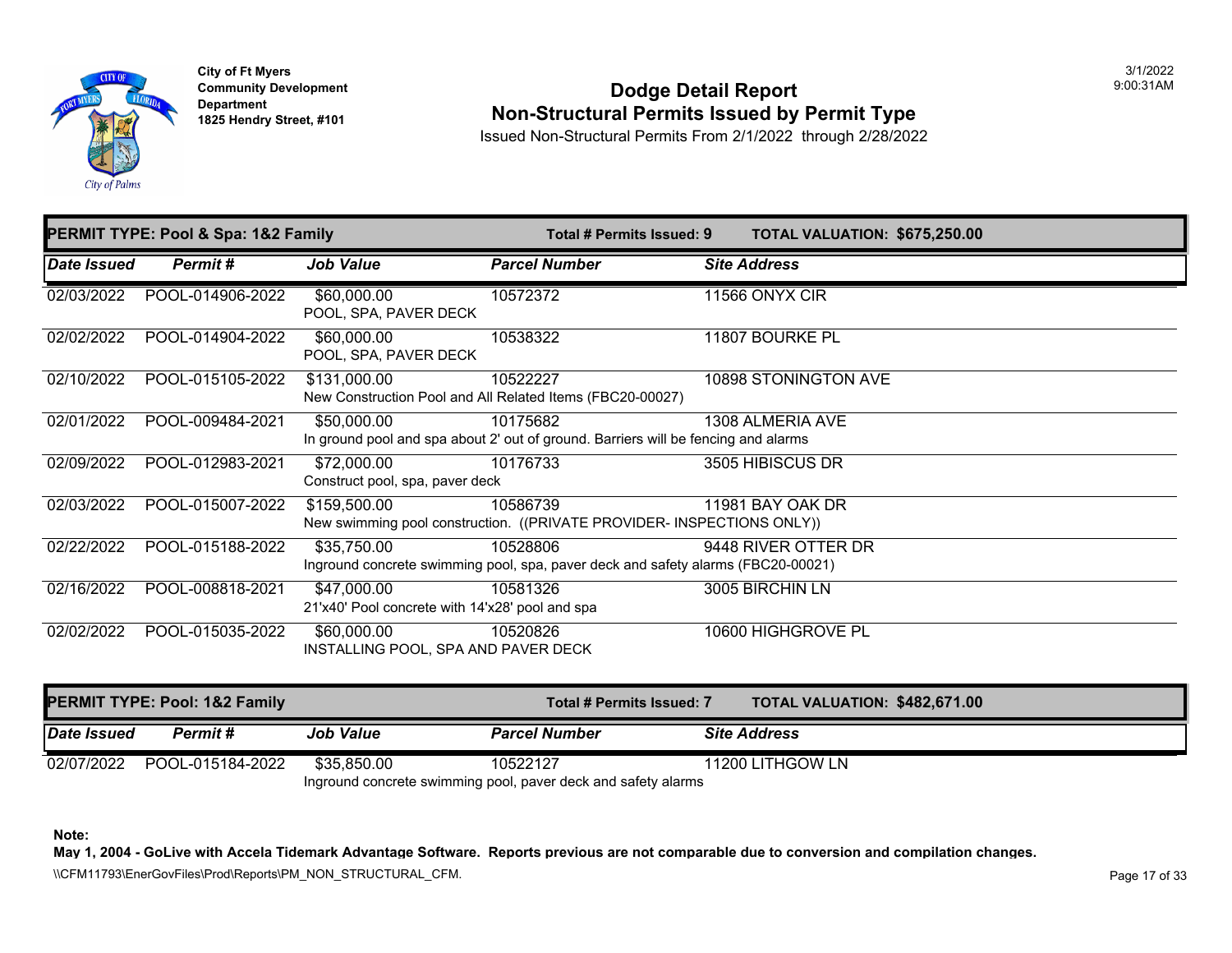

# **Community Development 1825 Hendright Community Development Department Department Am Dodge Detail Report Department Type 1825 Hendry Street, #101 <b>Non-Structural Permits Issued by Permit Type**

Issued Non-Structural Permits From 2/1/2022 through 2/28/2022

| 02/11/2022 | POOL-015377-2022 | \$110,000.00                         | 10601879                                                               | 12036 ARBOR TRACE DR                                                    |
|------------|------------------|--------------------------------------|------------------------------------------------------------------------|-------------------------------------------------------------------------|
|            |                  |                                      |                                                                        | New swimming pool construction. ((PRIVATE PROVIDER - INSPECTIONS ONLY)) |
| 02/10/2022 | POOL-015014-2022 | \$82,321.00                          | 10506636                                                               | 9999 VIA SAN MARCO LOOP                                                 |
|            |                  | construction of pool with paver deck |                                                                        |                                                                         |
| 02/18/2022 | POOL-013944-2021 | \$63,000.00                          | 10161933                                                               | 2616 MICHIGAN AVE                                                       |
|            |                  |                                      | construct in ground masonry natural pool with concrete paver pool deck |                                                                         |
| 02/24/2022 | POOL-015341-2022 | \$44,300.00                          | 10176640                                                               | 1255 OSCEOLA DR                                                         |
|            |                  |                                      | Pool, Enclosure and all related construction                           |                                                                         |
| 02/23/2022 | POOL-015375-2022 | \$67,700.00                          | 10581147                                                               | 2968 ROYAL GARDENS AVE                                                  |
|            |                  |                                      |                                                                        | New swimming pool construction. ((PRIVATE PROVIDER - INSPECTIONS ONLY)) |
| 02/18/2022 | POOL-015550-2022 | \$79,500.00                          | 10575195                                                               | 11671 OAKWOOD PRESERVE PL                                               |
|            |                  |                                      |                                                                        | New Swimming Pool Construction ((PRIVATE PROVIDER - INSPECTIONS ONLY))  |

|                                                                     | PERMIT TYPE: Pool: Multi-Family |                  | Total # Permits Issued: 1 | <b>TOTAL VALUATION: \$15,000</b> |  |
|---------------------------------------------------------------------|---------------------------------|------------------|---------------------------|----------------------------------|--|
| Date Issued                                                         | Permit #                        | <b>Job Value</b> | <b>Parcel Number</b>      | <b>Site Address</b>              |  |
|                                                                     | 02/04/2022 POOL-012425-2021     | \$15,000.00      | 10174442                  | 2974 JACKSON ST                  |  |
| Commercial Pool Resurfacing, replacing tile replacing depth markers |                                 |                  |                           |                                  |  |

|             | PERMIT TYPE: Re-Roof: 1&2 Family |                                                 | Total # Permits Issued: 80 | <b>TOTAL VALUATION: \$2,206,7</b>                                                                    |
|-------------|----------------------------------|-------------------------------------------------|----------------------------|------------------------------------------------------------------------------------------------------|
| Date Issued | Permit#                          | <b>Job Value</b>                                | <b>Parcel Number</b>       | <b>Site Address</b>                                                                                  |
| 02/18/2022  | TRD-015872-2022                  | \$8,000.00<br>MODIFIED OFF MODIFIED ON          | 10175154                   | 2551 WELCH ST                                                                                        |
| 02/23/2022  | TRD-015900-2022                  | \$29,250.00                                     | 10253493                   | 3129 DUNBAR AVE<br>RE-ROOF 15 SQ WITH GAF SHINGLES (FL10124-R31) USING P&S UNDERLAYMENT (FL5259-R35) |
| 02/03/2022  | TRD-015210-2022                  | \$22,500.00<br>Shingle-Reroof and flat of 11sqs | 10175678                   | 1333 ALCAZAR AVE                                                                                     |

**Note:**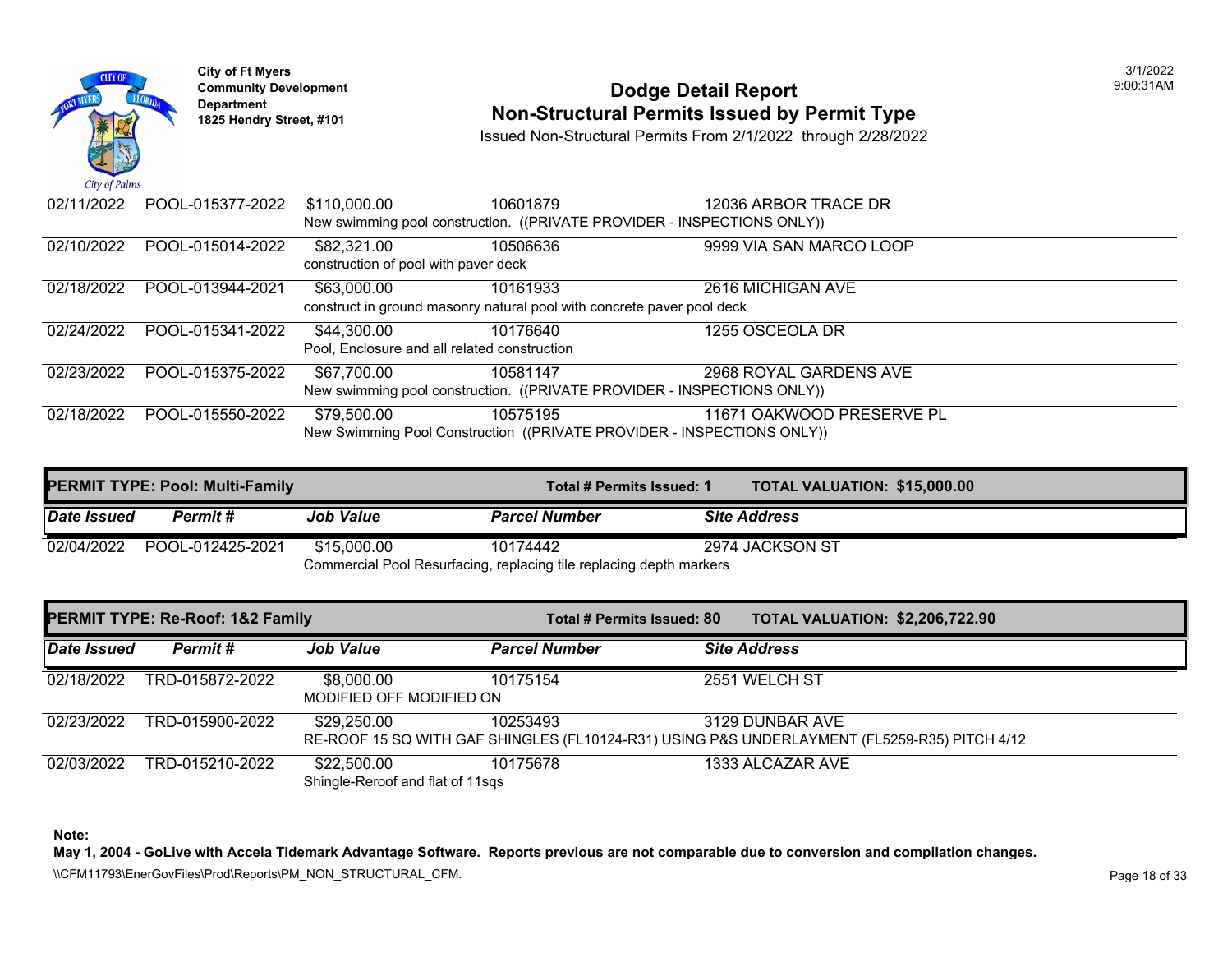

### **Community Development Community Development Community Development 1825 Non-Structural Permits Issued by Permit Type**

Issued Non-Structural Permits From 2/1/2022 through 2/28/2022

| 02/10/2022 | TRD-015461-2022 | \$40,000.00                               | 10446264                                                              | 10335 WHITE PALM WAY                                                                                        |
|------------|-----------------|-------------------------------------------|-----------------------------------------------------------------------|-------------------------------------------------------------------------------------------------------------|
|            |                 |                                           |                                                                       | Remove existing tile / Install Capristano Eagle Tlle, install ICP adhesive underlayment tile to be attached |
|            |                 | screws.                                   |                                                                       |                                                                                                             |
| 02/03/2022 | TRD-015281-2022 | \$23,100.00                               | 10176592                                                              | 1466 PALOMA DR                                                                                              |
|            |                 | Metal Re-Roof                             |                                                                       |                                                                                                             |
| 02/08/2022 | TRD-015476-2022 | \$11,220.00                               | 10175787                                                              | 1451 COCONUT DR                                                                                             |
|            |                 | Roof Replacement                          |                                                                       |                                                                                                             |
|            |                 | Flat roof                                 |                                                                       |                                                                                                             |
| 02/10/2022 | TRD-015525-2022 | \$6,533.00                                | 10549924                                                              | 4832 MAJORCA PALMS DR                                                                                       |
|            |                 | shingle re-roof                           |                                                                       |                                                                                                             |
| 02/07/2022 | TRD-015499-2022 | \$29,550.68                               | 10172812                                                              | 1420 MANUELS DR                                                                                             |
|            |                 | Re-Roof                                   |                                                                       |                                                                                                             |
| 02/17/2022 | TRD-015919-2022 | \$7,000.00                                | 10247527                                                              | 4794 NOTTINGHAM DR                                                                                          |
|            |                 |                                           | Remove old roof off. ISO glue down and glue down membrane TPO.        |                                                                                                             |
| 02/14/2022 | TRD-015644-2022 | \$29,200.00                               | 10483552                                                              | 9287 AVIANO DR                                                                                              |
|            |                 | tile off tile on re roof                  |                                                                       |                                                                                                             |
| 02/02/2022 | TRD-014814-2022 | \$54,500.00                               | 10525432                                                              | 8328 PROVENCIA CT                                                                                           |
|            |                 | TILE ROOF REPLACEMENT                     |                                                                       |                                                                                                             |
|            |                 |                                           |                                                                       |                                                                                                             |
| 02/15/2022 | TRD-015825-2022 | \$2,200.00                                | 10251693                                                              | 3051 INDIAN ST                                                                                              |
|            |                 | Remove roof replace roof.                 |                                                                       |                                                                                                             |
| 02/02/2022 | TRD-015370-2022 | \$2,400.00                                | 10176767                                                              | 1530 MORENO AVE                                                                                             |
|            |                 | ROOF OVER SHINGLE AREA APPROX. 2200 SQ FT |                                                                       |                                                                                                             |
| 02/24/2022 | TRD-015781-2022 | \$41,751.00                               | 10465100                                                              | 11292 WINE PALM RD                                                                                          |
|            |                 | TILE RE ROOF                              |                                                                       |                                                                                                             |
| 02/17/2022 | TRD-015829-2022 | \$16,600.00                               | 10176018                                                              | 1672 BRAMAN AVE                                                                                             |
|            |                 | Re Roof- Shingle to Shingle               |                                                                       |                                                                                                             |
| 02/09/2022 | TRD-015589-2022 | \$7,030.00                                | 10175162                                                              | 2560 HUNTER ST                                                                                              |
|            |                 | Tear off and re-roof with shingles.       |                                                                       |                                                                                                             |
| 02/14/2022 | TRD-015753-2022 | \$12,850.00                               | 10175033                                                              | 2415 KENNESAW ST                                                                                            |
|            |                 |                                           | REMOVE EXISTING SHINGLES AND REPLACE WITH NEW ARCHITECTURAL SHINGLES. |                                                                                                             |
|            |                 |                                           |                                                                       |                                                                                                             |

**Note:**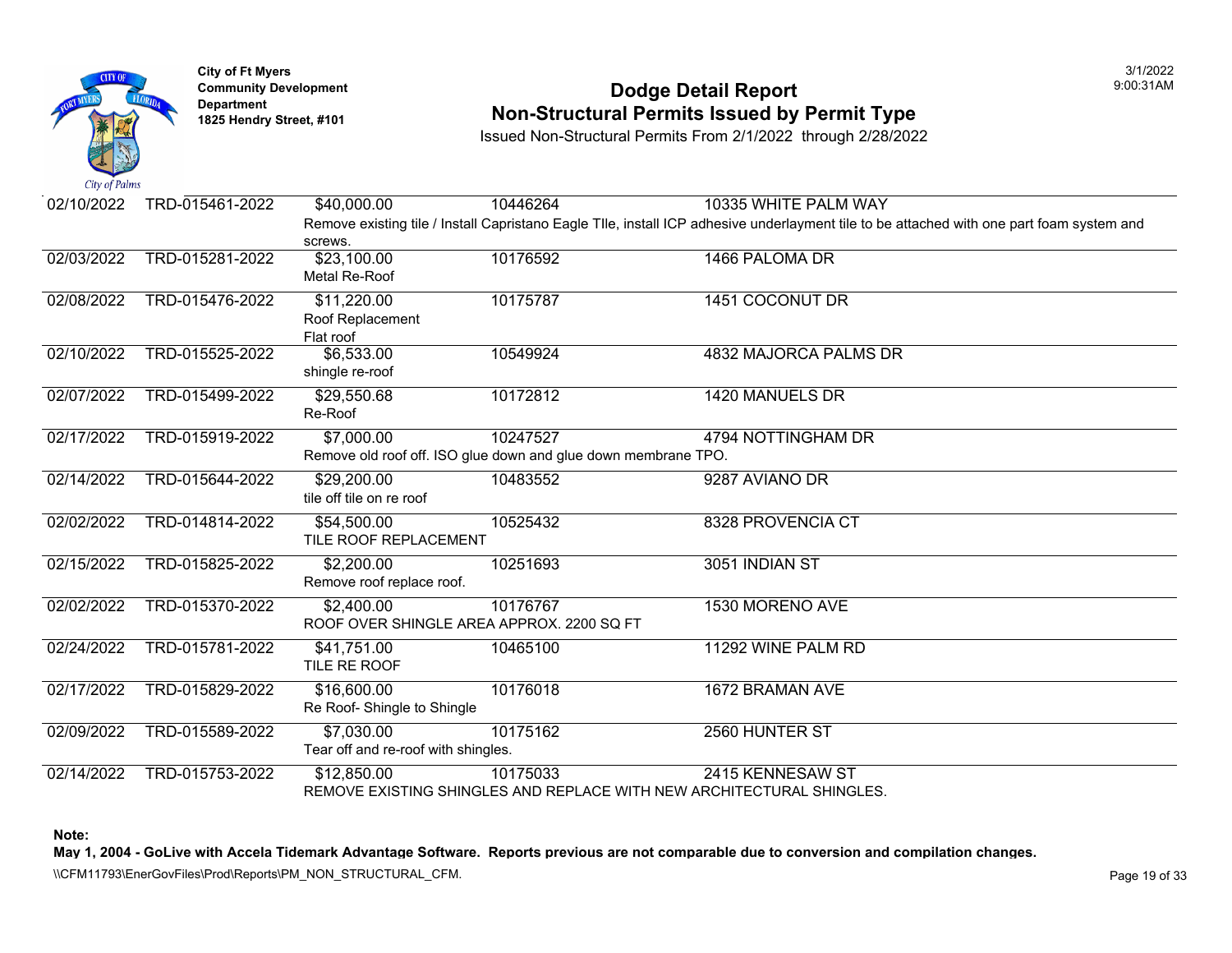

### **Community Development Community Development Community Development 1825 Non-Structural Permits Issued by Permit Type**

Issued Non-Structural Permits From 2/1/2022 through 2/28/2022

| $\mathcal{L}$ as $\mathcal{L}$ $\mathcal{L}$ $\mathcal{L}$ $\mathcal{L}$ $\mathcal{L}$ $\mathcal{L}$ $\mathcal{L}$ $\mathcal{L}$ $\mathcal{L}$ $\mathcal{L}$ $\mathcal{L}$ $\mathcal{L}$ $\mathcal{L}$ $\mathcal{L}$ $\mathcal{L}$ $\mathcal{L}$ $\mathcal{L}$ $\mathcal{L}$ $\mathcal{L}$ $\mathcal{L}$ $\mathcal{L}$ $\mathcal{L}$ $\mathcal{L}$ $\$ |                 |                                                        |                                                                |                                                                                                       |
|--------------------------------------------------------------------------------------------------------------------------------------------------------------------------------------------------------------------------------------------------------------------------------------------------------------------------------------------------------|-----------------|--------------------------------------------------------|----------------------------------------------------------------|-------------------------------------------------------------------------------------------------------|
| 02/10/2022                                                                                                                                                                                                                                                                                                                                             | TRD-015456-2022 | \$3,500.00                                             | 10161965                                                       | 2636 SECOND ST                                                                                        |
|                                                                                                                                                                                                                                                                                                                                                        |                 | Re-roof of rear flat deck. Install base and cap sheet. |                                                                |                                                                                                       |
| 02/02/2022                                                                                                                                                                                                                                                                                                                                             | TRD-015308-2022 | \$14,490.00                                            | 10162269                                                       | 1809 HOUGH ST                                                                                         |
|                                                                                                                                                                                                                                                                                                                                                        |                 | Re-Roof Shingle,                                       |                                                                |                                                                                                       |
|                                                                                                                                                                                                                                                                                                                                                        |                 | Underlayment - TriBuilt,                               |                                                                |                                                                                                       |
|                                                                                                                                                                                                                                                                                                                                                        |                 | Vent - Ridge Vent                                      |                                                                |                                                                                                       |
|                                                                                                                                                                                                                                                                                                                                                        |                 | Garage NOT included in scope of work.                  |                                                                |                                                                                                       |
| 02/10/2022                                                                                                                                                                                                                                                                                                                                             | TRD-014826-2022 | \$17,000.00                                            | 10185298                                                       | 1466 FRIENDSHIP WALKWAY                                                                               |
|                                                                                                                                                                                                                                                                                                                                                        |                 | Shingle Roof Replacement                               |                                                                |                                                                                                       |
| 02/02/2022                                                                                                                                                                                                                                                                                                                                             | TRD-014836-2022 | \$30,900.00                                            | 10175670                                                       | 2975 MCGREGOR BLVD                                                                                    |
|                                                                                                                                                                                                                                                                                                                                                        |                 | Walsh-Shingle-Reroof                                   |                                                                |                                                                                                       |
| 02/14/2022                                                                                                                                                                                                                                                                                                                                             | TRD-015750-2022 | \$16,100.00                                            | 10173941                                                       | 2075 CANAL ST                                                                                         |
|                                                                                                                                                                                                                                                                                                                                                        |                 |                                                        |                                                                | REMOVE EXISTING ROOF SYSTEM, AND REPLACE WITH NEW ARCHITECTURAL SHINGLES                              |
| 02/03/2022                                                                                                                                                                                                                                                                                                                                             | TRD-015212-2022 | \$89,300.00                                            | 10455641                                                       | 7937 TIGER PALM WAY                                                                                   |
|                                                                                                                                                                                                                                                                                                                                                        |                 |                                                        | Tile Re-Roof - 60sq Remove & Replace Eagle Tile BelAir Profile |                                                                                                       |
| 02/23/2022                                                                                                                                                                                                                                                                                                                                             | TRD-016054-2022 | \$16,000.00                                            | 10173670                                                       | 2075 FRANKLIN ST                                                                                      |
|                                                                                                                                                                                                                                                                                                                                                        |                 | Re-Roof                                                |                                                                |                                                                                                       |
| 02/02/2022                                                                                                                                                                                                                                                                                                                                             | TRD-015373-2022 | \$24,000.00                                            | 10184195                                                       | 3853 ROGERS ST                                                                                        |
|                                                                                                                                                                                                                                                                                                                                                        |                 | Tear off, replace with TPO single ply FL11475-R8       |                                                                |                                                                                                       |
| 02/24/2022                                                                                                                                                                                                                                                                                                                                             | TRD-015933-2022 | \$38,000.00                                            | 10483545                                                       | 9311 AVIANO DR                                                                                        |
|                                                                                                                                                                                                                                                                                                                                                        |                 |                                                        |                                                                | Remove hurricane damaged tile and underlayment. Re-nail decking to code. Install self adhered underla |
|                                                                                                                                                                                                                                                                                                                                                        |                 | manufacturers specifications.                          |                                                                |                                                                                                       |
| 02/28/2022                                                                                                                                                                                                                                                                                                                                             | TRD-016074-2022 | \$20,850.00                                            | 10183918                                                       | 1429 SANTA BARBARA AVE                                                                                |
|                                                                                                                                                                                                                                                                                                                                                        |                 | Shingle re-roof                                        |                                                                |                                                                                                       |
| 02/07/2022                                                                                                                                                                                                                                                                                                                                             | TRD-015037-2022 | \$81,141.00                                            | 10493577                                                       | 10740 RAVENNA WAY                                                                                     |
|                                                                                                                                                                                                                                                                                                                                                        |                 | Concrete Tile ReRoof                                   |                                                                |                                                                                                       |
| 02/25/2022                                                                                                                                                                                                                                                                                                                                             | TRD-016135-2022 | \$24,300.00                                            | 10185321                                                       | 1660 MCGREGOR RESERVE DR                                                                              |
|                                                                                                                                                                                                                                                                                                                                                        |                 |                                                        | TEAR OFF SHINGLE ROOF INSTALL NEW SHINGLE ROOF                 |                                                                                                       |
| 02/22/2022                                                                                                                                                                                                                                                                                                                                             | TRD-015782-2022 | \$9,800.00                                             | 10251078                                                       | 1356 FLORAL DR                                                                                        |
|                                                                                                                                                                                                                                                                                                                                                        |                 | Shingle Re-Roof                                        |                                                                |                                                                                                       |

**Note:**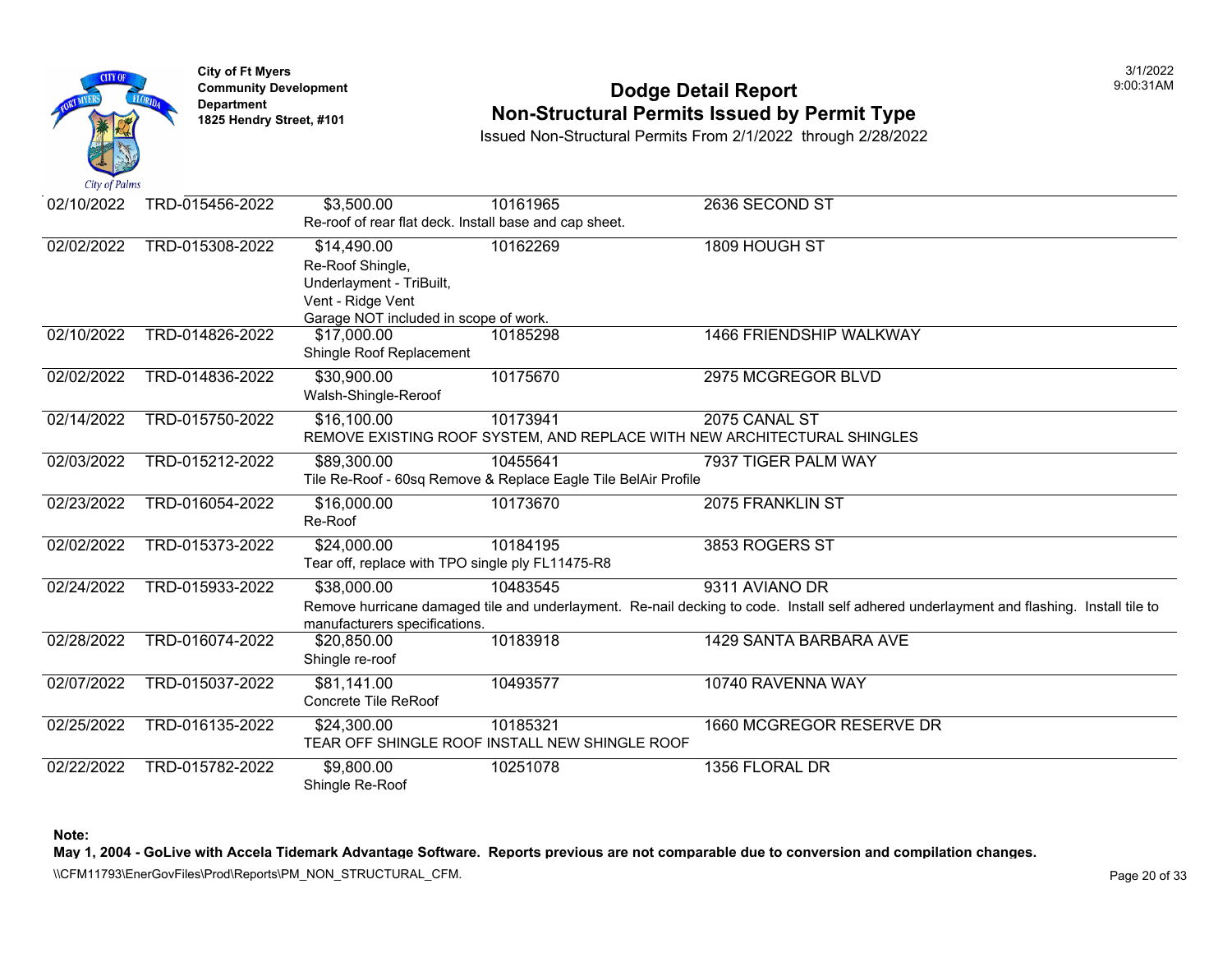

#### **Community Development Community Development Community Development Non-Structural Permits Issued by Permit Type**

Issued Non-Structural Permits From 2/1/2022 through 2/28/2022

| 02/01/2022 | TRD-015131-2022 | \$12,740.00<br>Shingle re-roof                                             | 10464895 | 3314 DORA ST                                                                                          |
|------------|-----------------|----------------------------------------------------------------------------|----------|-------------------------------------------------------------------------------------------------------|
| 02/25/2022 | TRD-015932-2022 | \$77,082.00                                                                | 10446232 | 10484 CURRY PALM LN                                                                                   |
|            |                 | manufacturers specifications.                                              |          | Remove hurricane damaged tile and underlayment. Re-nail decking to code. Install self adhered underla |
| 02/07/2022 | TRD-015138-2022 | \$45,000.00                                                                | 10491669 | 10061 OAKHURST WAY                                                                                    |
|            |                 | HURRICANE IRMA RE-ROOF CONCRETE TILE TO CONCRETE TILE                      |          |                                                                                                       |
| 02/02/2022 | TRD-015318-2022 | \$28,494.85                                                                | 10496661 | 8278 SILVER BIRCH WAY                                                                                 |
|            |                 | Shingle Re-Roof                                                            |          |                                                                                                       |
| 02/10/2022 | TRD-015668-2022 | \$12,000.00                                                                | 10174023 | 2361/2371 STELLA ST                                                                                   |
|            |                 | <b>RE-ROOF EXISTING BUILDING</b>                                           |          |                                                                                                       |
| 02/07/2022 | TRD-015497-2022 | \$15,798.10                                                                | 10188058 | 1444 ARGYLE DR                                                                                        |
|            |                 | Remove existing shingles down to sheathing and install a new shingle roof. |          |                                                                                                       |
| 02/15/2022 | TRD-015765-2022 | \$45,000.00                                                                | 10506686 | 3014 VIA RIALTO ST                                                                                    |
|            |                 |                                                                            |          | Remove & Replace tiel roof with Crown Sanibel Tile & Polyglass TU Max underlayment                    |
| 02/03/2022 | TRD-015046-2022 | \$24,500.00                                                                | 10185303 | 1501 LILY POND CT                                                                                     |
|            |                 | Shingle Re-Roof / tear off / Fiberglass Shingles                           |          |                                                                                                       |
| 02/08/2022 | TRD-015132-2022 | \$20,698,00                                                                | 10183827 | 4615 CALOOSA VISTA WAY                                                                                |
|            |                 | Shingle & flat re-roof + remove/replace 5 skylights                        |          |                                                                                                       |
| 02/14/2022 | TRD-015650-2022 | \$28,700.00                                                                | 10245319 | 3388 E RIVERSIDE DR                                                                                   |
|            |                 | Shingle off metal on re-roof                                               |          |                                                                                                       |
| 02/14/2022 | TRD-015795-2022 | \$11,106.32                                                                | 10172718 | 1717 ARDMORE RD                                                                                       |
|            |                 | 26 SQUARE SHINGLE ROOF REPLACEMENT                                         |          |                                                                                                       |
| 02/02/2022 | TRD-015322-2022 | \$9,180.00                                                                 | 10176465 | <b>1626 PASSAIC AVE</b>                                                                               |
|            |                 | Reroof Shingle Off/Shingle On (22.4sq)                                     |          |                                                                                                       |
| 02/24/2022 | TRD-015891-2022 | \$37,849.00                                                                | 10465065 | 11247 WINE PALM RD                                                                                    |
|            |                 | TILE RE ROOF                                                               |          |                                                                                                       |
| 02/18/2022 | TRD-015938-2022 | \$2,400.00                                                                 | 10245334 | 3339/3341 EDGEWOOD AVE                                                                                |
|            |                 |                                                                            |          | REROOF, TEAR OFF FLAT DECK, TORCH DOWN NWE (FLAT ROOF ONLY)                                           |

**Note:**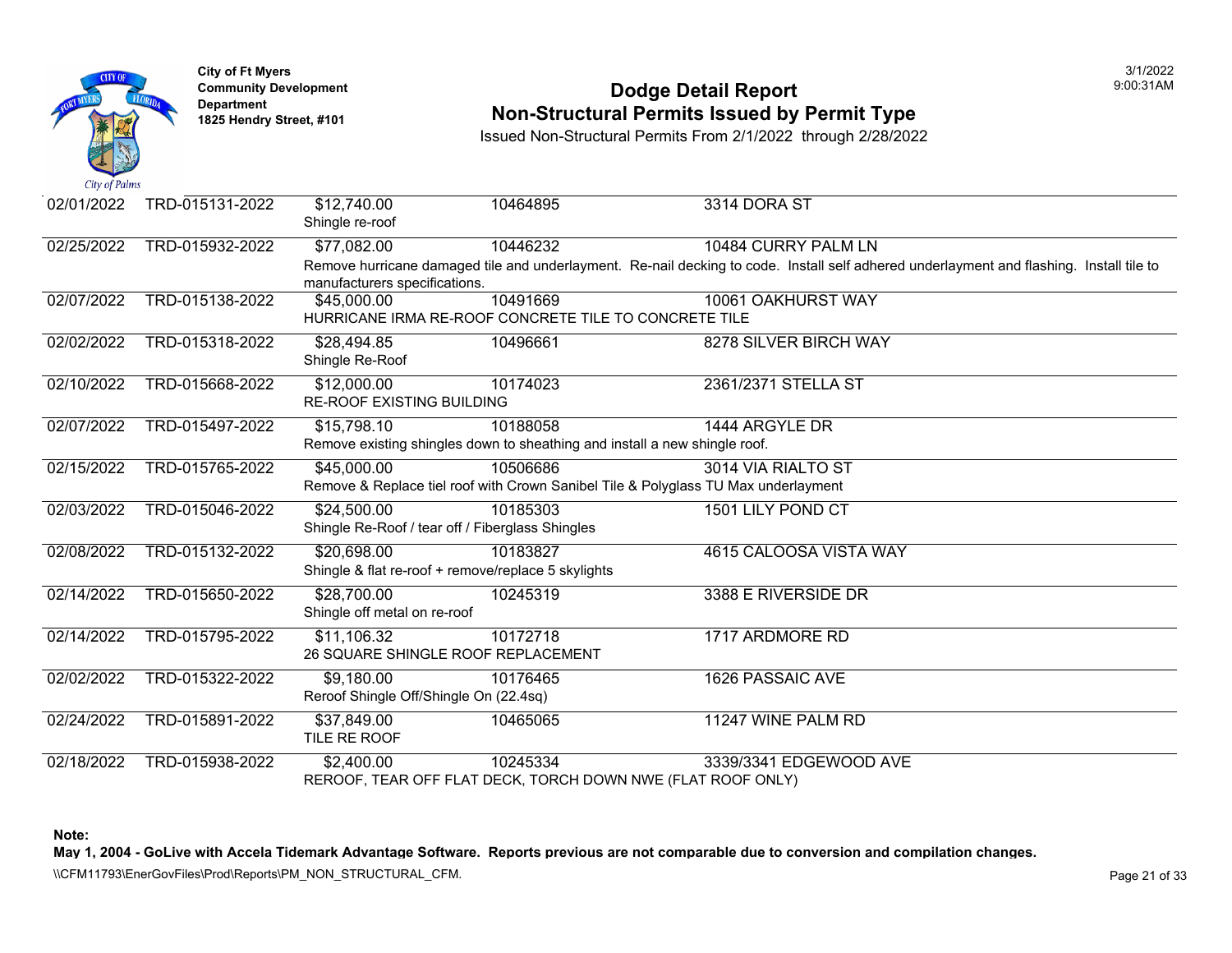

### **Community Development Community Development Community Development 1825 Non-Structural Permits Issued by Permit Type**

Issued Non-Structural Permits From 2/1/2022 through 2/28/2022

| 02/28/2022 | TRD-016178-2022 | \$4,043.07<br>Re-roof, replacing the roof                              | 10251622                                                                                       | 1717 HIGH ST                |
|------------|-----------------|------------------------------------------------------------------------|------------------------------------------------------------------------------------------------|-----------------------------|
| 02/11/2022 | TRD-015553-2022 | \$5,000.00<br>Roof                                                     | 10174087                                                                                       | 2352 KATHERINE ST           |
| 02/10/2022 | TRD-015532-2022 | \$6,533.00<br>shingle re-roof                                          | 10549923                                                                                       | 4830 MAJORCA PALMS DR       |
| 02/28/2022 | TRD-016189-2022 | \$9,000.00                                                             | 10174652<br>Remove shingles & rotten wood and replace with new material.                       | 2125 LINHART AVE            |
| 02/03/2022 | TRD-015279-2022 | $\overline{$7,500.00}$<br>Re Roof Main house and Garage with shingles. | 10173866                                                                                       | 2150 SOUTH ST               |
| 02/03/2022 | TRD-015416-2022 | $\overline{$9,750.00}$<br>REROOF 15 SQUARE FLAT ROOF WITH MODIFIED     | 10175973                                                                                       | 1818 MAPLE AVE              |
| 02/11/2022 | TRD-014533-2022 | \$38,109.00<br>Tile Re-Roof                                            | 10465068                                                                                       | 11239 WINE PALM RD          |
| 02/08/2022 | TRD-015539-2022 | \$63,900.00<br>RESIDENTIAL RE-ROOF, TILE TO TILE                       | 10460407                                                                                       | 7395 HERITAGE PALMS ESTATES |
| 02/11/2022 | TRD-015577-2022 | \$16,000.00<br>Shingle off/Shingle on, modified on flat deck           | 10172787                                                                                       | 1416 SANDRA DR              |
| 02/02/2022 | TRD-015374-2022 | \$36,000.00                                                            | 10183500<br>Tear off and replace with shingles and TPO on flat. FL10674-R8 Flat FL11475-R8     | <b>1207 CANTERBURY DR</b>   |
| 02/24/2022 | TRD-015885-2022 | \$37,849.00<br>TILE RE ROOF                                            | 10465066                                                                                       | 11245 WINE PALM RD          |
| 02/08/2022 | TRD-015462-2022 | \$41,000.00                                                            | 10184064<br>Shigle to Shingle Flat to Flat Reroof, excluded Garage area and 2 Story Newer Roof | 3705 MCKINLEY AVE           |
| 02/03/2022 | TRD-015387-2022 | \$17,450.00<br>Shingle-Reroof of 24sq and flat of 13sq                 | 10183808                                                                                       | 1331 RIO VISTA              |
| 02/17/2022 | TRD-015814-2022 | \$37,849.00<br>TILE RE ROOFING                                         | 10465101                                                                                       | 11290 WINE PALM RD          |

**Note:**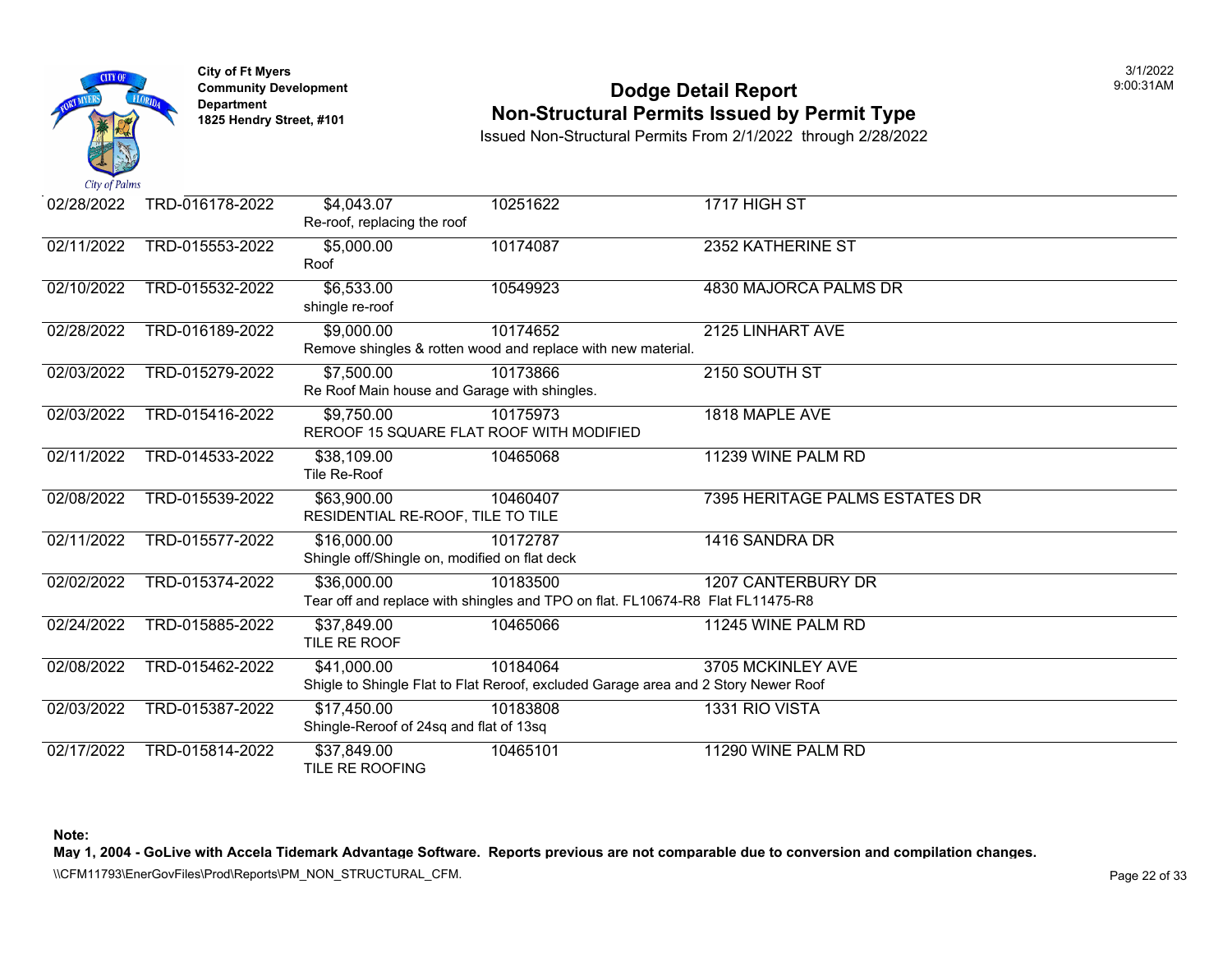

#### **Community Development Dodge Detail Report** 9:00:31AM **1825 Non-Structural Permits Issued by Permit Type**

Issued Non-Structural Permits From 2/1/2022 through 2/28/2022

| 02/07/2022 | TRD-015103-2022 | \$14,100.00                            | 10483957 | 4276 AVIAN AVE                                                                                                                            |  |
|------------|-----------------|----------------------------------------|----------|-------------------------------------------------------------------------------------------------------------------------------------------|--|
|            |                 |                                        |          | REPLACE EXISITING ROOF WITH ASPHALT SHINGLES OF COLOR AND QUALITY SIMILAR TO ORIGINAL ROOF                                                |  |
| 02/02/2022 | TRD-015345-2022 | \$26,480.00                            | 10183594 | 1238 MORNINGSIDE DR                                                                                                                       |  |
|            |                 |                                        |          | Re-Roof; Remove the Existing Shingle & Flat Roofs; Install New Shingle & Flat Roofs                                                       |  |
| 02/08/2022 | TRD-015441-2022 | \$69,734.00                            | 10446239 | 10497 CURRY PALM LN                                                                                                                       |  |
|            |                 |                                        |          | Remove hurricane damaged tile and underlayment. Re-nail decking to code. Install self adhered underlayment and flashing. Install tile to  |  |
|            |                 | manufacturers specifications.          |          |                                                                                                                                           |  |
| 02/08/2022 | TRD-015546-2022 | \$9,576.00                             | 10474833 | 2375 CANAL ST                                                                                                                             |  |
|            |                 | REROOF THE FLAT MODIFIED ROOF          |          |                                                                                                                                           |  |
| 02/16/2022 | TRD-015328-2022 | \$8,820.00                             | 10249501 | <b>3 POINSETTIA DR</b>                                                                                                                    |  |
|            |                 |                                        |          | Reroof mobile home with a TPO membrane roof system./Versico TPO/FI16443/15 squares                                                        |  |
| 02/04/2022 | TRD-015438-2022 | \$21,547.00                            | 10183490 | 1249 WALES DR                                                                                                                             |  |
|            |                 | Flat roof off and replacement.         |          |                                                                                                                                           |  |
| 02/03/2022 | TRD-015356-2022 | \$37,619.00                            | 10465096 | 11318 WINE PALM RD                                                                                                                        |  |
|            |                 | TILE RE ROOF                           |          |                                                                                                                                           |  |
| 02/24/2022 | TRD-015949-2022 | \$8,680.00                             | 10184429 | 3745 MAXINE ST                                                                                                                            |  |
|            |                 | Shingle re-roof & Flat                 |          |                                                                                                                                           |  |
| 02/08/2022 | TRD-015460-2022 | \$40,000.00                            | 10446263 | 10333 WHITE PALM WAY                                                                                                                      |  |
|            |                 |                                        |          | Remove existing tile / Install Capristano Eagle Tlle, install ICP adhesive underlayment tile to be attached with one part foam system and |  |
|            |                 | screws.                                |          |                                                                                                                                           |  |
| 02/01/2022 | TRD-015329-2022 | \$6,000.00                             | 10251604 | 3114 SECOND ST                                                                                                                            |  |
|            |                 |                                        |          | REMOVE BUILT UP TO DECK -NAIL - TO -CODE-NEW BASE-DRIP & CAP SHEET                                                                        |  |
| 02/24/2022 | TRD-015909-2022 | \$10,920.00                            | 10184308 | 1650 HILL AVE                                                                                                                             |  |
|            |                 | Reroof Shingle Off/Shingle On (19.6sq) |          |                                                                                                                                           |  |
|            |                 | + Flat Roof (3.4sq)                    |          |                                                                                                                                           |  |
| 02/25/2022 | TRD-016110-2022 | \$55,000.00                            | 10451830 | 8018 GATOR PALM DR                                                                                                                        |  |
|            |                 | Tile reroof.                           |          |                                                                                                                                           |  |
| 02/07/2022 | TRD-015411-2022 | \$125,000.00                           | 10502361 | 9287 TRIESTE DR                                                                                                                           |  |
|            |                 | Remove and replace tile with new       |          |                                                                                                                                           |  |

**Note:** 

**May 1, 2004 - GoLive with Accela Tidemark Advantage Software. Reports previous are not comparable due to conversion and compilation changes.** 

\\CFM11793\EnerGovFiles\Prod\Reports\PM\_NON\_STRUCTURAL\_CFM.<br>Page 23 of 33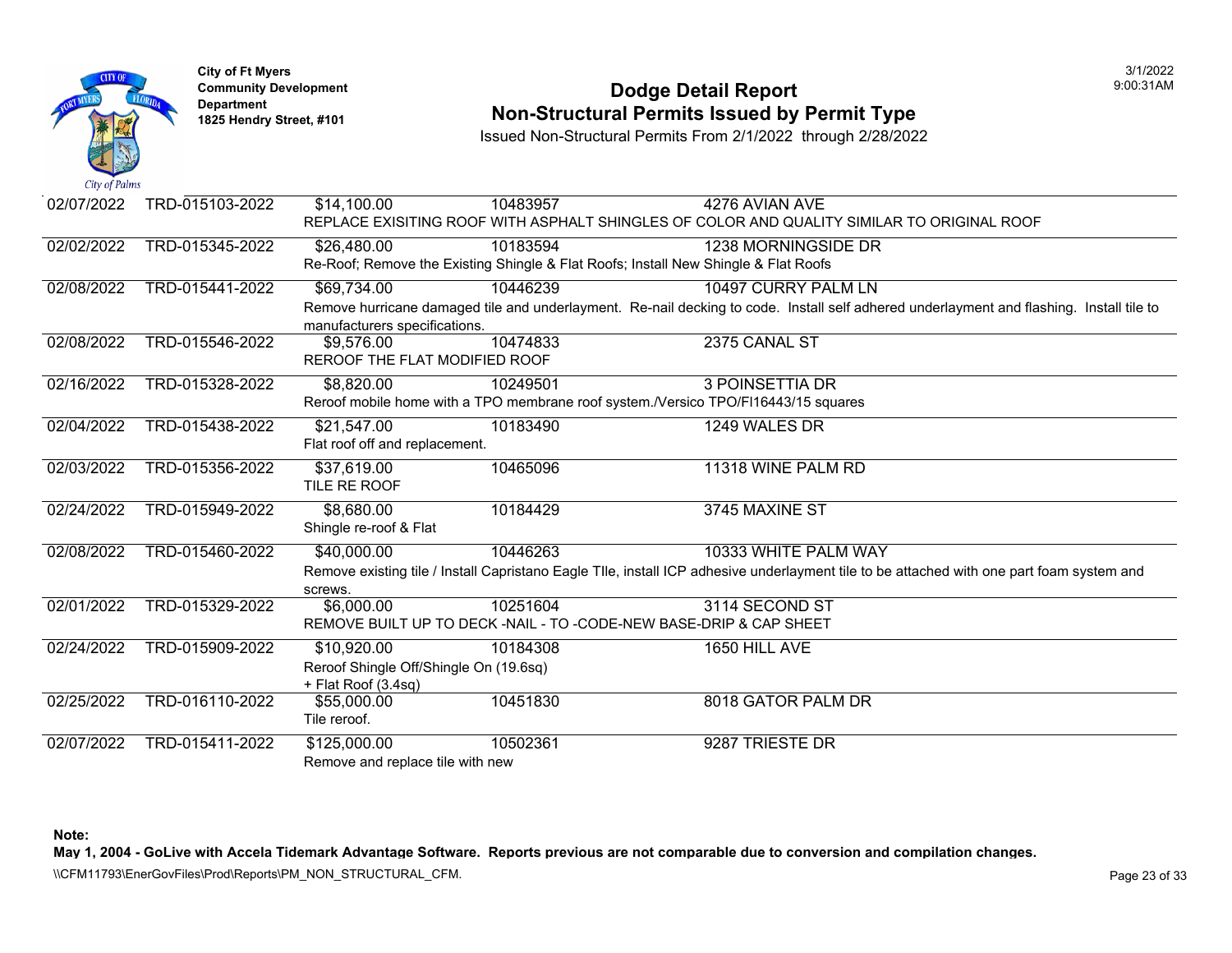

# **Community Development 1825 Hendright Community Development Department Department Am Dodge Detail Report Department Type 1825 Hendry Street, #101 <b>Non-Structural Permits Issued by Permit Type**

Issued Non-Structural Permits From 2/1/2022 through 2/28/2022

| 02/28/2022 | TRD-016126-2022 | \$72,840.00                                         | 10465822 | 10540 BELLA VISTA DR                                                                                  |
|------------|-----------------|-----------------------------------------------------|----------|-------------------------------------------------------------------------------------------------------|
|            |                 | manufacturers specifications.                       |          | Remove hurricane damaged tile and underlayment. Re-nail decking to code. Install self adhered underla |
| 02/14/2022 | TRD-015643-2022 | \$29,200.00                                         | 10483551 | 9289 AVIANO DR                                                                                        |
|            |                 | tile off tile on reroof                             |          |                                                                                                       |
| 02/08/2022 | TRD-015442-2022 | \$100,340.00                                        | 10460421 | 11085 WINE PALM RD                                                                                    |
|            |                 | manufacturers specifications.                       |          | Remove hurricane damaged tile and underlayment. Re-nail decking to code. Install self adhered underla |
| 02/07/2022 | TRD-015405-2022 | \$53,770.00                                         | 10520834 | 10632 HIGHGROVE PL                                                                                    |
|            |                 | Tile Re-Roof                                        |          |                                                                                                       |
| 02/17/2022 | TRD-015879-2022 | \$5,000.00                                          | 10175143 | 2401 WELCH ST                                                                                         |
|            |                 | Reroof Remove shingle.                              |          |                                                                                                       |
| 02/04/2022 | TRD-015364-2022 | \$37,849.00                                         | 10465097 | 11316 WINE PALM RD                                                                                    |
|            |                 | tile re roof                                        |          |                                                                                                       |
| 02/11/2022 | TRD-015716-2022 | \$10,000.00                                         | 10176153 | 1862 HANSON ST                                                                                        |
|            |                 | Replace roof shingles and flat roof.                |          |                                                                                                       |
| 02/08/2022 | TRD-015455-2022 | \$22,950.88                                         | 10176524 | 1274 MIRACLE LN                                                                                       |
|            |                 | REMOVE AND REPLACE ROOF, SHINGLE TO SHINGLE         |          |                                                                                                       |
| 02/24/2022 | TRD-015556-2022 | \$11,700.00                                         | 10249525 | <b>26 POINSETTIA DR</b>                                                                               |
|            |                 | REROOF MOBILE HOME WITH A TPO MEMBRANE ROOF SYSTEM. |          |                                                                                                       |
|            |                 |                                                     |          |                                                                                                       |

|             | <b>PERMIT TYPE: Re-Roof: Commercial</b> |                                                        | Total # Permits Issued: 4                                                | <b>TOTAL VALUATION: \$109,59</b> |  |
|-------------|-----------------------------------------|--------------------------------------------------------|--------------------------------------------------------------------------|----------------------------------|--|
| Date Issued | Permit #                                | <b>Job Value</b>                                       | <b>Parcel Number</b>                                                     | <b>Site Address</b>              |  |
| 02/28/2022  | TRD-016200-2022                         | \$13,000.00<br>Tear off shingles, install metal pamel  | 10245794                                                                 | 4388 PALM BEACH BLVD             |  |
| 02/24/2022  | TRD-015939-2022                         | \$4,200.00                                             | 10575666<br>Tear off and Install flat roof (granulated modified bitumen) | 3364 PALM BEACH BLVD             |  |
| 02/10/2022  | TRD-014463-2022                         | \$43,000.00<br>Tile tear off new concrete tile install | 10186407                                                                 | 1635 MEDICAL LN                  |  |

**Note:**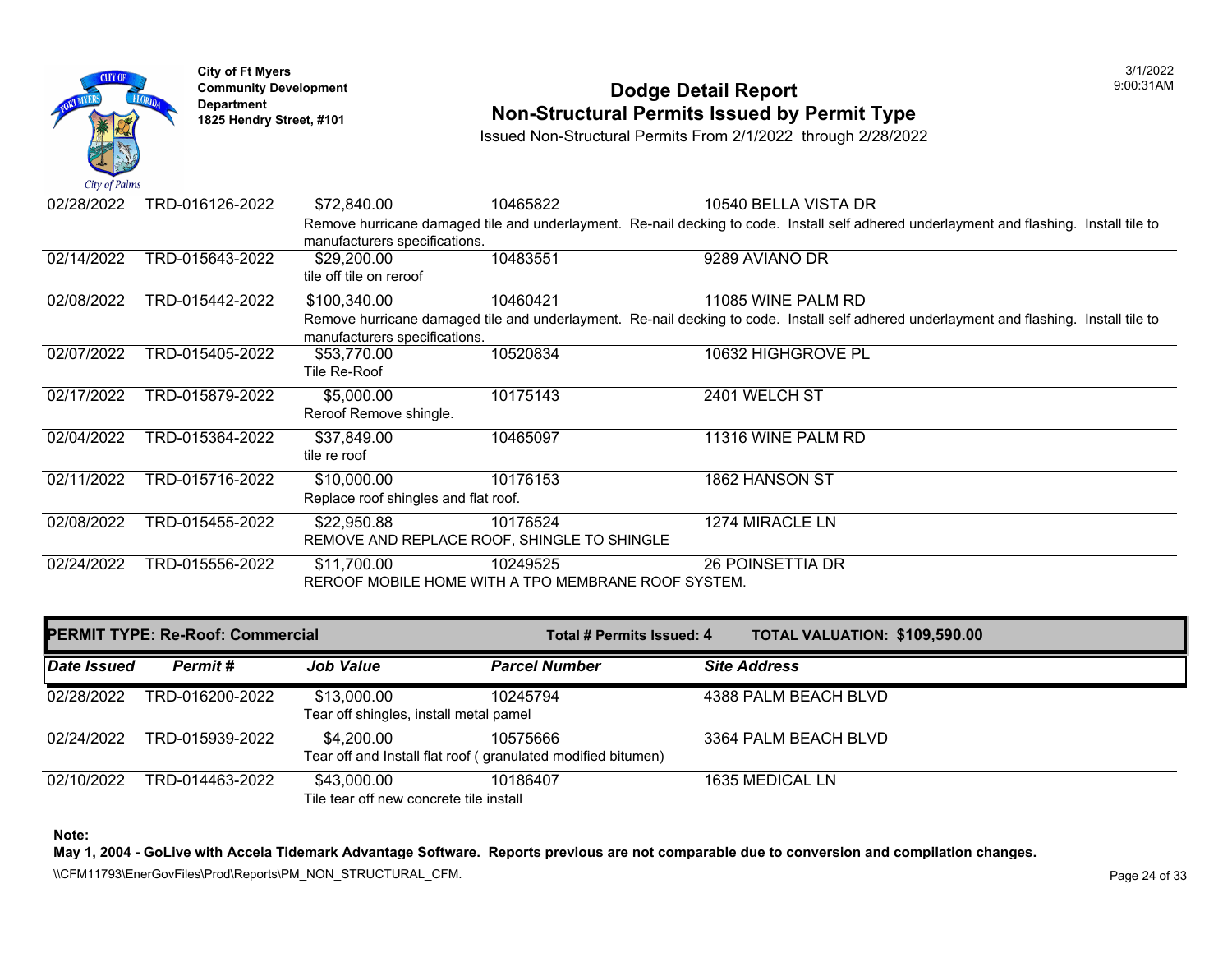

# **Community Development 1825 Hendright Community Development Department Department Am Dodge Detail Report Department Type 1825 Hendry Street, #101 <b>Non-Structural Permits Issued by Permit Type**

Issued Non-Structural Permits From 2/1/2022 through 2/28/2022

02/28/2022 TRD-015962-2022 \$49,390.00 10172286 1922 VICTORIA AVE Remove existing modified roof and replace with new GAF .060 TPO Rhinobond roof

|                           | <b>PERMIT TYPE: Right Of Way Only</b> |                                | Total # Permits Issued: 7                                                                                    | <b>TOTAL VALUATION: \$58,059</b> |  |
|---------------------------|---------------------------------------|--------------------------------|--------------------------------------------------------------------------------------------------------------|----------------------------------|--|
| <i><b>Date Issued</b></i> | Permit#                               | <b>Job Value</b>               | <b>Parcel Number</b>                                                                                         | <b>Site Address</b>              |  |
| 02/22/2022                | SITC-011265-2021                      | \$3,984.75                     | 10171930                                                                                                     | 2180 W FIRST ST                  |  |
|                           |                                       |                                | Directional bore to install 3-1.5" HDPE conduits and pull existing 1-48CT FOC (60" min cover)                |                                  |  |
| 02/01/2022                | SITC-014383-2021                      | \$1,000.00                     | 10162351                                                                                                     | 2267 FIRST ST                    |  |
|                           |                                       |                                | Temporary sidewalk closing while performing maintenance improvements and soffit replacement to existi        |                                  |  |
| 02/04/2022                | SITC-009657-2021                      | \$5,000.00                     | 10162433                                                                                                     | 1605 MORENO AVE                  |  |
|                           |                                       |                                | This project consists of the installation of new Connected Grid Routers and omni-directional antennas on     |                                  |  |
|                           |                                       |                                | with associated electrical components, mounting hardware as needed and all associated work. This equip       |                                  |  |
|                           |                                       |                                | support the City of Ft. Myers initiative to deploy an Advanced Metering Infrastructure (AMI) network. Will i |                                  |  |
|                           |                                       | an FP&L pole.                  |                                                                                                              |                                  |  |
| 02/07/2022                | SITC-007284-2021                      | \$2,375.00                     | 10162433                                                                                                     | 2200 SECOND ST                   |  |
|                           |                                       |                                | Electrical work within the Right of Way. Electric power path and equipment, installation of free standing so |                                  |  |
|                           |                                       | disconnect and two radio units |                                                                                                              |                                  |  |
| 02/11/2022                | SITC-015208-2022                      | \$1,200,00                     | 10162481                                                                                                     | 1527 HENDRY ST                   |  |
|                           |                                       | ROAD CLOSURE FOR CRANE LIFT    |                                                                                                              |                                  |  |
| 02/28/2022                | SITC-015652-2022                      | \$9,500.00                     | 10245071                                                                                                     | 3405 MARION ST                   |  |
|                           |                                       |                                | Connect to Existing 2'x2' Drainage Structure at Terry Ave & Marion St with 12" DIP.                          |                                  |  |
| 02/24/2022                | SITC-014741-2022                      | \$35,000.00                    | 10586409                                                                                                     | 4340 KERNEL CIR                  |  |
|                           |                                       |                                | REMOVAL OF EXISTING CURB & GUTTER ALONG KERNEL CIRCLE. CONSTRUCTION OF (2 EACH                               |                                  |  |
|                           |                                       |                                | INCLUDES INSTALLATION OF NEW TYPE F CONCRETE CURBING & SIDEWALK ALONG KERNAL (                               |                                  |  |
|                           |                                       |                                |                                                                                                              |                                  |  |
|                           | PERMIT TYPE: Roof: 1&2 Family         |                                | Total # Permits Issued: 4                                                                                    | <b>TOTAL VALUATION: \$29,670</b> |  |
| Date Issued               | <b>Permit#</b>                        | <b>Job Value</b>               | <b>Parcel Number</b>                                                                                         | <b>Site Address</b>              |  |

**Note:**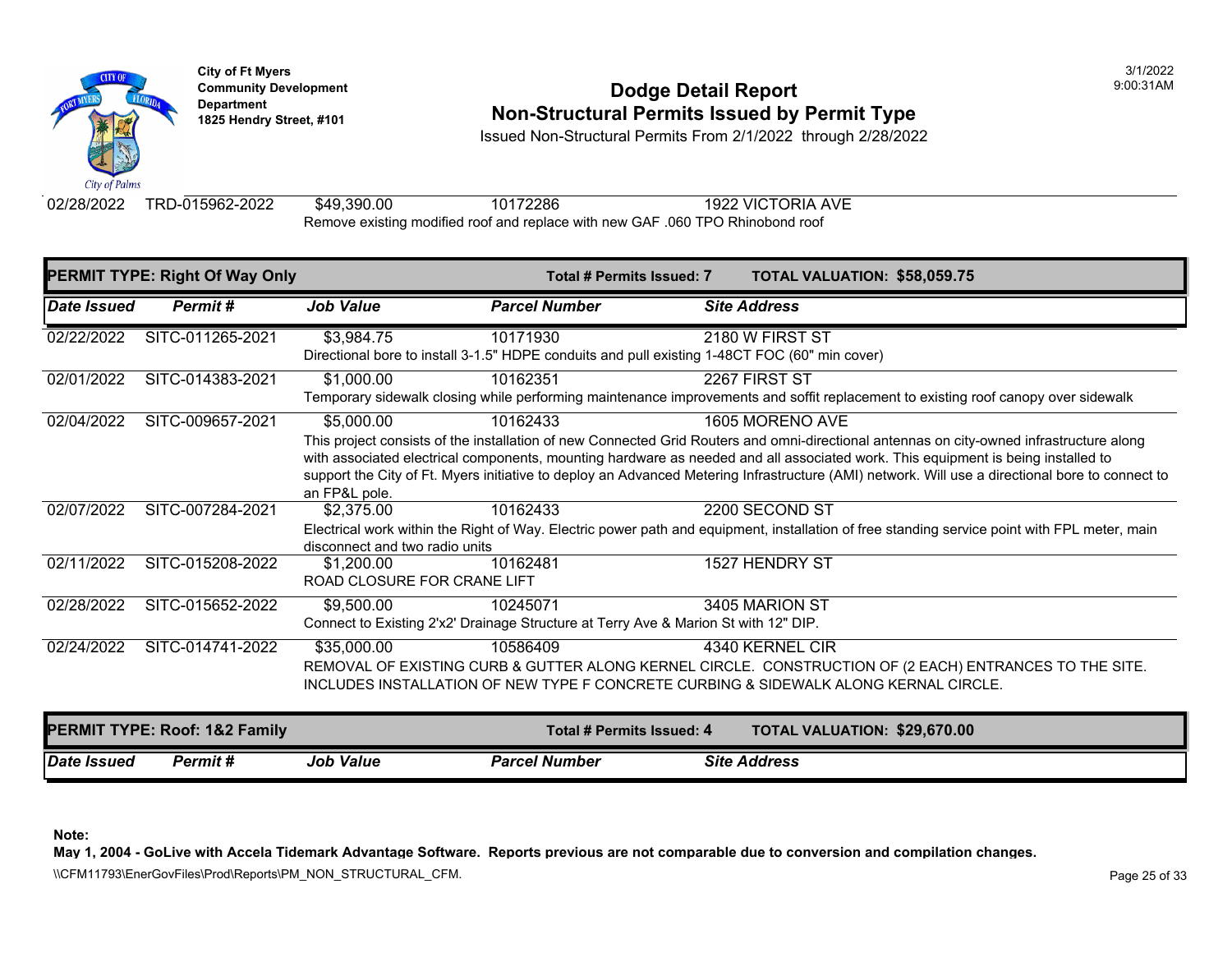

# **Community Development 1825 Hendright Community Development Department Department Am Dodge Detail Report Department Type 1825 Hendry Street, #101 <b>Non-Structural Permits Issued by Permit Type**

Issued Non-Structural Permits From 2/1/2022 through 2/28/2022

| 02/11/2022 | TRD-015694-2022                                                               | \$2,400.00                      | 10172793 | 1443 SANDRA DR     |  |  |  |  |
|------------|-------------------------------------------------------------------------------|---------------------------------|----------|--------------------|--|--|--|--|
|            |                                                                               | Roof Over, Metal over Shingles. |          |                    |  |  |  |  |
| 02/23/2022 | TRD-016089-2022                                                               | \$2,300.00                      | 10176473 | 1681 RICARDO AVE   |  |  |  |  |
|            |                                                                               | Roof Over with Metal.           |          |                    |  |  |  |  |
| 02/03/2022 | TRD-014579-2022                                                               | \$14,000.00                     | 10246044 | 4272 GLENWOOD AVE  |  |  |  |  |
|            | Install 1x4 wood purlins over existing roofing material, Install 26 GA metal. |                                 |          |                    |  |  |  |  |
| 02/24/2022 | TRD-015953-2022                                                               | \$10,970.00                     | 10449918 | 2507 JEAN MARIE CT |  |  |  |  |
|            |                                                                               | Shingle Roof Replacement        |          |                    |  |  |  |  |

| <b>PERMIT TYPE: Roof: Commercial</b> |                 |                                                              | Total # Permits Issued: 3                                                                    | <b>TOTAL VALUATION: \$131,45</b> |
|--------------------------------------|-----------------|--------------------------------------------------------------|----------------------------------------------------------------------------------------------|----------------------------------|
| <b>Date Issued</b>                   | Permit#         | <b>Job Value</b>                                             | <b>Parcel Number</b>                                                                         | <b>Site Address</b>              |
| 02/01/2022                           | TRD-015349-2022 | \$99,550.00                                                  | 10255209<br>Clean and prep roof, apply gaco poly, urethane foam, apply gaco S-2000 silicone. | 10241 METRO PKWY                 |
| 02/18/2022                           | TRD-015929-2022 | \$29,600.00<br>Install new modified over existing flat roof. | 10173624                                                                                     | 2730 FOWLER ST                   |
| 02/01/2022                           | TRD-015344-2022 | \$2,300.00<br><b>METAL OVER SHINGLES</b>                     | 10254494                                                                                     | 3940 METRO PKWY                  |

| <b>PERMIT TYPE: Sealing &amp; Striping - No Reconfiguration</b> |                  |                                                                 | Total # Permits Issued: 11                                               |  | <b>TOTAL VALUATION: \$179,15</b> |  |
|-----------------------------------------------------------------|------------------|-----------------------------------------------------------------|--------------------------------------------------------------------------|--|----------------------------------|--|
| Date Issued                                                     | Permit #         | <b>Job Value</b>                                                | <b>Parcel Number</b>                                                     |  | <b>Site Address</b>              |  |
| 02/24/2022                                                      | SITC-016068-2022 | \$3,000.00                                                      | 10245970<br>POT HOLE REPAIR, APPROX 10X10 APPROX 10X30 "COD-014306-2022" |  | 4008 PALM BEACH BLVD             |  |
| 02/14/2022                                                      | SITC-010364-2021 | \$1,200.00<br>Reseal, coat existing parking lot, no alteration. | 10251441                                                                 |  | 3606 MICHIGAN AVE                |  |
| 02/24/2022                                                      | SITC-015573-2022 | \$8,190.00<br>Sealcoating and restripe no changes               | 10161860                                                                 |  | 2440 THOMPSON ST                 |  |

**Note:**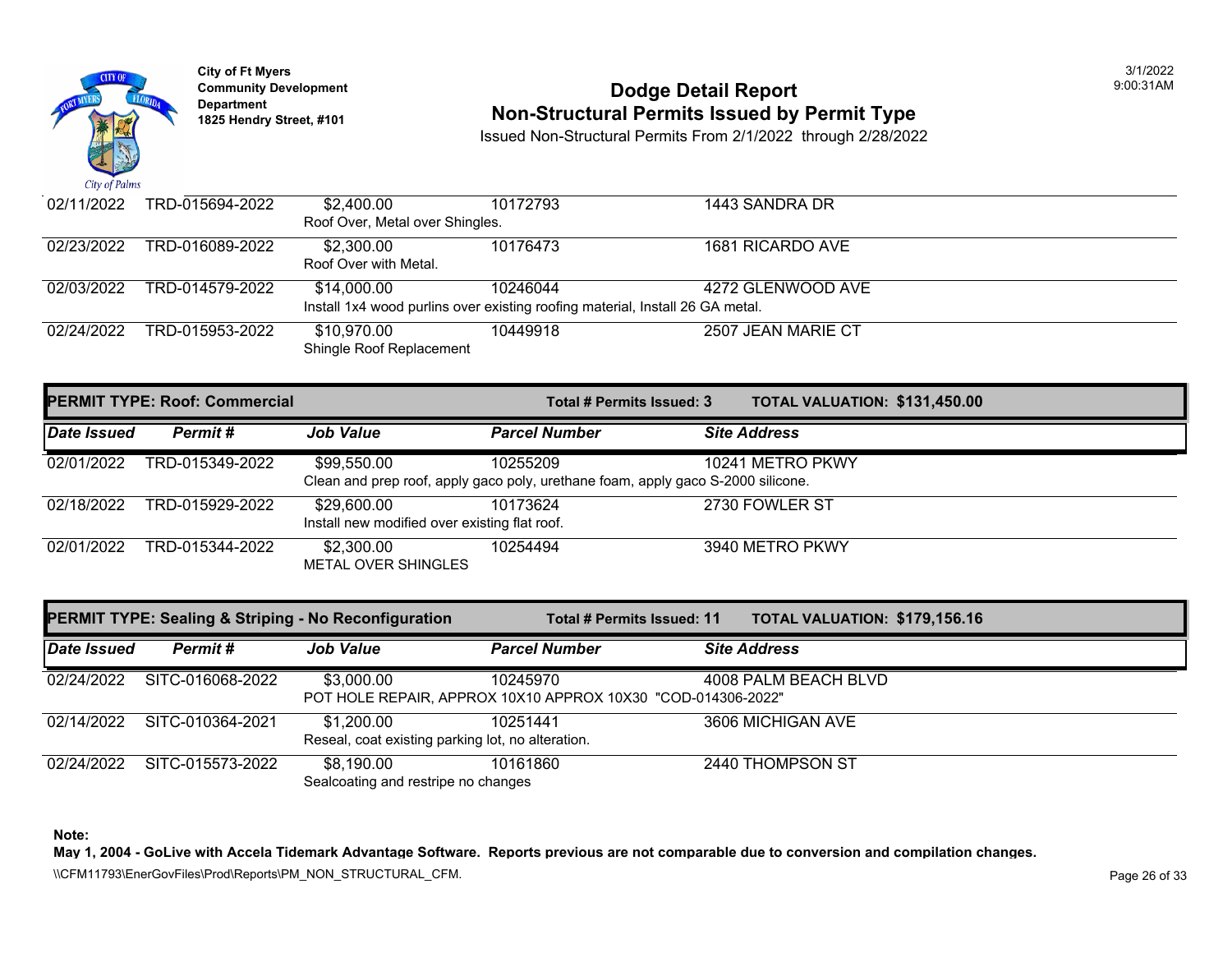

# **Community Development 1825 Hendright Community Development Department Department Am Dodge Detail Report Department Type 1825 Hendry Street, #101 <b>Non-Structural Permits Issued by Permit Type**

Issued Non-Structural Permits From 2/1/2022 through 2/28/2022

| 02/25/2022 | SITC-012498-2021 | \$75,000.00                             | 10584982                                                  | 9360/9370 BEN C PRATT SIX MILE                                                                         |
|------------|------------------|-----------------------------------------|-----------------------------------------------------------|--------------------------------------------------------------------------------------------------------|
|            |                  | Asphalt overlay and re-stripe as is     |                                                           |                                                                                                        |
| 02/17/2022 | SITC-015403-2022 | \$27,575.00                             | 10175464                                                  | 3431 CLEVELAND AVE                                                                                     |
|            |                  |                                         |                                                           | Mill along transitions and butt joints along roadways. Install 218 tons of asphalt at a depth of 1.5". |
|            |                  |                                         | Layout and install pavement markings per existing layout. |                                                                                                        |
| 02/02/2022 | SITC-014830-2022 | \$3,666.00                              | 10175144                                                  | 3433-3441 FOWLER ST                                                                                    |
|            |                  | Reseal and restripe.                    |                                                           |                                                                                                        |
| 02/16/2022 | SITC-013063-2021 | \$14,000.00                             | 10173198                                                  | 2469 EDISON AVE                                                                                        |
|            |                  | Parking lot repave, no reconfiguration. |                                                           |                                                                                                        |
| 02/16/2022 | SITC-015390-2022 | \$5,573.16                              | 10246665                                                  | 3615 PALM BEACH BLVD                                                                                   |
|            |                  | Reseal and restripe parking area        |                                                           |                                                                                                        |
| 02/22/2022 | SITC-010211-2021 | \$1,800.00                              | 10246739                                                  | 3812 WASHINGTON AVE #3816                                                                              |
|            |                  |                                         |                                                           | SEAL AND STRIPE EXISTING PARKING LOT. SEE DETAILED ATTACHED WORK TO BE PERFORMI                        |
| 02/28/2022 | SITC-015587-2022 | \$3,539.00                              | 10185632                                                  | 3608 FOWLER ST                                                                                         |
|            |                  | Sealcoat/restripe                       |                                                           |                                                                                                        |
| 02/08/2022 | SITC-014955-2022 | \$35,613.00                             | 10185652                                                  | 3980 FOWLER ST                                                                                         |
|            |                  |                                         |                                                           | Victory Lane Chevrolet. Sealcoat main parking lot 281,408 square feet and re-stripe as existing.       |
|            |                  |                                         |                                                           | Sealcoat commercial lot 109,646 square feet and asphalt repairs as needed. NO STRIPING                 |

|             |                  | PERMIT TYPE: Sealing & Striping - w/ Reconfiguration | Total # Permits Issued: 2                                                                               | <b>TOTAL VALUATION: \$6,500.0</b> |  |
|-------------|------------------|------------------------------------------------------|---------------------------------------------------------------------------------------------------------|-----------------------------------|--|
| Date Issued | Permit#          | <b>Job Value</b>                                     | <b>Parcel Number</b>                                                                                    | <b>Site Address</b>               |  |
| 02/04/2022  | SITC-014314-2021 | \$5,000,00                                           | 10162392                                                                                                | 2201 SECOND ST                    |  |
|             |                  |                                                      | Remove guard booth & gates at parking lot entrance. Pour concrete pad for new electric charging station |                                   |  |
|             |                  |                                                      | parking spaces at charging stations. Add bollards. Add striping at loading zone.                        |                                   |  |
| 02/17/2022  | SITC-015107-2022 | \$1.500.00                                           | 10161861                                                                                                | 2480 THOMPSON ST                  |  |
|             |                  |                                                      | Remove dead end parking areas to create better traffic flow.                                            |                                   |  |
|             |                  |                                                      |                                                                                                         |                                   |  |

**PERMIT TYPE: Site Work/Utilities Total # Permits Issued: 9 TOTAL VALUATION: \$3,013,949.80** 

#### **Note:**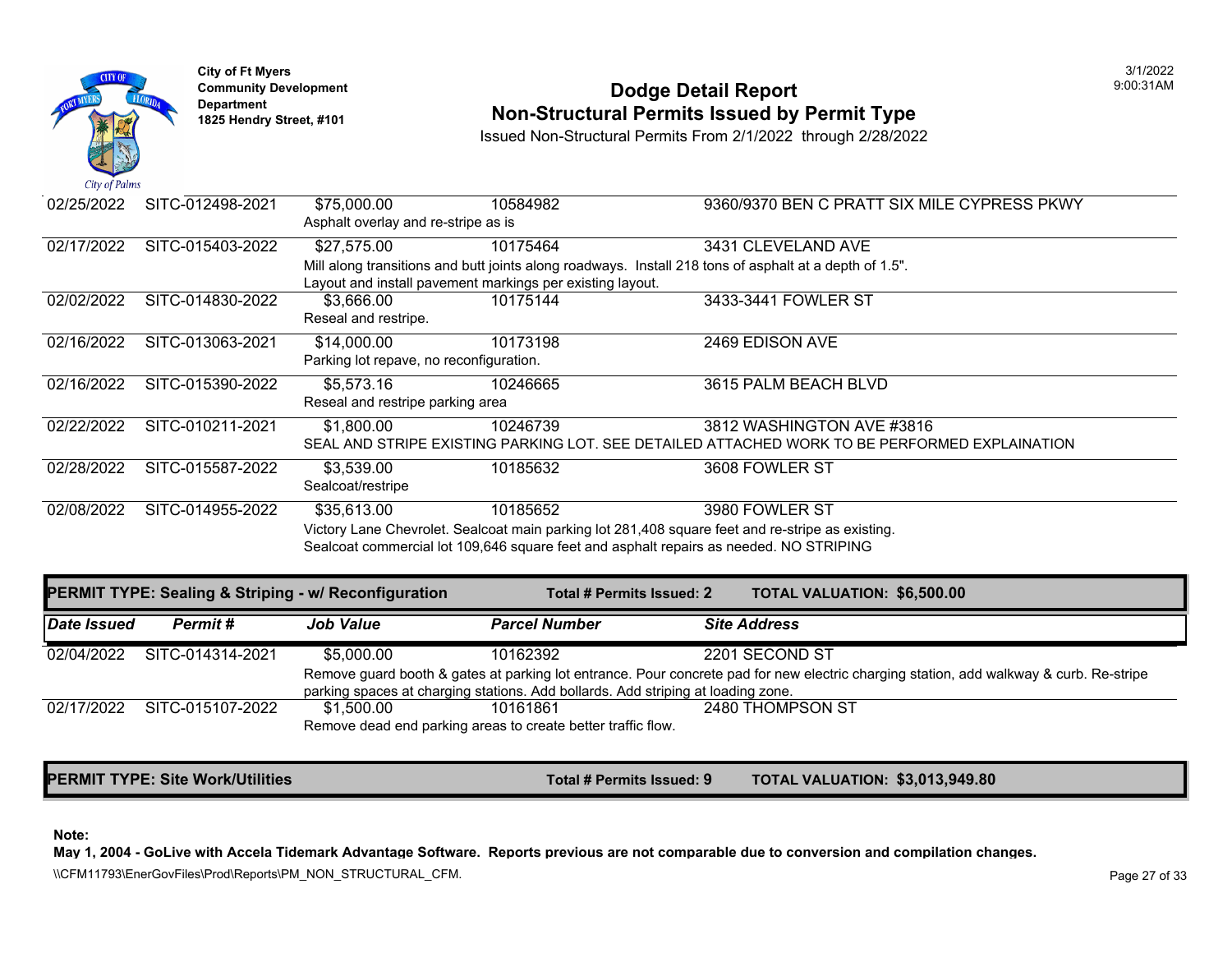

### **Community Development 1825 Community Development 1825 Hendry Street, #101 1825 Hendry Street, #101 1825 Hendry Street, #101 1825 Hendry Street, #101 1825 Hendry Street, #101 <b>Non-Structural Permits Issued by Permit Type**

Issued Non-Structural Permits From 2/1/2022 through 2/28/2022

| <b>IDate Issued</b> | Permit#                                   | <b>Job Value</b>                     | <b>Parcel Number</b>                                                                                                           | <b>Site Address</b> |                                                                                                                                            |  |  |  |
|---------------------|-------------------------------------------|--------------------------------------|--------------------------------------------------------------------------------------------------------------------------------|---------------------|--------------------------------------------------------------------------------------------------------------------------------------------|--|--|--|
| 02/23/2022          | SITC-010854-2021                          | \$85,439.75                          | 10249842                                                                                                                       |                     | 4611 CUMMINS CT                                                                                                                            |  |  |  |
|                     |                                           |                                      |                                                                                                                                |                     | Proposed construction of a 6400 sf building expansion to include the removal of 17671 sf existing concrete and asphalt to be replaced with |  |  |  |
|                     |                                           |                                      |                                                                                                                                |                     | 31107 of asphalt. Also include relocation of the existing dumpster enclosure and storm water system adjustments                            |  |  |  |
| 02/07/2022          | SITC-010329-2021                          | 2,826,598.50                         | 10602703                                                                                                                       |                     | 3280 CHAMPION RING RD                                                                                                                      |  |  |  |
|                     |                                           |                                      | construction of a 227 multi-family unit apartment development in four 4-story buildings, clubhouse, amenity center and related |                     |                                                                                                                                            |  |  |  |
|                     |                                           | infrastructure.                      |                                                                                                                                |                     |                                                                                                                                            |  |  |  |
| 02/02/2022          | SITC-013282-2021                          | \$2,720.00                           | 10172058                                                                                                                       |                     | 2070 BAYSIDE PKWY                                                                                                                          |  |  |  |
|                     |                                           | Upgrade water meter from 5/8" to 1". |                                                                                                                                |                     |                                                                                                                                            |  |  |  |
|                     |                                           |                                      | City utilities told me the process takes up to 21 days to review.                                                              |                     |                                                                                                                                            |  |  |  |
|                     |                                           |                                      | Not sure if this is the correct permit type, sorry about that                                                                  |                     |                                                                                                                                            |  |  |  |
| 02/16/2022          | SITC-008023-2021                          | \$72,678.00                          | 10185886                                                                                                                       |                     | 4429 CLEVELAND AVE                                                                                                                         |  |  |  |
|                     |                                           |                                      |                                                                                                                                |                     | 04/23/2022Creating of a parking lot and mill/overlay of existing driveway in front of the El Dorado furniture for pavement maintenance     |  |  |  |
| 02/11/2022          | SITC-013867-2021                          | \$9,053.55                           | 10525451                                                                                                                       |                     | 11980 PASEO GRANDE BLVD                                                                                                                    |  |  |  |
|                     |                                           |                                      | Construction of a speed bump at the entrance of the Paseo Community.                                                           |                     |                                                                                                                                            |  |  |  |
| 02/24/2022          | SITC-014235-2021                          | \$6,800.00                           | 10588923                                                                                                                       |                     | 3154 PALM BEACH BLVD                                                                                                                       |  |  |  |
|                     |                                           |                                      |                                                                                                                                |                     | Landscape to bring up to code, add additional shrubs, mulch, remove dead palm tress, irrigation, see attached site plan                    |  |  |  |
| 02/17/2022          | SITC-014919-2022                          | \$5,650.00                           | 10254807                                                                                                                       |                     | 4381 WINKLER AVE                                                                                                                           |  |  |  |
|                     |                                           |                                      | Drill (3) 3-inch diameter, 25-feet deep soil test borings.                                                                     |                     |                                                                                                                                            |  |  |  |
| 02/04/2022          | SITC-003001-2021                          | \$5,000.00                           | 10254590                                                                                                                       |                     | 2851 COLONIAL BLVD                                                                                                                         |  |  |  |
|                     |                                           | for BTR, site plan & landscape plan  |                                                                                                                                |                     |                                                                                                                                            |  |  |  |
| 02/08/2022          | SITC-013884-2021                          | \$10.00                              | 10581102                                                                                                                       |                     | 9321 BEN C PRATT SIX MILE CYPRESS PKWY                                                                                                     |  |  |  |
|                     |                                           |                                      |                                                                                                                                |                     | Staging area for FDOT project E1S28 I-7 and colonial blvd area to be used for temporary storage of construction vehicles, equipments and   |  |  |  |
|                     |                                           | materials.                           |                                                                                                                                |                     |                                                                                                                                            |  |  |  |
|                     | PERMIT TYPE: Solar Electrical: 1&2 Family |                                      | Total # Permits Issued: 15                                                                                                     |                     | TOTAL VALUATION: \$759,429.43                                                                                                              |  |  |  |
| Date Issued         | Permit#                                   | <b>Job Value</b>                     | <b>Parcel Number</b>                                                                                                           | <b>Site Address</b> |                                                                                                                                            |  |  |  |

**Note:** 

**May 1, 2004 - GoLive with Accela Tidemark Advantage Software. Reports previous are not comparable due to conversion and compilation changes.** 

\\CFM11793\EnerGovFiles\Prod\Reports\PM\_NON\_STRUCTURAL\_CFM.<br>Rage 28 of 33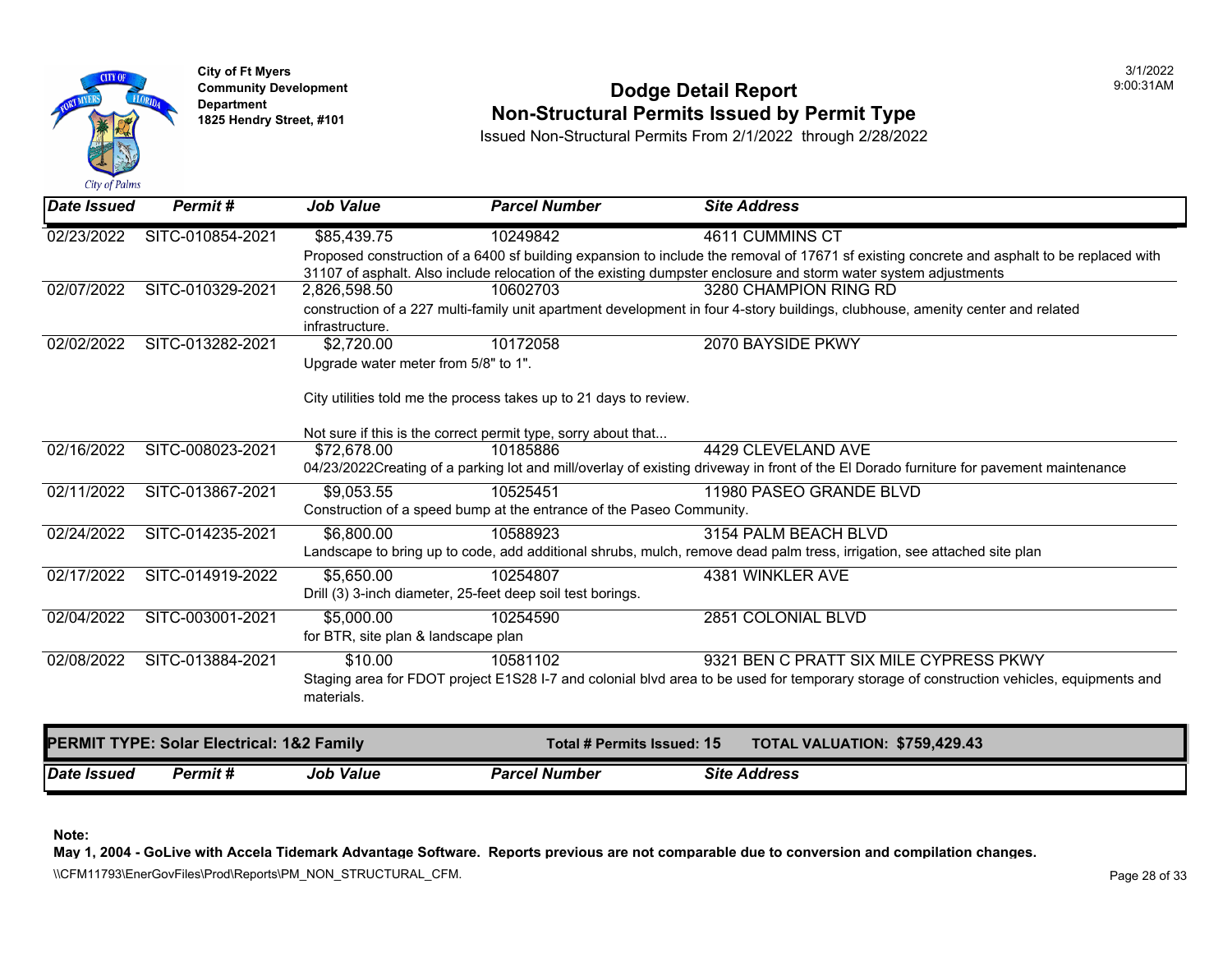

#### **Community Development Dodge Detail Report** 9:00:31AM **1825 Non-Structural Permits Issued by Permit Type**

Issued Non-Structural Permits From 2/1/2022 through 2/28/2022

| 02/04/2022 | TRD-014553-2022 | \$49,992.00                                                           | 10251474<br>Install 10.56 kW Photo-Voltaic Power System to Single Family Residence | 3390 APACHE ST                                                                                                                  |
|------------|-----------------|-----------------------------------------------------------------------|------------------------------------------------------------------------------------|---------------------------------------------------------------------------------------------------------------------------------|
| 02/14/2022 | TRD-014941-2022 | \$38,440.00                                                           | 10576183<br>INSTALLATION OF 7.48 KW PV ROOF-MOUNTED SYSTEM AND 1 BATTERY           | 10928 PISTOIA DR                                                                                                                |
| 02/03/2022 | TRD-014927-2022 | \$55,903.00<br>Adding solar electrical panels to the roof             | 10563208                                                                           | 10996 CHERRY LAUREL DR                                                                                                          |
| 02/15/2022 | TRD-015262-2022 | \$20,300.00<br>roof mounted solar PV installation with line side tap. | 10251794                                                                           | 1953 KNIGHT ST                                                                                                                  |
| 02/08/2022 | TRD-015219-2022 | \$43,597.00<br>Installation of roof mounted pv/solar system           | 10176454                                                                           | 1659 PASSAIC AVE                                                                                                                |
| 02/07/2022 | TRD-015104-2022 | \$122,723.43<br>spv solar electric                                    | 10245319                                                                           | 3388 E RIVERSIDE DR                                                                                                             |
| 02/14/2022 | TRD-014730-2022 | \$59,148.00                                                           | 10515090<br>INSTALL RESIDENTIAL ROOF MOUNTED SOLAR PHOTOVOLTAIC SYSTEM             | 2768 ST CHARLES ST                                                                                                              |
| 02/15/2022 | TRD-015263-2022 | \$26,000.00<br>ROOF TOP SOLAR PV INSTALLATION                         | 10162031                                                                           | 2624 DR ELLA PIPER WAY                                                                                                          |
| 02/14/2022 | TRD-014541-2022 | \$95,712.00                                                           | 10183797<br>installing pv solar panels on existing roof with battery backup        | 1312 RIO VISTA                                                                                                                  |
| 02/04/2022 | TRD-015114-2022 | \$33,966.00                                                           | 10453709<br>INSTALLATION OF ROOF MOUNTED PHOTOVOLTAIC SOLAR SYSTEM                 | 3212 WILLIN ST                                                                                                                  |
| 02/18/2022 | TRD-015216-2022 | \$44,700.00<br>RESIDENTIAL ROOFTOP SOLAR 8.84 KW SYSTEM               | 10506621                                                                           | 3027 VIA SAN MARCO CT                                                                                                           |
| 02/14/2022 | TRD-015323-2022 | \$22,135.00                                                           | 10174075<br>INSTALL RESIDENTIAL ROOF MOUNTED SOLAR PHOTOVOLTAIC SYSTEM             | 2775 BROADWAY                                                                                                                   |
| 02/11/2022 | TRD-015113-2022 | \$39,769.00<br>Installing pv solar panels on existing roof            | 10561574                                                                           | 11618 GIULIA DR                                                                                                                 |
| 02/24/2022 | TRD-014380-2021 | \$67,500.00<br><b>METER</b>                                           | 10520826<br>PAN AND NEW SEPARATE 200A MAIN SERVICE PANEL                           | 10600 HIGHGROVE PL<br>INSTALLATION OF PHOTOVOLTAIC SOLAR PANELS ON ROOFTOP, REPLACE 200A METER MAIN COMBO WITH NEW SEPARATE 200 |

**Note:** 

**May 1, 2004 - GoLive with Accela Tidemark Advantage Software. Reports previous are not comparable due to conversion and compilation changes.** 

\\CFM11793\EnerGovFiles\Prod\Reports\PM\_NON\_STRUCTURAL\_CFM.<br>Rage 29 of 33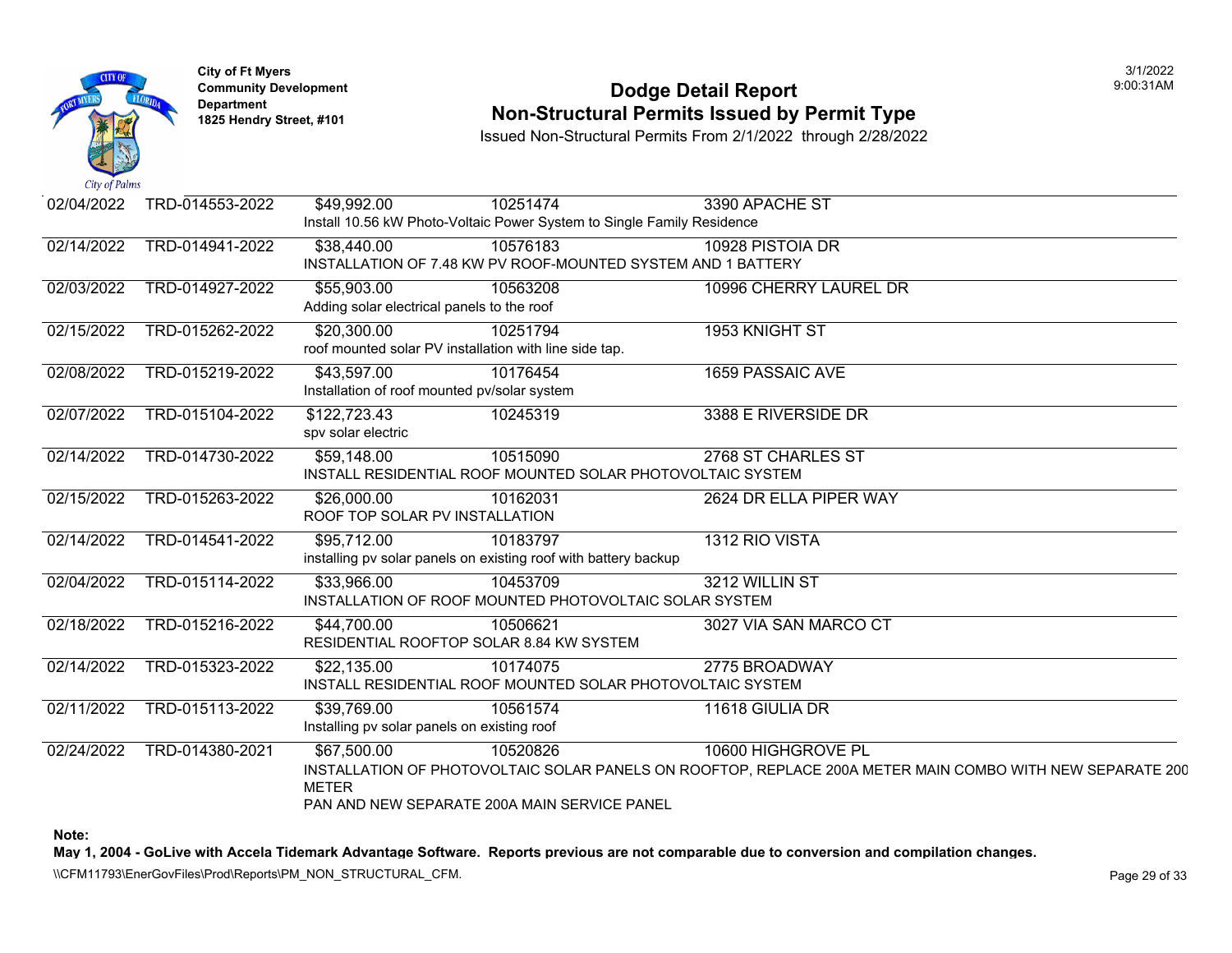

# **Community Development 1825 Hendright Community Development Department Department Am Dodge Detail Report Department Type 1825 Hendry Street, #101 <b>Non-Structural Permits Issued by Permit Type**

Issued Non-Structural Permits From 2/1/2022 through 2/28/2022

02/11/2022 TRD-014699-2022 \$39,544.00 10250617 1759 N MARKLEY CT

Roof Mounted Solar Panel Install

| PERMIT TYPE: Solar Pool Heater: 1&2 Family |                 |                                                        | Total # Permits Issued: 6                                                               | <b>TOTAL VALUATION: \$11,827</b> |  |
|--------------------------------------------|-----------------|--------------------------------------------------------|-----------------------------------------------------------------------------------------|----------------------------------|--|
| Date Issued                                | Permit#         | <b>Job Value</b>                                       | <b>Parcel Number</b>                                                                    | <b>Site Address</b>              |  |
| 02/03/2022                                 | TRD-015317-2022 | \$2,000.00<br><b>SOLAR POOL HEATER</b>                 | 10183732                                                                                | 1245 CARLENE AVE                 |  |
| 02/02/2022                                 | TRD-015265-2022 | \$2,000.00                                             | 10502343<br>SOLAR POOL HEATER REPLACEMENT ROOF ONLY NO CHANGES BELOW ROOF EXISTING PLUM | 9292 TRIESTE DR                  |  |
| 02/14/2022                                 | TRD-015585-2022 | \$1,827.62<br>Reinstall Solar Pool Heat after New Roof | 10520834                                                                                | 10632 HIGHGROVE PL               |  |
| 02/15/2022                                 | TRD-015664-2022 | \$2,000.00                                             | 10586678<br>SOLAR POOL HEATER HOOKED UP TO EXISTING POOL EQUIPMENT                      | 11921 ARBOR TRACE DR             |  |
| 02/08/2022                                 | TRD-015452-2022 | \$2,000.00<br><b>SOLAR POOL HEATER</b>                 | 10446303                                                                                | 10362 WHITE PALM WAY             |  |
| 02/15/2022                                 | TRD-015477-2022 | \$2,000.00                                             | 10524785<br>SOLAR POOL HEATER REPLACEMENT ROOF ONLY NO CHANGES BELOW ROOF EXISTING PLUM | 10854 TIBERIO DR                 |  |

| <b>PERMIT TYPE: Special Event (Tent Permit)</b> |                  | Total # Permits Issued: 3          | <b>TOTAL VALUATION:</b> |                     |
|-------------------------------------------------|------------------|------------------------------------|-------------------------|---------------------|
| Date Issued                                     | Permit #         | <b>Job Value</b>                   | <b>Parcel Number</b>    | <b>Site Address</b> |
| 02/02/2022                                      | TEMP-015133-2022 | Artfest                            | 10601903                | 2000 W FIRST ST     |
| 02/07/2022                                      | TEMP-015204-2022 | Event Edison Festival              | 10601903                | 1375 MONROE ST      |
| 02/15/2022                                      | TEMP-015521-2022 | Southwest Florida Reading Festival | 10162421                | 2450 FIRST ST       |

**Note:**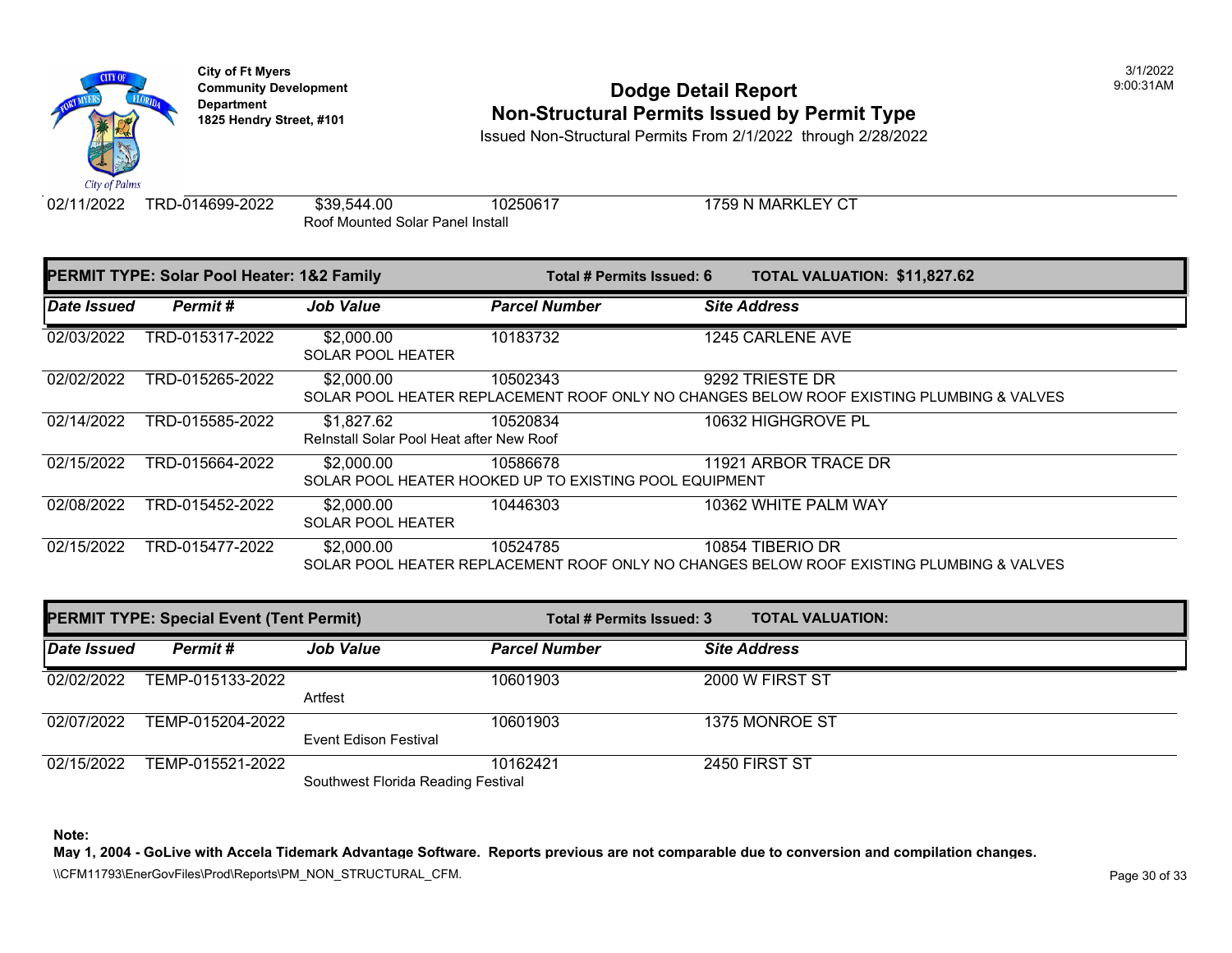

### **Community Development Community Development Community Development 1825 Non-Structural Permits Issued by Permit Type**

Issued Non-Structural Permits From 2/1/2022 through 2/28/2022

|             |                                                                | <b>PERMIT TYPE: Upgrade Alteration Repair: 1&amp;2 Family</b> | Total # Permits Issued: 1 | <b>TOTAL VALUATION: \$2,118.0</b> |  |  |  |  |
|-------------|----------------------------------------------------------------|---------------------------------------------------------------|---------------------------|-----------------------------------|--|--|--|--|
| Date Issued | Permit #                                                       | <b>Job Value</b>                                              | <b>Parcel Number</b>      | <b>Site Address</b>               |  |  |  |  |
| 02/01/2022  | TRD-015141-2022                                                | \$2.118.00                                                    | 10499123                  | 9520 HEMINGWAY LN                 |  |  |  |  |
|             | UPGRADING EXISITING GROUNDING SYSTEM TO DUAL ROD GROUND SYSTEM |                                                               |                           |                                   |  |  |  |  |

| <b>PERMIT TYPE: Upgrade Alteration Repair: Commercial</b> |                                              |                  | Total # Permits Issued: 1                                                |  | <b>TOTAL VALUATION: \$900.00</b> |  |  |  |
|-----------------------------------------------------------|----------------------------------------------|------------------|--------------------------------------------------------------------------|--|----------------------------------|--|--|--|
| Date Issued                                               | <b>Permit #</b>                              | <b>Job Value</b> | <b>Parcel Number</b>                                                     |  | <b>Site Address</b>              |  |  |  |
| 02/15/2022                                                | TRD-015816-2022                              | \$900.00         | 10185884                                                                 |  | 4125 CLEVELAND AVE               |  |  |  |
|                                                           | Furnish and install 3/4" backflow preventor. |                  |                                                                          |  |                                  |  |  |  |
|                                                           |                                              |                  | Note: Meter # 190645028 location at mall is 1st right entrance G box #3. |  |                                  |  |  |  |

|                    |                  | PERMIT TYPE: Utility Connection (Connect to City Owned Utility)          | Total # Permits Issued: 4                                                    | <b>TOTAL VALUATION: \$56,500</b> |
|--------------------|------------------|--------------------------------------------------------------------------|------------------------------------------------------------------------------|----------------------------------|
| <b>Date Issued</b> | Permit#          | <b>Job Value</b>                                                         | <b>Parcel Number</b>                                                         | <b>Site Address</b>              |
| 02/10/2022         | SITC-015134-2022 | \$10,000.00<br><b>WATER MAIN REPAIR</b>                                  | 10254891                                                                     | 4550 COLONIAL BLVD               |
| 02/09/2022         | SITC-014136-2021 | \$16,000.00<br>2-12"x8" hot taps on the city 12" wm for Tahitian Gardens | 10599818                                                                     | 1321 ALPHA DR                    |
| 02/09/2022         | SITC-014244-2021 | \$5,500.00                                                               | 10251517<br>CONNECT TO EXISTING 10" WATER MAIN AND CONNECT TO EXISTING SEWER | <b>3501 DALE ST</b>              |
| 02/28/2022         | SITC-015324-2022 | \$25,000.00                                                              | 10249840<br>ROW- sewer connection, watermain connection, restoration of road | 4650 CUMMINS CT                  |

| <b>PERMIT TYPE: Wall Sign</b> |          |                  |                      | Total # Permits Issued: 15 |                     |
|-------------------------------|----------|------------------|----------------------|----------------------------|---------------------|
| Date Issued                   | Permit # | <b>Job Value</b> | <b>Parcel Number</b> |                            | <b>Site Address</b> |

**Note:**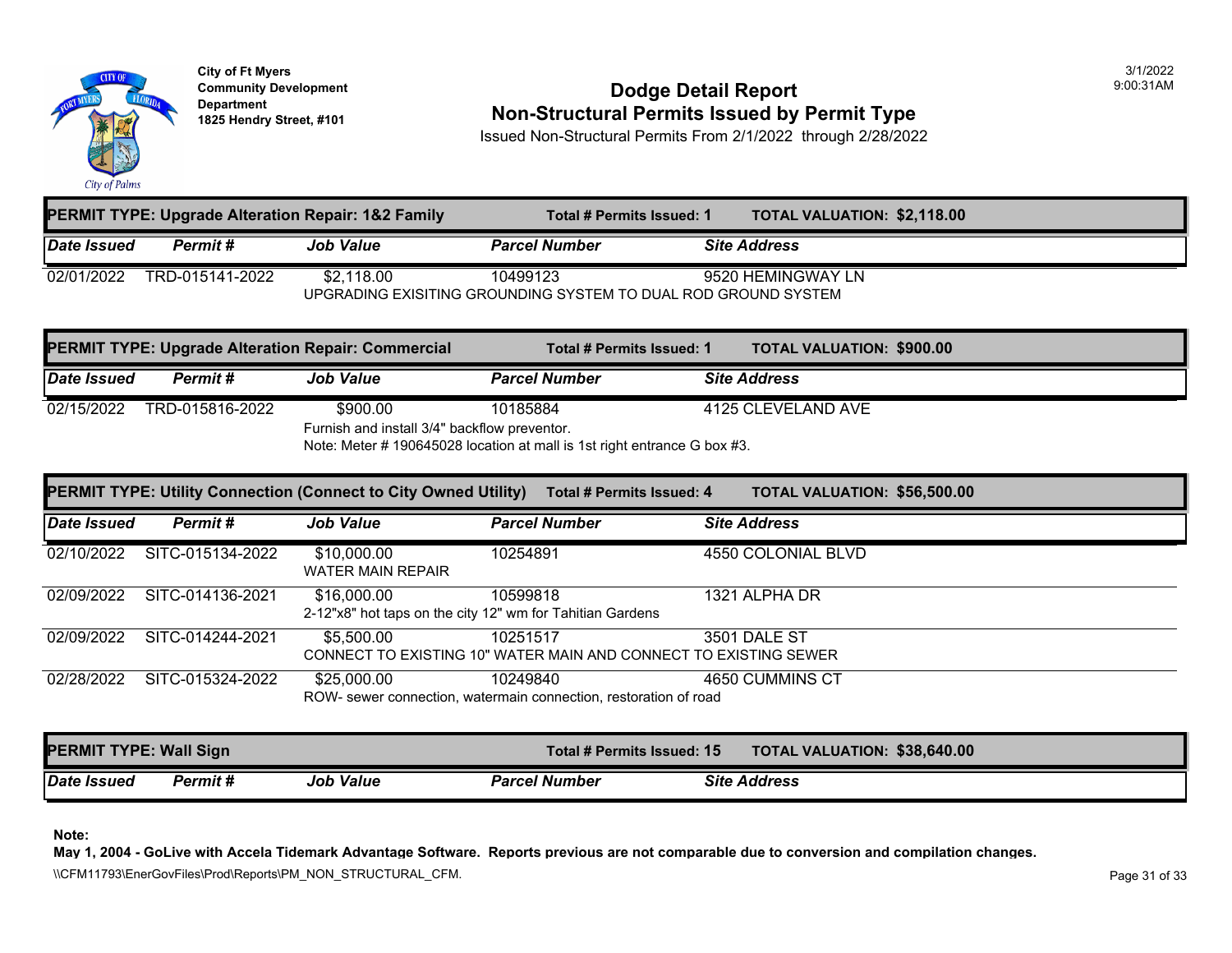

### **Community Development Community Development Community Development 1825 Non-Structural Permits Issued by Permit Type**

Issued Non-Structural Permits From 2/1/2022 through 2/28/2022

| 02/22/2022 | SIGN-002751-2021 | \$6,950.00                                                            | 10592327 | 4510 WINKLER AVE                                                                                             |
|------------|------------------|-----------------------------------------------------------------------|----------|--------------------------------------------------------------------------------------------------------------|
|            |                  |                                                                       |          | INSTALL REVERSE-LIT CHANNEL LETTERS TO NORTH ELEVATION. CONNECT TO EXISTING ELE                              |
| 02/22/2022 | SIGN-002750-2021 | \$5,850.00                                                            | 10592327 | 4510 WINKLER AVE                                                                                             |
|            |                  |                                                                       |          | INSTALL REVERSE-LIT CHANNEL LETTERS TO EAST ELEVATION. CONNECT TO EXISTING ELECT                             |
| 02/14/2022 | SIGN-013912-2021 | \$1,500.00                                                            | 10602891 | 3560 TEESIDE LN                                                                                              |
|            |                  |                                                                       |          | Mounting a 20'x5' sign out of 1/2" thick PVC with 2" thick letters routered out of HDU (High Density Uretha  |
|            |                  |                                                                       |          | mounted to the front of the building above the entrance using 1/2" thick, 3" long stainless steel carriage b |
| 02/24/2022 | SIGN-015527-2022 | \$2,450.00                                                            | 10254474 | 3135 HANSON ST                                                                                               |
|            |                  | Install non- illuminated wall sign on south elevation of building     |          |                                                                                                              |
| 02/01/2022 | SIGN-014684-2022 | \$3,931.00                                                            | 10581104 | 9359 BEN C PRATT SIX MILE CYP                                                                                |
|            |                  |                                                                       |          | INSTALL PRE-FABRICATED, FACE-LIT ALUMINUM CHANNEL LETTERS FLUSH MOUNTED TO THE                               |
| 02/16/2022 | SIGN-015327-2022 | \$2,000.00                                                            | 10465439 | 4329 CLEVELAND AVE #201                                                                                      |
|            |                  | Erect LED Light Box                                                   |          |                                                                                                              |
| 02/14/2022 | SIGN-015094-2022 | \$2,000.00                                                            | 10185347 | 2070 CARRELL RD                                                                                              |
|            |                  | Change of Copy Only                                                   |          |                                                                                                              |
| 02/01/2022 | SIGN-013882-2021 | \$2,459.00                                                            | 10499403 | 8291 DANI DR #135                                                                                            |
|            |                  | INSTALLING MAJESTIC NAILS WALL SIGN-WEST ELEV.                        |          |                                                                                                              |
| 02/23/2022 | SIGN-015432-2022 | \$950.00                                                              | 10175018 | 3559 FOWLER ST                                                                                               |
|            |                  | install wall sign                                                     |          |                                                                                                              |
| 02/14/2022 | SIGN-013913-2021 | \$950.00                                                              | 10602891 | 3560 TEESIDE LN                                                                                              |
|            |                  |                                                                       |          | Mounting a 10'x5' sign out of 1/2" thick PVC with 2" thick letters routered out of HDU (High Density Ureth   |
|            |                  | mounted to the side of the building, toward the front end.            |          |                                                                                                              |
| 02/07/2022 | SIGN-014828-2022 | \$2,350.00                                                            | 10548272 | 10676 COLONIAL BLVD                                                                                          |
|            |                  | Install Wall sign for Fresh Nails                                     |          |                                                                                                              |
| 02/01/2022 | SIGN-013611-2021 | \$2,400.00                                                            | 10186295 | 4600 SUMMERLIN RD #A6                                                                                        |
|            |                  | Replacing Duckberry wall sign                                         |          |                                                                                                              |
| 02/25/2022 | SIGN-014511-2022 | \$650.00                                                              | 10583414 | 2125 VICTORIA AVE                                                                                            |
|            |                  | Non-illuminated wall-mounted sign letters: "Sunshine State Law, PLLC" |          |                                                                                                              |
| 02/28/2022 | SIGN-015632-2022 | \$200.00                                                              | 10586329 | 1520 BROADWAY #104                                                                                           |
|            |                  | Mount sign on to wall                                                 |          |                                                                                                              |
|            |                  |                                                                       |          |                                                                                                              |

**Note:**